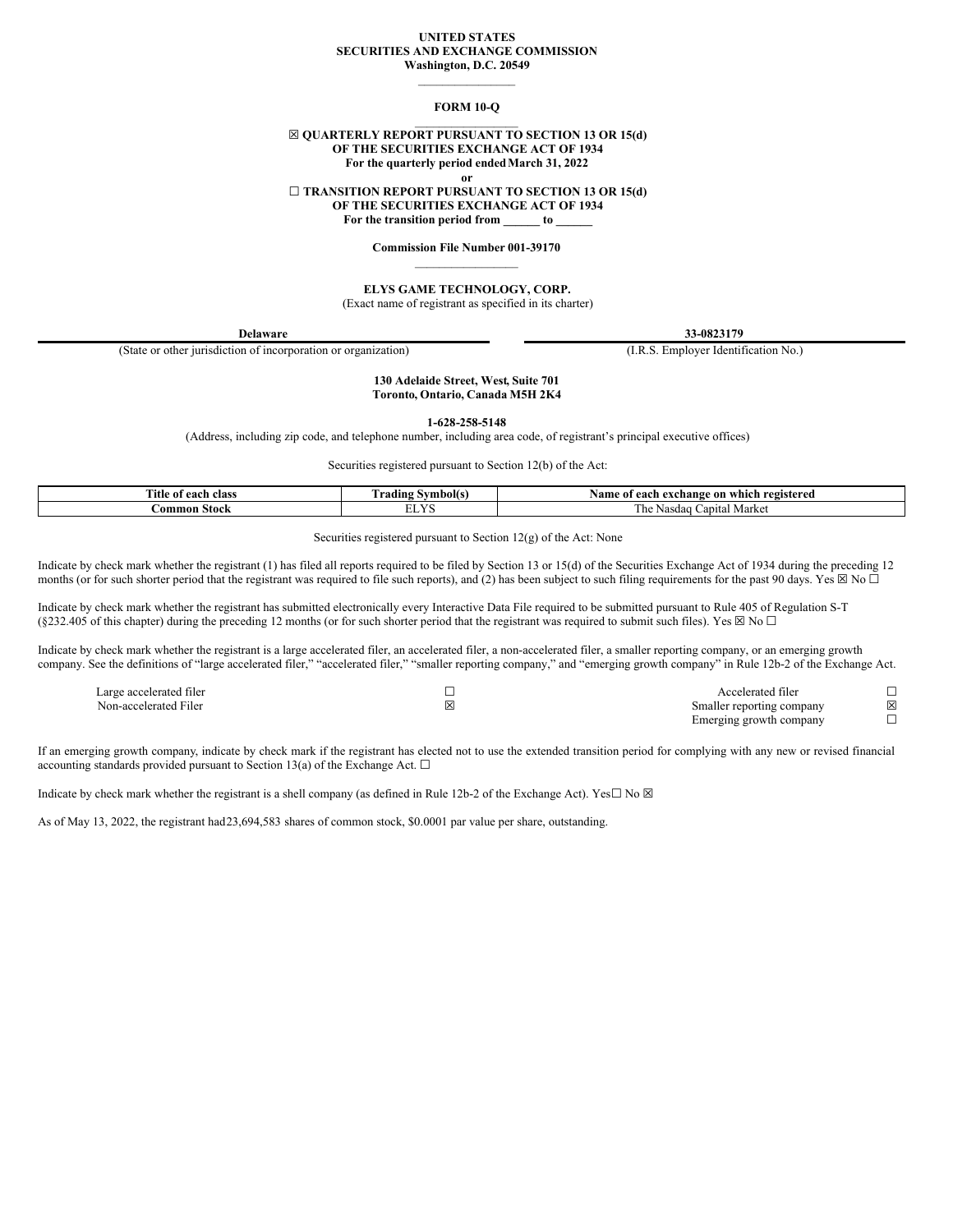# TABLE OF CONTENTS

# PART I - FINANCIAL INFORMATION PAGE

|                   | Cautionary Statement Regarding Forward Looking Statements                                   | $\overline{3}$ |
|-------------------|---------------------------------------------------------------------------------------------|----------------|
|                   |                                                                                             |                |
| Item 1            | <b>Financial Statements</b>                                                                 |                |
|                   | Condensed Consolidated Balance Sheets (unaudited)                                           |                |
|                   | Condensed Consolidated Statements of Operations and Comprehensive Income (Loss) (unaudited) |                |
|                   | Condensed Consolidated Statements of Changes in Stockholders' Equity (unaudited)            | 6              |
|                   | Condensed Consolidated Statements of Cash Flows (unaudited)                                 |                |
|                   | Notes to Condensed Consolidated Financial Statements (unaudited)                            | 9              |
| Item 2            | Management's Discussion and Analysis of Financial Condition and Results of Operation        | 29             |
| Item 3            | Quantitative and Qualitative Disclosures About Market Risk                                  | 39             |
| Item 4            | <b>Controls and Procedures</b>                                                              | 39             |
|                   |                                                                                             |                |
| PART II -         | <b>OTHER INFORMATION</b>                                                                    | 40             |
|                   |                                                                                             |                |
| Item 1            | Legal Proceedings                                                                           | 40             |
| Item 1A           | <b>Risk Factors</b>                                                                         | 40             |
| Item 2            | Unregistered Sales of Equity Securities and Use of Proceeds                                 | 41             |
| Item 3            | Defaults Upon Senior Securities                                                             | 42             |
| Item 4            | Mine Safety Disclosures                                                                     | 42             |
| Item 5            | Other Information                                                                           | 42             |
| Item 6            | Exhibits                                                                                    | 42             |
|                   |                                                                                             |                |
| <b>SIGNATURES</b> |                                                                                             | 43             |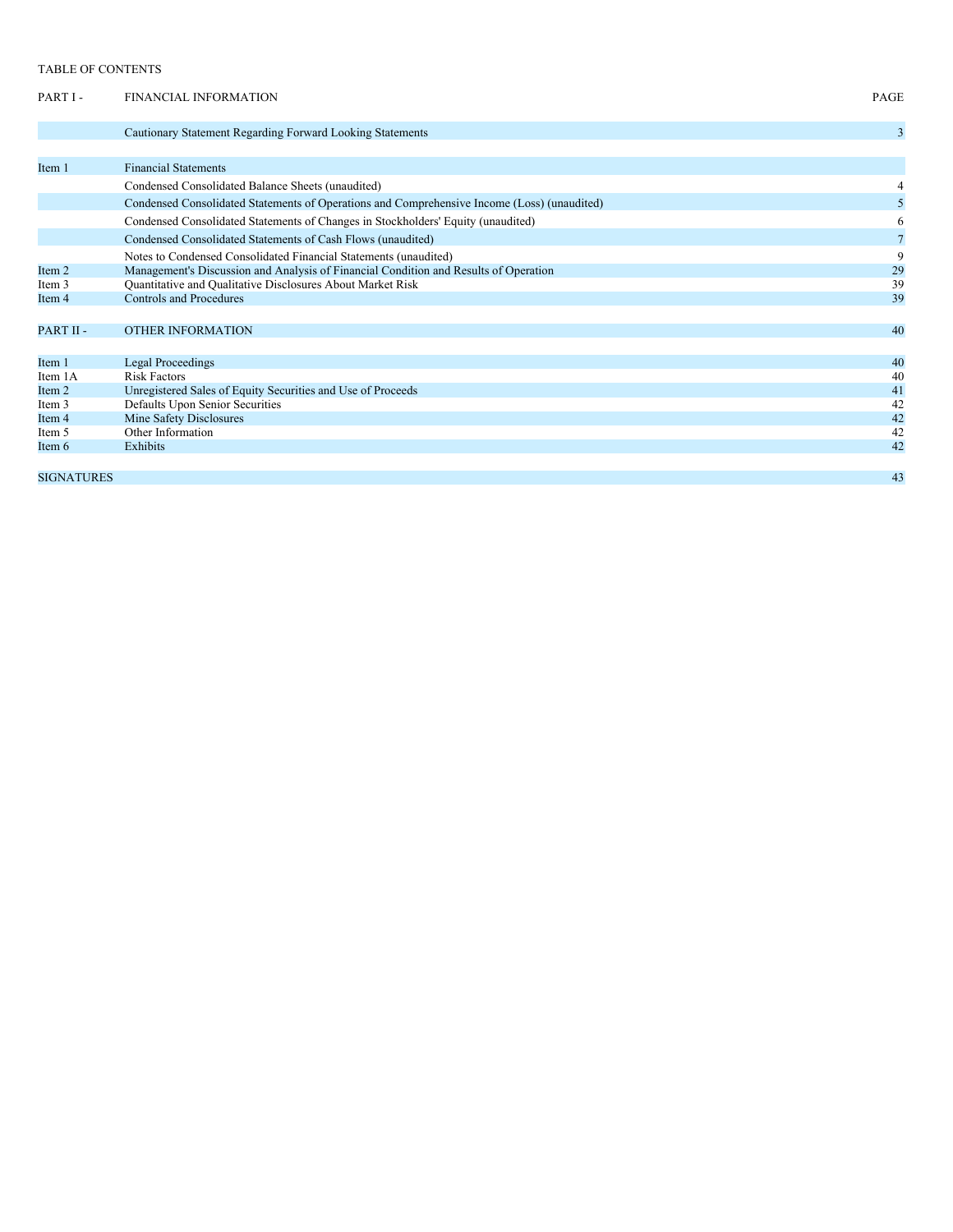## **CAUTIONARY STATEMENT REGARDING FORWARD-LOOKING STATEMENTS**

This Quarterly Report on Form 10-Q contains forward-looking statements within the meaning of Section 27A of the Securities Act of 1933, as amended (the "Securities Act"), and Section 21E of the Securities Exchange Act of 1934, as amended (the "Exchange Act"). All statements other than statements of historical fact could be deemed forwardlooking statements. Statements that include words such as "may," "might," "anticipate," "estimate," "expect," "project," "intend," "plan," "believe," "pro forma" or the negative of these words or other words or expressions of and similar meaning may identify forward-looking statements. For example, forward-looking statements include any statements of the plans, strategies and objectives of management for future operations, including the execution of integration plans and the anticipated timing of filings; any statements concerning proposed new products, services or developments; any statements regarding future economic conditions or performance; statements of belief and any statement of assumptions underlying any of the foregoing.

These forward-looking statements are found at various places throughout this Quarterly Report on Form 10-Q and the other documents referred to in this Quarterly Report on Form 10-Q and relate to a variety of matters, including, but not limited to, other statements that are not purely statements of historical fact. These forward-looking statements are made on the basis of the current beliefs, expectations and assumptions of management, are not guarantees of performance and are subject to significant risks and uncertainty. These forward-looking statements should not be relied upon as predictions of future events and Elys Game Technology, Corp. cannot assure you that the events or circumstances discussed or reflected in these statements will be achieved or will occur. Furthermore, if such forward-looking statements prove to be inaccurate, the inaccuracy may be material. In light of the significant uncertainties in these forward-looking statements, you should not regard these statements as a representation or warranty by Elys Game Technology, Corp. or any other person that we will achieve our objectives and plans in any specified timeframe, or at all. These forward-looking statements should, therefore, be considered in light of various important factors, including those set forth below, under Part II, "Item 1A. "Risk Factors" and elsewhere in this Quarterly Report on Form 10-Q and those identified under Part I, Item 1A in our Annual Report on Form 10-K for the year ended December 31, 2021 filed with the Securities and Exchange Commission on April 15, 2022.

You are cautioned not to place undue reliance on these forward-looking statements, which speak only as of the date of this Quarterly Report on Form 10-Q. We disclaim any obligation to publicly update or release any revisions to these forward-looking statements, whether as a result of new information, future events or otherwise, after the date of this Quarterly Report on Form 10-Q or to reflect the occurrence of unanticipated events, except as required by law.

In this Quarterly Report on Form 10-Q, unless the context indicates otherwise, references to "Elys Game" "our Company," "the Company," "we," "our," and "us" refer to Elys Game Technology, Corp. a Delaware corporation, and its wholly owned subsidiaries.

## **COVID-19 UPDATE**

As a result of the global outbreak of the COVID-19 virus, on March 8, 2020 the Italian government issued a decree which imposed certain restrictions on public gatherings and travel, and closures of physical venues that included betting shops, arcades and bingo halls across Italy. Accordingly, we had temporarily closed all betting shop locations throughout Italy as a result of the decree until May 4, 2020. Subsequently, on March 10, 2020 the Italian government imposed further restrictions on travel throughout Italy as well as transborder crossings and had either postponed or cancelled most professional sports events which had an effect on the Company's overall sports betting handle and revenues and negatively impacted the Company's operating results.

Currently there are no restrictive lockdowns in any of the markets that we operate in.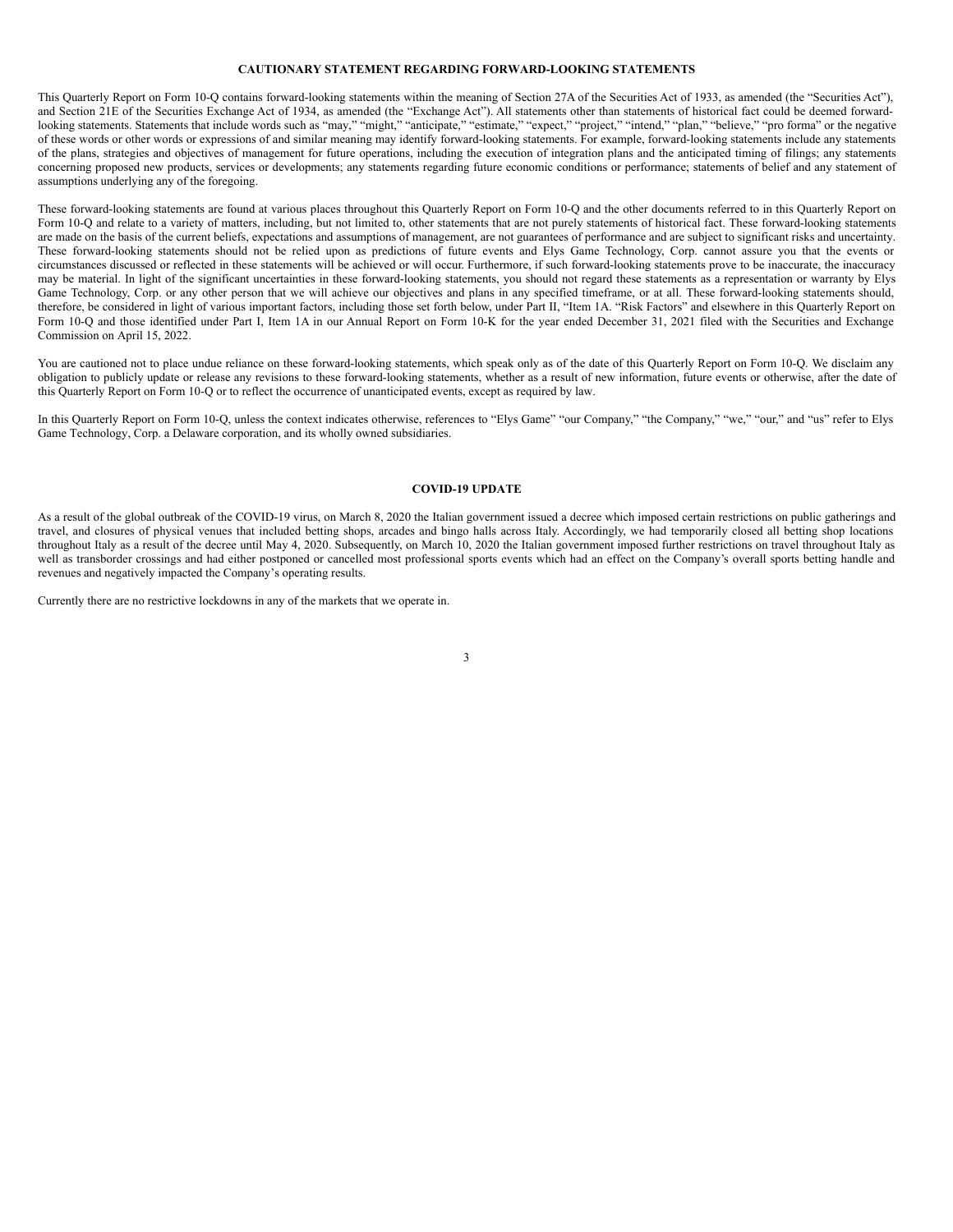**Item 1.**

# **ELYS GAME TECHNOLOGY CORP.**

# **TABLE OF CONTENTS**

# **March 31, 2022**

| Condensed Consolidated Balance Sheets as of March 31, 2022 and December 31, 2021 (unaudited)                                          |  |
|---------------------------------------------------------------------------------------------------------------------------------------|--|
| Condensed Consolidated Statements of Operations and Comprehensive Loss for the three months ended March 31, 2022 and 2021 (unaudited) |  |
| Condensed Consolidated Statements of Changes in Stockholders' Deficit for the three months ended March 31, 2022 and 2021 (unaudited)  |  |
| Condensed Consolidated Statements of Cash Flows for the three months ended March 31, 2022 and 2021, (unaudited)                       |  |
| Notes to the Unaudited Condensed Consolidated Financial Statements                                                                    |  |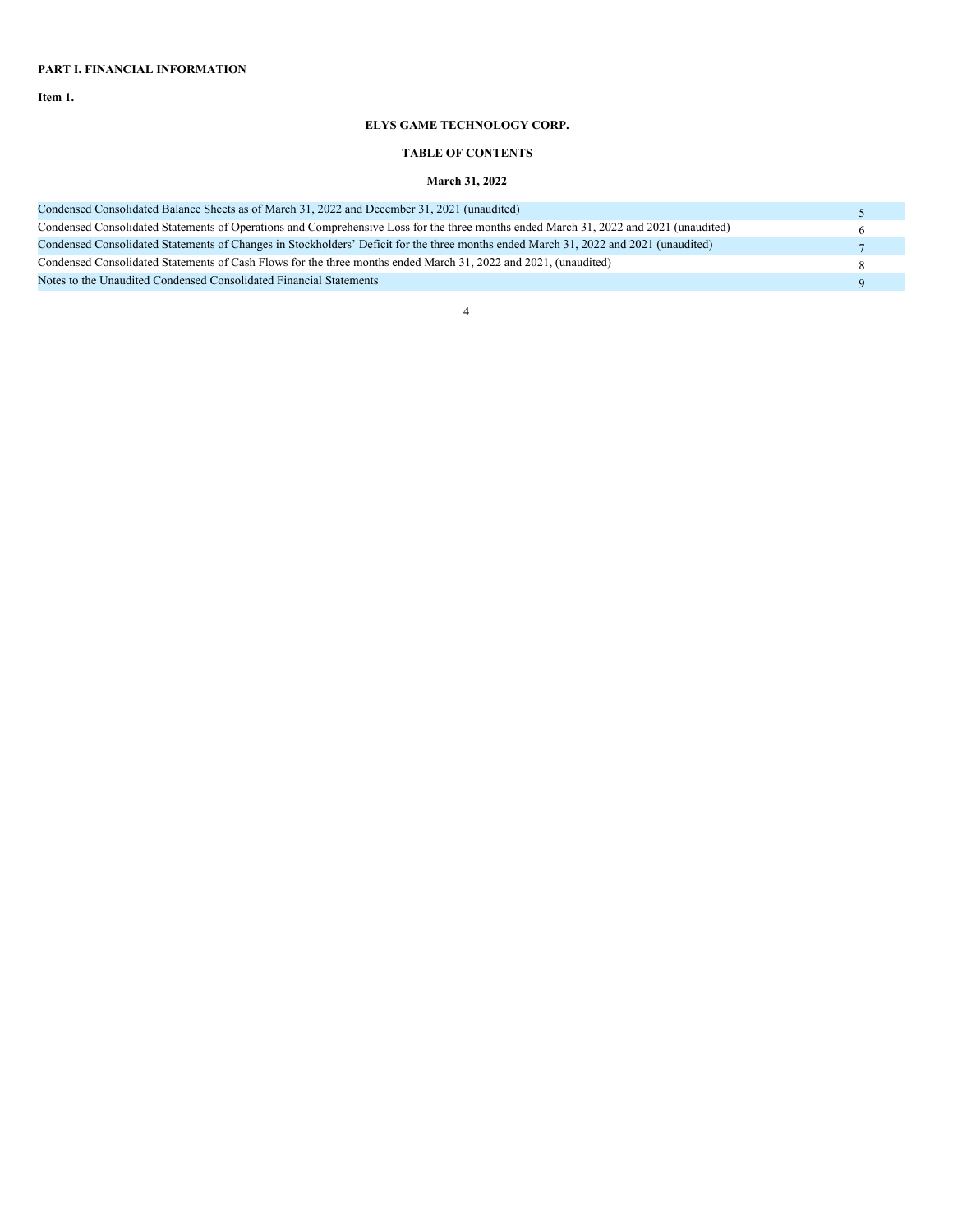## **ELYS GAME TECHNOLOGY, CORP. Condensed Consolidated Balance Sheets (Unaudited)**

|                                                                                     |               | March 31<br>2022 |    | December 31,<br>2021 |  |  |
|-------------------------------------------------------------------------------------|---------------|------------------|----|----------------------|--|--|
| <b>Current Assets</b>                                                               |               |                  |    |                      |  |  |
| Cash and cash equivalents                                                           | $\mathbb{S}$  | 6,605,262        | \$ | 7,319,765            |  |  |
| Accounts receivable                                                                 |               | 406,184          |    | 271,161              |  |  |
| Gaming accounts receivable                                                          |               | 1,137,928        |    | 2,418,492            |  |  |
| Prepaid expenses                                                                    |               | 1,513,166        |    | 968,682              |  |  |
| Related party receivable                                                            |               | 1,378            |    | 1,413                |  |  |
| Other current assets                                                                |               | 352,487          |    | 403,972              |  |  |
| <b>Total Current Assets</b>                                                         |               | 10,016,405       |    | 11,383,485           |  |  |
|                                                                                     |               |                  |    |                      |  |  |
| <b>Non – Current Assets</b>                                                         |               |                  |    |                      |  |  |
| Restricted cash                                                                     |               | 377,048          |    | 386,592              |  |  |
| Property and equipment                                                              |               | 534,366          |    | 490,079              |  |  |
| Right of use assets                                                                 |               | 1,251,796        |    | 589,288              |  |  |
| Intangible assets                                                                   |               | 15,169,670       |    | 15,557,561           |  |  |
| Goodwill                                                                            |               | 16,164,228       |    | 16, 164, 337         |  |  |
| Marketable securities                                                               |               | 85,000           |    | 7,499                |  |  |
| <b>Total Non - Current Assets</b>                                                   |               | 33,582,108       |    | 33,195,356           |  |  |
| <b>Total Assets</b>                                                                 | \$            | 43,598,513       | \$ | 44,578,841           |  |  |
|                                                                                     |               |                  |    |                      |  |  |
| <b>Current Liabilities</b>                                                          |               |                  |    |                      |  |  |
| Bank overdraft                                                                      | $\mathsf{\$}$ |                  | \$ | 7.520                |  |  |
| Accounts payable and accrued liabilities                                            |               | 6,486,958        |    | 6,820,279            |  |  |
| Gaming accounts payable                                                             |               | 2,272,499        |    | 2,610,305            |  |  |
| Taxes payable                                                                       |               | 272,491          |    | 47.787               |  |  |
| Advances from stockholders                                                          |               | 3,159            |    | 502                  |  |  |
| Promissory notes payable - related parties                                          |               | 52,922           |    | 51,878               |  |  |
| Operating lease liability                                                           |               | 297,554          |    | 244,467              |  |  |
| Financial lease liability                                                           |               | 8,091            |    | 8,347                |  |  |
| Bank loan payable – current portion                                                 |               | 3,064            |    | 36,094               |  |  |
| <b>Total Current Liabilities</b>                                                    |               | 9,396,738        |    | 9,827,179            |  |  |
| <b>Non-Current Liabilities</b>                                                      |               |                  |    |                      |  |  |
| <b>Contingent Purchase Consideration</b>                                            |               | 13,309,412       |    | 12,859,399           |  |  |
| Deferred tax liability                                                              |               | 3,212,439        |    | 3,291,978            |  |  |
| Operating lease liability                                                           |               | 958,072          |    | 340,164              |  |  |
| Financial lease liability                                                           |               | 5,538            |    | 7,716                |  |  |
| Bank loan payable                                                                   |               | 150,544          |    | 151,321              |  |  |
| Other long-term liabilities                                                         |               | 379,656          |    | 359.567              |  |  |
| <b>Total Non - Current Liabilities</b>                                              |               | 18,015,661       |    | 17,010,145           |  |  |
| <b>Total Liabilities</b>                                                            |               | 27,412,399       |    | 26,837,324           |  |  |
|                                                                                     |               |                  |    |                      |  |  |
| <b>Stockholders' Equity</b>                                                         |               |                  |    |                      |  |  |
| Preferred stock, \$0.0001 par value; 5,000,000 shares authorized, none issued       |               |                  |    |                      |  |  |
| Common stock, \$0.0001 par value, 80,000,000 shares authorized; 23,583,039 and      |               |                  |    |                      |  |  |
| 23,363,732 shares issued and outstanding as of March 31, 2022 and December 31, 2021 |               | 2,358            |    | 2.336                |  |  |
| Additional paid-in capital                                                          |               | 67,383,858       |    | 66,233,292           |  |  |
| Accumulated other comprehensive (loss) income                                       |               | (402, 858)       |    | (251, 083)           |  |  |
| Accumulated deficit                                                                 |               | (50, 797, 244)   |    | (48, 243, 028)       |  |  |
| <b>Total Stockholders' Equity</b>                                                   |               | 16,186,114       |    | 17,741,517           |  |  |
| <b>Total Liabilities and Stockholders' Equity</b>                                   | \$            | 43.598.513       | \$ | 44,578,841           |  |  |
|                                                                                     |               |                  |    |                      |  |  |

See notes to the unaudited condensed consolidated financial statements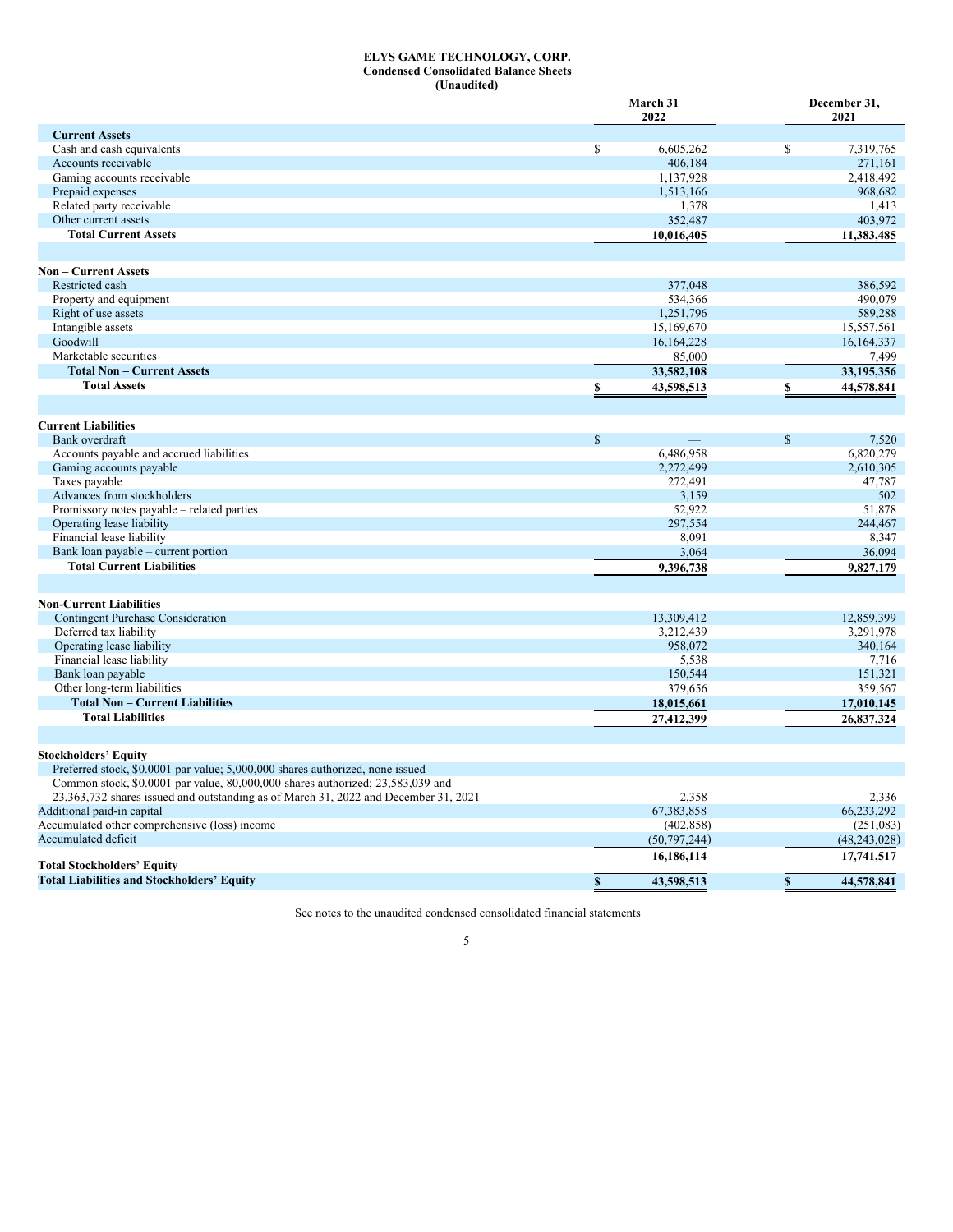### **ELYS GAME TECHNOLOGY, CORP. Condensed Consolidated Statements of Operations and Comprehensive Income (Loss)** *(Unaudited)*

|                                                                          |                            | For the three months ended March 31, |  |  |  |
|--------------------------------------------------------------------------|----------------------------|--------------------------------------|--|--|--|
|                                                                          | 2022                       | 2021                                 |  |  |  |
| <b>Revenue</b>                                                           | $\mathbf{s}$<br>12,235,986 | S<br>14, 157, 328                    |  |  |  |
| <b>Costs and Expenses</b>                                                |                            |                                      |  |  |  |
| Selling expenses                                                         | 9,286,232                  | 10,661,815                           |  |  |  |
| General and administrative expenses                                      | 5,009,384                  | 4,145,210                            |  |  |  |
| <b>Total Costs and Expenses</b>                                          | 14,295,616                 | 14,807,025                           |  |  |  |
| <b>Loss from Operations</b>                                              | (2,059,630)                | (649, 697)                           |  |  |  |
| <b>Other Income (Expenses)</b>                                           |                            |                                      |  |  |  |
| Interest expense, net                                                    | (3,859)                    | (7, 849)                             |  |  |  |
| Amortization of debt discount                                            |                            | (12, 833)                            |  |  |  |
| Other income                                                             | 39,749                     | 281,344                              |  |  |  |
| Changes in Fair Value of contingent purchase consideration               | (450, 013)                 |                                      |  |  |  |
| Other expense                                                            | (1,070)                    | (26,930)                             |  |  |  |
| Gain on marketable securities                                            | 77,500                     | 195,000                              |  |  |  |
| <b>Total Other (Expenses) Income</b>                                     | (337,693)                  | 428,732                              |  |  |  |
| <b>Loss Before Income Taxes</b>                                          | (2,397,323)                | (220, 965)                           |  |  |  |
| Income tax provision                                                     | (156, 893)                 | (388, 614)                           |  |  |  |
| <b>Net Loss</b>                                                          | $\mathbf S$<br>(2,554,216) | S<br>(609, 579)                      |  |  |  |
| <b>Other Comprehensive Loss</b>                                          |                            |                                      |  |  |  |
| Foreign currency translation adjustment                                  | (151, 775)                 | (344,088)                            |  |  |  |
| <b>Comprehensive Loss</b>                                                | (2,705,991)<br>\$          | (953,667)<br>\$.                     |  |  |  |
| Loss per common share - basic and diluted                                | (0.11)<br>S                | (0.03)                               |  |  |  |
| Weighted average number of common shares outstanding – basic and diluted | 23.515.154                 | 21.506.684                           |  |  |  |

See notes to the unaudited condensed consolidated financial statements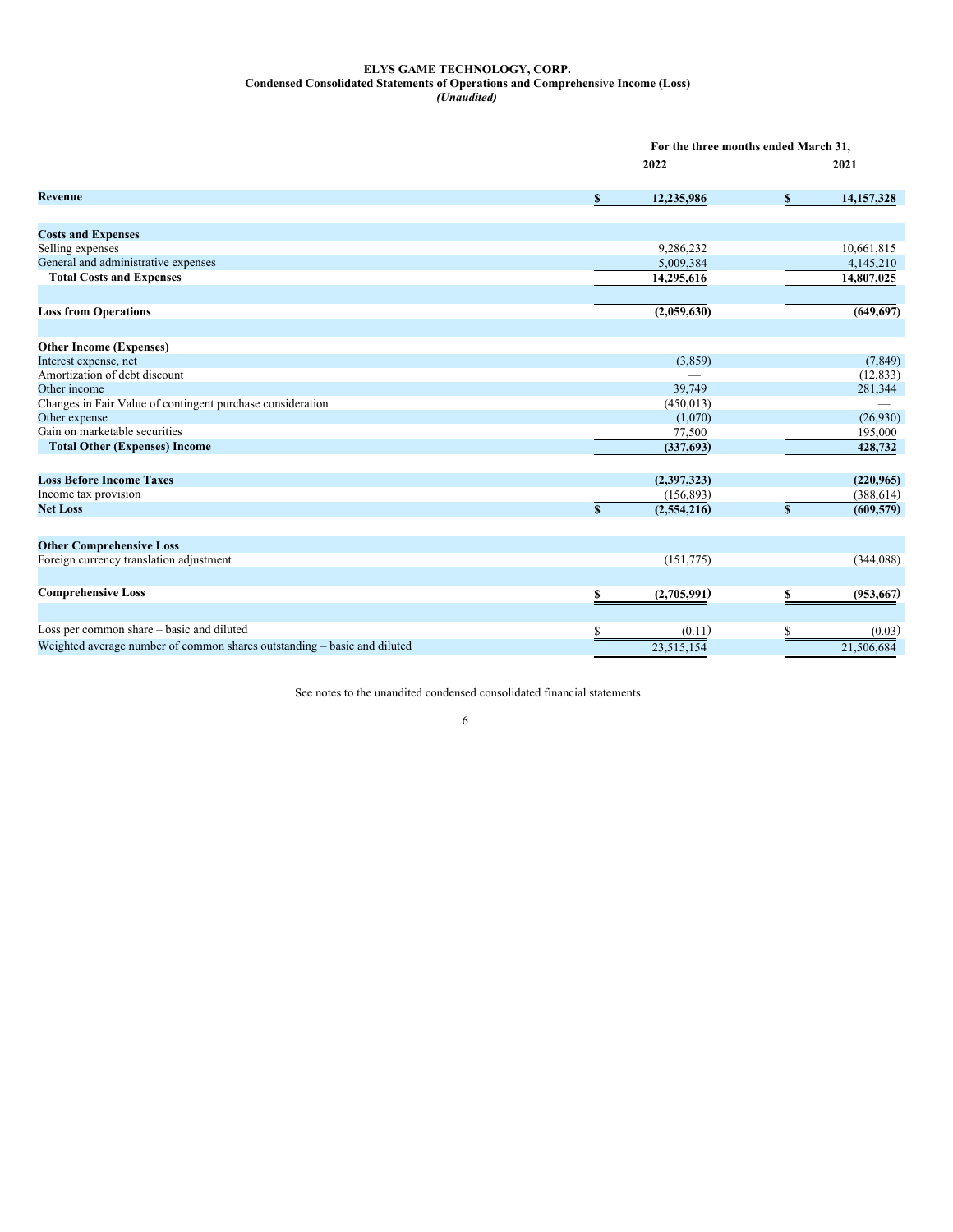## **ELYS GAME TECHNOLOGY, CORP. Condensed Consolidated Statements of Changes in Stockholders' Equity Three months ended March 31, 2022 and March 31, 2021** *(Unaudited)*

|                                           |               | <b>Common Stock</b> |                | <b>Additional</b><br>Paid-In | Accumulated<br>Other<br>Comprehensive |            | Accumulated       |              |  |
|-------------------------------------------|---------------|---------------------|----------------|------------------------------|---------------------------------------|------------|-------------------|--------------|--|
|                                           | <b>Shares</b> | Amount              |                | Capital                      |                                       | Income     | Deficit           | Total        |  |
|                                           |               |                     |                |                              |                                       |            |                   |              |  |
| Three months ended March 31, 2021         |               |                     |                |                              |                                       |            |                   |              |  |
| Balance at December 31, 2020              | 20,029,834    | \$                  | 2,003          | \$53,064,919                 | \$                                    | 267,948    | \$ (33,178,517)   | \$20,156,353 |  |
| Proceeds from warrants exercised          | 1,488,809     |                     | 149            | 3,909,832                    |                                       |            |                   | 3,909,981    |  |
| Common stock issued to settle liabilities | 467,990       |                     | 47             | 2,676,854                    |                                       |            |                   | 2,676,901    |  |
| Restricted stock awards                   | 24,476        |                     | $\overline{2}$ | 139,998                      |                                       |            |                   | 140,000      |  |
| Stock based compensation expense          |               |                     |                | 288,968                      |                                       |            |                   | 288,968      |  |
| Foreign currency translation adjustment   |               |                     |                |                              |                                       | (344,088)  |                   | (344,088)    |  |
| Net (loss)                                |               |                     |                |                              |                                       |            | (609, 579)        | (609, 579)   |  |
| Balance at March 31, 2021                 | 22,011,109    |                     | 2,201          | \$60,080,571                 | S                                     | (76, 140)  | \$(33,788,096)    | \$26,218,536 |  |
|                                           |               |                     |                |                              |                                       |            |                   |              |  |
| Three months ended March 31, 2022         |               |                     |                |                              |                                       |            |                   |              |  |
| Balance at December 31, 2021              | 23, 363, 732  | \$                  | 2,336          | \$66,233,292                 | <sup>\$</sup>                         | (251,083)  | \$(48,243,028)    | \$17,741,517 |  |
|                                           |               |                     |                |                              |                                       |            |                   |              |  |
| Proceeds from open market sales           | 56,472        |                     | 6              | 131,559                      |                                       |            |                   | 131,565      |  |
| Brokers Fees on open market sales         |               |                     |                | (3,949)                      |                                       |            |                   | (3,949)      |  |
| Restricted stock awards                   | 162,835       |                     | 16             | 424,984                      |                                       |            |                   | 425,000      |  |
| Stock based compensation expense          |               |                     |                | 597,972                      |                                       |            |                   | 597,972      |  |
| Foreign currency translation adjustment   |               |                     |                |                              |                                       | (151, 775) | $\qquad \qquad -$ | (151, 775)   |  |
| Net (loss)                                |               |                     |                |                              |                                       |            | (2,554,216)       | (2,554,216)  |  |
|                                           |               |                     |                |                              |                                       |            |                   |              |  |
| Balance at March 31, 2022                 | 23,583,039    | S                   | 2,358          | \$67,383,858                 | \$                                    | (402, 858) | \$ (50, 797, 244) | \$16,186,114 |  |

See notes to the unaudited condensed consolidated financial statements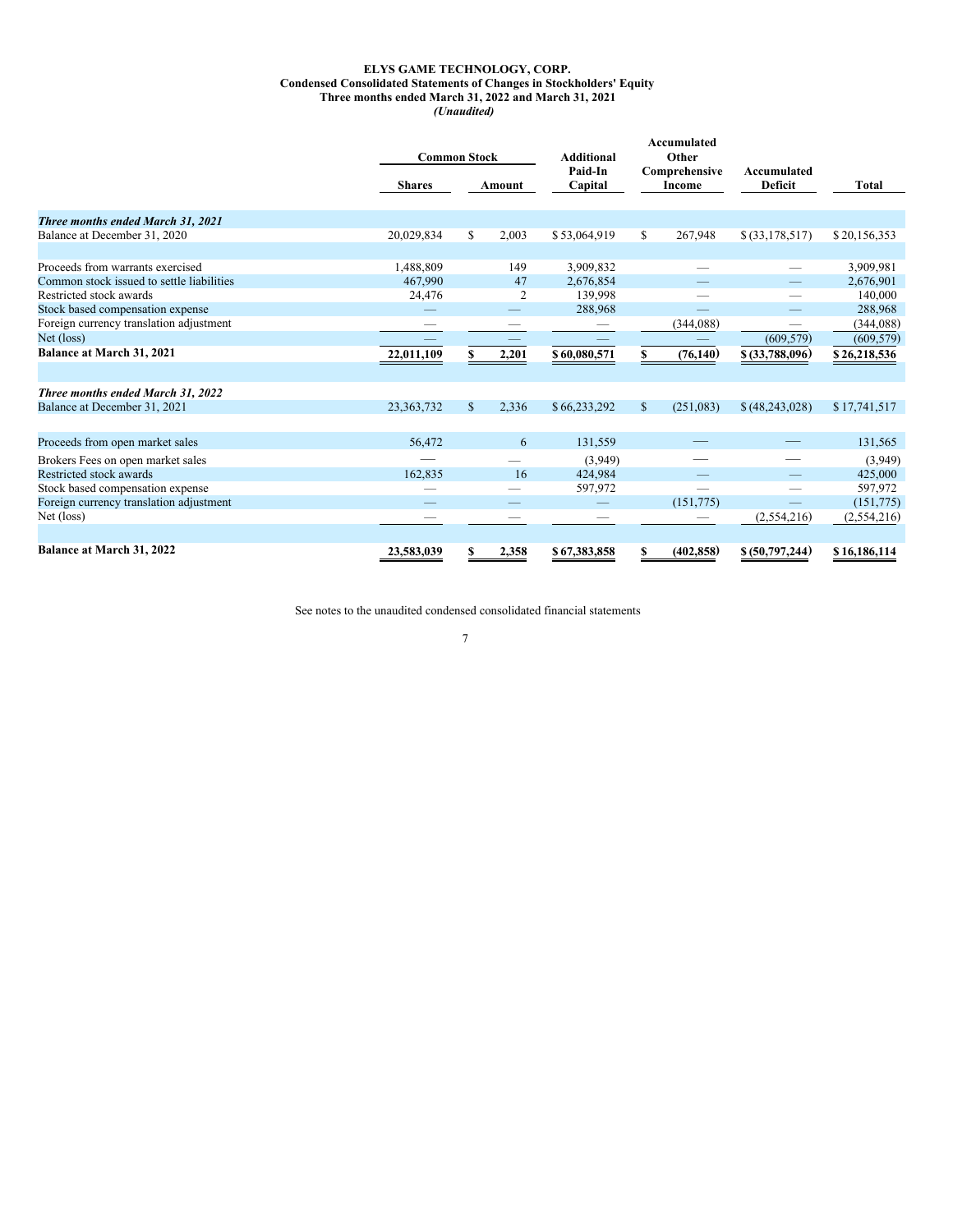## **ELYS GAME TECHNOLOGY, CORP. Condensed Consolidated Statements of Cash Flows** *(Unaudited)*

|                                                                                               | For the three months<br>ended March 31, |             |              |            |
|-----------------------------------------------------------------------------------------------|-----------------------------------------|-------------|--------------|------------|
|                                                                                               | 2022                                    |             |              | 2021       |
| Net Loss                                                                                      | \$                                      |             | \$           |            |
|                                                                                               |                                         | (2,554,216) |              | (609, 579) |
| Adjustments to reconcile net loss to net cash (used in) provided by operating activities      |                                         |             |              |            |
| Depreciation and amortization                                                                 |                                         | 438,959     |              | 226,703    |
| Amortization of debt discount                                                                 |                                         |             |              | 12,833     |
| Restricted stock awards                                                                       |                                         | 425,000     |              | 140,000    |
| Stock based compensation expense                                                              |                                         | 597,972     |              | 288,968    |
| Non-cash interest                                                                             |                                         | 992         |              | 4,696      |
| Change in fair value of contingent purchase consideration                                     |                                         | 450,013     |              |            |
| Unrealized gain on trading securities                                                         |                                         | (77,500)    |              | (195,000)  |
| Movement in deferred taxation                                                                 |                                         | (79, 539)   |              | (23,360)   |
| <b>Changes in Operating Assets and Liabilities</b>                                            |                                         |             |              |            |
| Prepaid expenses                                                                              |                                         | (545, 972)  |              | 9,975      |
| Accounts payable and accrued liabilities                                                      |                                         | (215,744)   |              | (209, 483) |
| Accounts receivable                                                                           |                                         | (64, 381)   |              | (97, 362)  |
| Gaming accounts receivable                                                                    |                                         | 1,163,531   |              | 160,652    |
| Gaming accounts liabilities                                                                   |                                         | (276, 557)  |              | 598,643    |
| Taxes payable                                                                                 |                                         | 225,645     |              | 409,121    |
| Due from related parties                                                                      |                                         | 2,700       |              | (1,975)    |
| Other current assets                                                                          |                                         | 43,759      |              | 16,907     |
| Long term liability                                                                           |                                         | 29,305      |              | 4,137      |
| Net Cash (Used in) Provided by Operating Activities                                           |                                         | (436, 033)  |              | 735,876    |
|                                                                                               |                                         |             |              |            |
| <b>Cash Flows from Investing Activities</b>                                                   |                                         |             |              |            |
| Acquisition of property and equipment and intangible assets                                   |                                         | (105, 129)  |              | (80, 404)  |
| <b>Net Cash Used in Investing Activities</b>                                                  |                                         | (105, 129)  |              | (80, 404)  |
| <b>Cash Flows from Financing Activities</b>                                                   |                                         |             |              |            |
| Proceeds from warrants exercised                                                              |                                         |             |              | 3,909,981  |
| Proceeds from bank overdraft                                                                  |                                         |             |              | 1,053      |
|                                                                                               |                                         |             |              |            |
| Repayment of bank overdraft                                                                   |                                         | (7, 420)    |              |            |
| Repayment of bank credit line                                                                 |                                         |             |              | (500,000)  |
| Repayment of bank loan                                                                        |                                         | (33,316)    |              | (57, 176)  |
| Redemption of convertible debentures                                                          |                                         |             |              | (27, 562)  |
| Proceeds from subscriptions - Net of brokers fees                                             |                                         | 127,616     |              |            |
| Repayment of deferred purchase consideration                                                  |                                         |             |              | (410, 383) |
| Capital finance lease repaid                                                                  |                                         | (2,062)     |              | (3, 414)   |
| Net Cash provided by Financing Activities                                                     |                                         | 84,818      |              | 2,912,500  |
| Effect of change in exchange rate                                                             |                                         | (267,703)   |              | (689, 343) |
| Net (decrease) increase in cash                                                               |                                         | (724, 047)  |              | 2,878,629  |
| Cash, cash equivalents and restricted cash - beginning of the period                          |                                         | 7,706,357   |              | 20,044,769 |
| Cash, cash equivalents and restricted cash – end of the period                                | \$                                      | 6,982,310   | S            | 22,923,398 |
| Reconciliation of cash, cash equivalents and restricted cash within the Balance Sheets to the |                                         |             |              |            |
| <b>Statement of Cash Flows</b>                                                                |                                         |             |              |            |
| Cash and cash equivalents                                                                     | $\$$                                    | 6,605,262   | $\mathbb{S}$ | 21,524,648 |
| Restricted cash included in non-current assets                                                |                                         | 377,048     |              | 1,398,750  |
|                                                                                               |                                         |             |              |            |
|                                                                                               | $\mathbf{s}$                            | 6,982,310   | $\mathbf{s}$ | 22,923,398 |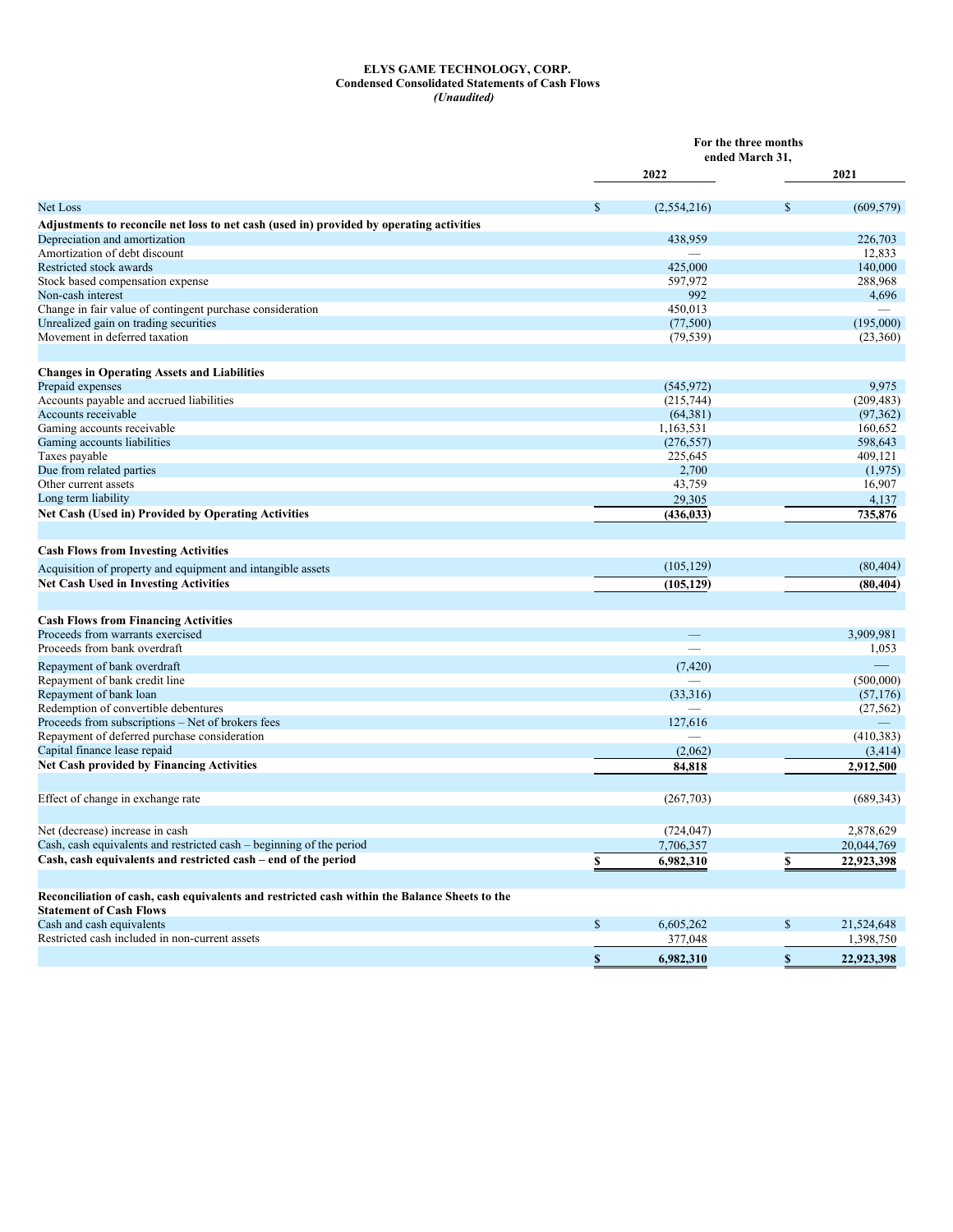| Supplemental disclosure of cash flow information          |        |           |
|-----------------------------------------------------------|--------|-----------|
| Cash paid during the period for:                          |        |           |
| Interest                                                  | 3.048  | 15.133    |
| Income tax                                                | 11.727 | 52,385    |
| Supplemental cash flow disclosure for non-cash activities |        |           |
| Cash Flows from Operating Activities                      |        |           |
| Common stock issued to settle liabilities                 |        | 2.676.901 |

See notes to the unaudited condensed consolidated financial statements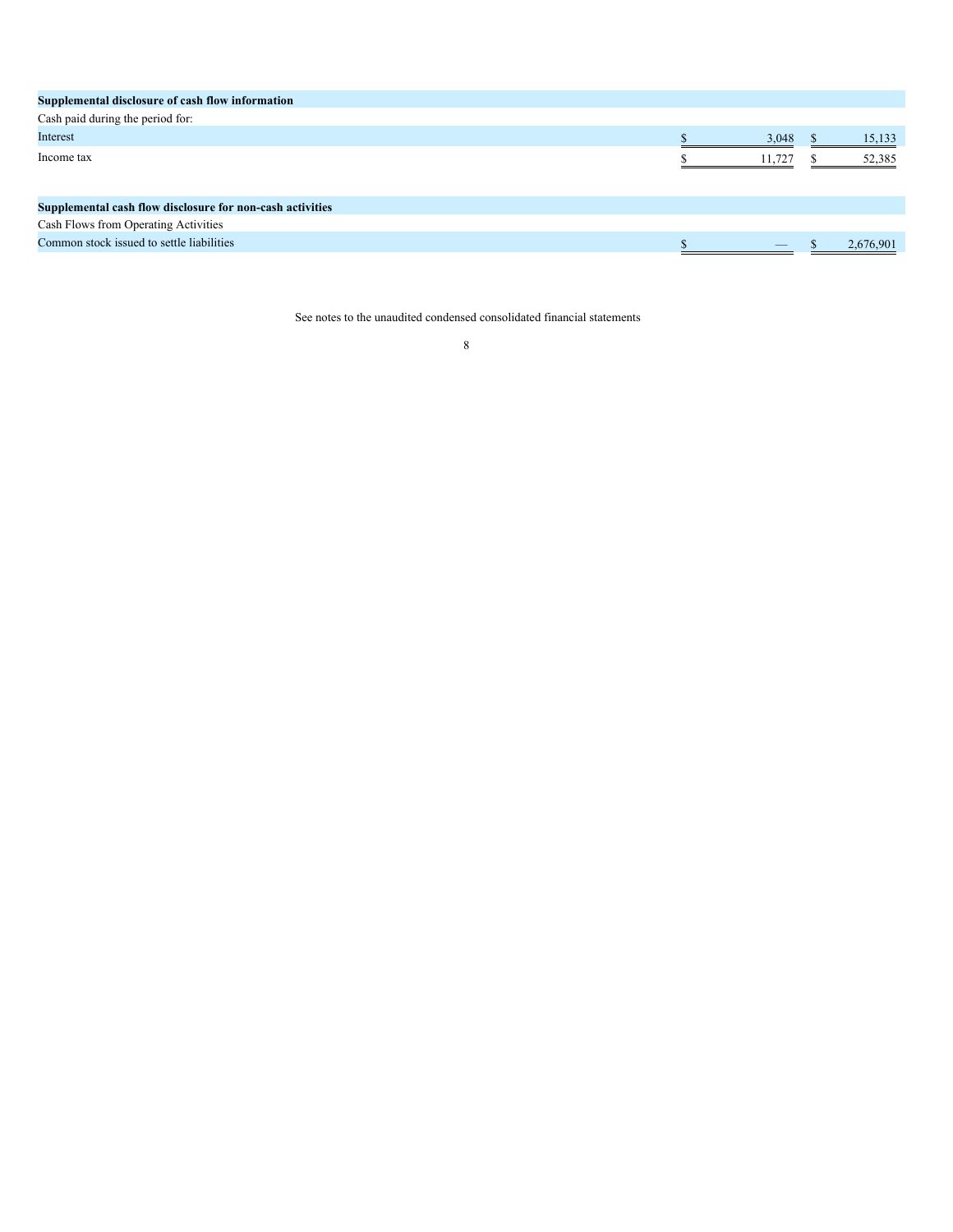# **1. Nature of Business**

Established in the state of Delaware in 1998, Elys Game Technology, Corp ("Elys" or the "Company"), the Company provides gaming services in the U.S. market via Elys Gameboard Technologies, LLC and Bookmakers Company US, LLC ("USB") in certain licensed states where the Company offers bookmaking and platform services to the Company's customers. The Company's intention is to focus its attention on expanding the US market. The Company recently began operation in Washington D.C. through a Class B Managed Service Provider and Class B Operator license to operate a sportsbook within the Grand Central Restaurant and Sportsbook located in the Adams Morgan area of Washington, D.C., and in October 2021 the Company entered into an agreement with Ocean Casino Resort in Atlantic City, New Jersey, to provide platform and bookmaking services. Ocean Casino Resort began using the Company's platform and bookmaking services in March 2022.

The Company also provides business-to-consumer ("B2C") gaming services in Italy through its subsidiary, Multigioco, which operations are carried out via both land-based or online retail gaming licenses regulated by the ADM that permits the Company to distribute leisure betting products such as sports betting, and virtual sports betting products through both physical, land-based retail locations as well as online through our licensed website www.newgioco.it or commercial webskins linked to the Company's licensed website and through mobile devices. Management implemented a consolidation strategy in the Italian market by integrating all B2C operations into Multigioco and allowed the Austrian Bookmakers license, that was regulated by the Austrian Federal Finance Ministry ("BMF"), to terminate.

Additionally, the Company provides business-to-business ("B2B") gaming technology through its Odissea subsidiary which owns and operates a betting software designed with a unique "distributed model" architecture colloquially named Elys Game Board (the "Platform"). The Platform is a fully integrated "omni-channel" framework that combines centralized technology for updating, servicing and operations with multi-channel functionality to accept all forms of customer payment through the two distribution channels described above. The omni-channel software design is fully integrated with a built in player gaming account management system, built-in sports book and a virtual sports platform through its Virtual Generation subsidiary. The Platform also provides seamless application programming interface integration of third-party supplied products such as online casino, poker, lottery and horse racing and has the capability to incorporate e-sports and daily fantasy sports providers. Management implemented a growth strategy to expand B2B gaming technology operations in the U.S. and is considering further expansion in Canada and Latin American countries in the near future.

The entities included in these unaudited condensed consolidated financial statements are as follows:

| Name                                                 | <b>Acquisition or Formation Date</b> | Domicile   | <b>Functional Currency</b> |
|------------------------------------------------------|--------------------------------------|------------|----------------------------|
|                                                      |                                      |            |                            |
| Elys Game Technology, Corp. ("Elys")                 | Parent Company                       | <b>USA</b> | U.S. Dollar                |
| Multigioco Srl ("Multigioco")                        | August 15, 2014                      | Italy      | Euro                       |
| Ulisse GmbH ("Ulisse")                               | July 1, 2016                         | Austria    | Euro                       |
| Odissea Betriebsinformatik Beratung GmbH ("Odissea") | July 1, 2016                         | Austria    | Euro                       |
| Virtual Generation Limited ("VG")                    | January 31, 2019                     | Malta      | Euro                       |
| Newgioco Group Inc. ("NG Canada")                    | January 17, 2017                     | Canada     | Canadian Dollar            |
| Elys Technology Group Limited                        | April 4, 2019                        | Malta      | Euro                       |
| Newgioco Colombia SAS                                | November 22, 2019                    | Colombia   | Colombian Peso             |
| Elys Gameboard Technologies, LLC                     | May 28, 2020                         | <b>USA</b> | U.S. Dollar                |
| Bookmakers Company US LLC                            | July 15, 2021                        | <b>USA</b> | U.S. Dollar                |

The Company operates in two lines of business: (i) the operating of web based betting as well as land based leisure betting establishments situated throughout Italy and; (ii) provider of certified betting Platform software services to global leisure betting establishments and operators.

The Company's operations are carried out through the following four geographically organized groups:

- a) an operational group based in Europe that maintains administrative offices headquartered in Rome, Italy with satellite offices for operations administration in Naples and Teramo, Italy and San Gwann, Malta;
- b) an operational group based in the U.S. with offices in Las Vegas, Nevada;
- c) a technology group which is based in Innsbruck, Austria and manages software development, training, and administration; and<br>d) a corporate group which is based in North America and maintains an executive suite in Las Ve
- a corporate group which is based in North America and maintains an executive suite in Las Vegas, Nevada and a Canadian office in Toronto, through which the Company carries-out corporate activities, handle day-to-day reporting and U.S. development planning, and through which various employees, independent contractors and vendors are engaged.

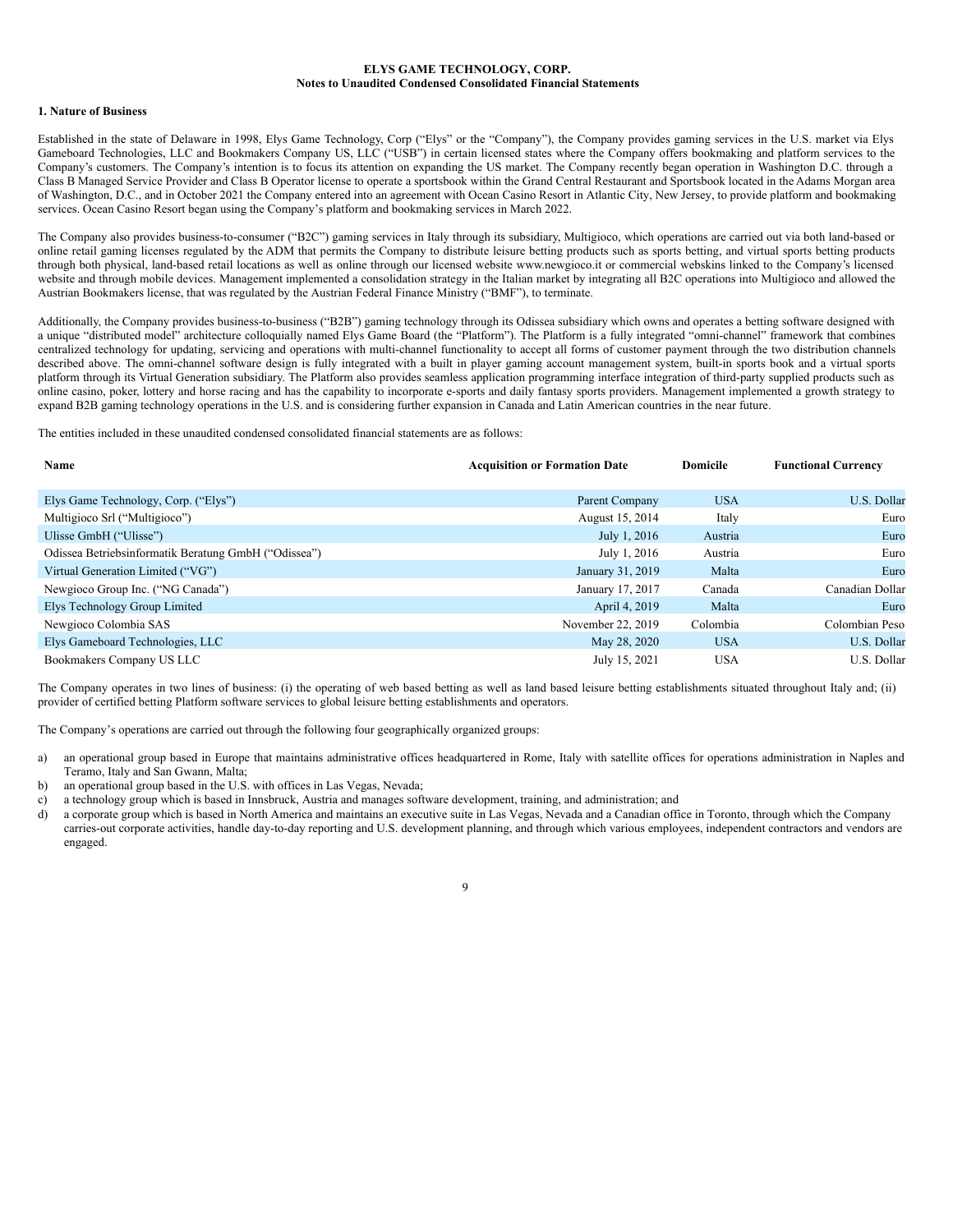# **2. Accounting Policies and Estimates**

## *Basis of Presentation*

The accompanying unaudited consolidated financial statements have been prepared in accordance with accounting principles generally accepted in the United States ("GAAP") for interim financial information and the rules and regulations of the Securities and Exchange Commission. Accordingly, they do not include all of the information and footnotes required by U.S. GAAP for complete financial statements. In the opinion of management, all adjustments (consisting of normal recurring accruals) considered necessary for a fair presentation have been included. Operating results for the three months ended March 31, 2022 are not necessarily indicative of the results that may be expected for the fiscal year ending December 31, 2022. The balance sheet at December 31, 2021 has been derived from the Company's audited consolidated financial statements at that date but does not include all of the information and footnotes required by U.S. GAAP for complete financial statements. For further information, please refer to the consolidated financial statements and footnotes thereto included in the Company's Annual Report on Form 10-K for the fiscal year ended December 31, 2021, as filed with the U.S. Securities and Exchange Commission ("SEC") on April 15, 2022.

All amounts referred to in the Notes to the unaudited condensed consolidated financial statements are in United States Dollars (\$) unless stated otherwise.

The Company previously had a secondary listing on the NEO exchange in Canada, which was terminated on December 31, 2021. For the purposes of its previous listing in Canada, the Company is an "SEC Issuer" as defined under National Instrument 52-107 *"Accounting Principles and Audit Standards"*and is relying on the exemptions of Section 3.7 of NI 52-107 and of Section 1.4(8) of the Companion Policy to National Instrument 51-102 *"Continuous Disclosure Obligations"* ("NI 51-102CP") which permits the Company to prepare its financial statements in accordance with U.S. GAAP.

## *Principles of consolidation*

The unaudited condensed consolidated financial statements include the financial statements of the Company and its subsidiaries, all of which are wholly owned. All significant inter-company accounts and transactions have been eliminated in the unaudited condensed consolidated financial statements.

### *Foreign operations*

The Company translated the assets and liabilities of its foreign subsidiaries into U.S. Dollars at the exchange rate in effect at quarter end and the results of operations and cash flows at the average rate throughout the quarter. The translation adjustments are recorded directly as a separate component of stockholders' equity, while transaction gains (losses) are included in net income (loss).

All revenues were generated in Euro, Colombian Peso and US Dollars during the periods presented.

Gains and losses from foreign currency transactions are recognized in current operations.

### *Business Combinations*

The Company allocates the fair value of purchase consideration to the tangible and intangible assets acquired and liabilities assumed based on their estimated fair values. The excess of the fair value of purchase consideration over the fair values of these identifiable assets and liabilities is recorded as goodwill.

Such valuations require management to make significant estimates and assumptions, especially with respect to intangible assets. Significant estimates in valuing certain intangible assets include, but are not limited to, future expected cash flows from acquired users, acquired technology, and trade names from a market participant perspective, useful lives and discount rates. Management's estimates of fair value are based upon assumptions believed to be reasonable, but which are inherently uncertain and unpredictable and, as a result, actual results may differ from estimates.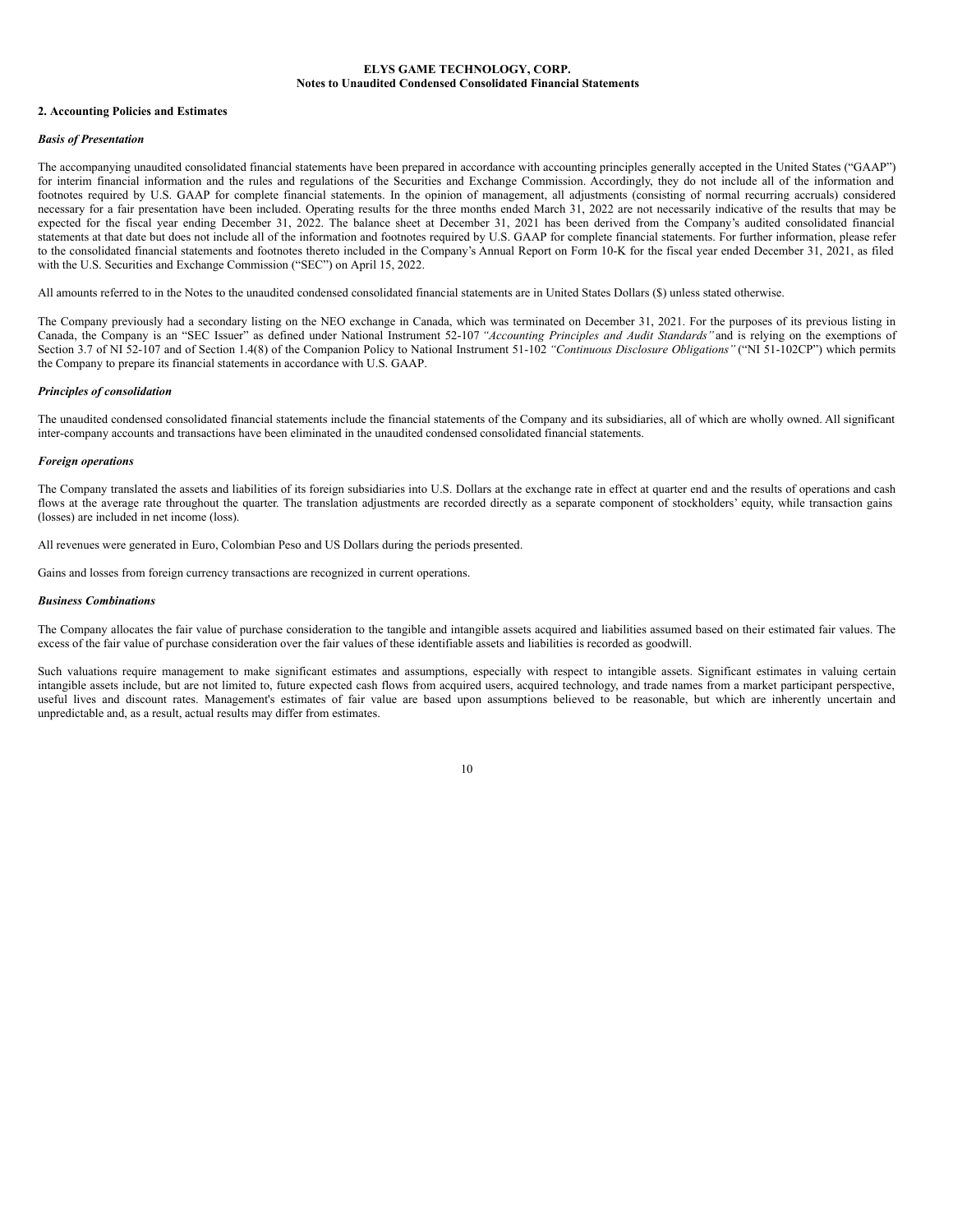# **2. Accounting Policies and Estimates (continued)**

## *Use of Estimates*

The preparation of unaudited condensed consolidated financial statements in conformity with GAAP requires management to make estimates and assumptions that affect the reported amounts of assets and liabilities and disclosure of contingent assets and liabilities at the dates of the financial statements and the reported amounts of revenue and expenses during the reporting periods. Actual results could differ from those estimates. These estimates and assumptions include valuing equity securities issued in share-based payment arrangements, determining the fair value of assets acquired and liabilities assumed, allocation of purchase price, impairment of long-lived assets, the collectability of receivables, leasing arrangements, contingent purchase consideration, contingencies and the value of deferred taxes and related valuation allowances. Certain estimates, including evaluating the collectability of receivables and advances, could be affected by external conditions, including those unique to the Company's industry and general economic conditions. It is possible that these external factors could have an effect on the Company's estimates that could cause actual results to differ from the Company's estimates. The Company re-evaluates all of its accounting estimates at least quarterly based on these conditions and record adjustments when necessary.

### *Loss Contingencies*

The Company may be subject to claims, suits, government investigations, and other proceedings involving competition and antitrust, intellectual property, gaming license, privacy, indirect taxes, labor and employment, commercial disputes, content generated by our users, goods and services offered by advertisers or publishers using the Company's website platforms, and other matters. Certain of these matters include speculative claims for substantial or indeterminate amounts of damages. The Company records a liability when it believes that it is both probable that a loss has been incurred, and the amount can be reasonably estimated. If the Company determines that a loss is possible, and a range of the loss can be reasonably estimated, it discloses the range of the possible loss in the Notes to the unaudited condensed Consolidated Financial **Statements** 

The Company evaluates, on a regular basis, developments in its legal matters that could affect the amount of liability that has been previously accrued, and the matters and related ranges of possible losses disclosed and makes adjustments and changes to our disclosures as appropriate. Significant judgment is required to determine both likelihood of there being and the estimated amount of a loss related to such matters. Until the final resolution of such matters, there may be an exposure to loss in excess of the amount recorded, and such amounts could be material. Should any of the Company's estimates and assumptions change or prove to have been incorrect, it could have a material impact on its business, consolidated financial position, results of operations, or cash flows.

To date, none of these types of litigation matters, most of which are typically covered by insurance, has had a material impact on the Company's operations or financial condition. The Company has insured and continues to insure against most of these types of claims.

## *Fair Value Measurements*

ASC Topic 820, Fair Value Measurement and Disclosures, defines fair value as the exchange price that would be received for an asset or paid to transfer a liability (an exit price) in the principal or most advantageous market for the asset or liability in an orderly transaction between market participants on the measurement date. This topic also establishes a fair value hierarchy which requires classification based on observable and unobservable inputs when measuring fair value. There are three levels of inputs that may be used to measure fair value:

Level 1: Observable inputs such as quoted prices (unadjusted) in active markets for identical assets or liabilities.

Level 2: Inputs other than quoted prices that are observable, either directly or indirectly. These include quoted prices for similar assets or liabilities in active markets and quoted prices for identical or similar assets or liabilities in markets that are not active.

Level 3: Unobservable inputs in which little or no market data exists, therefore using estimates and assumptions developed by us, which reflect those that a market participant would use.

The contingent purchase consideration due on the acquisition of subsidiaries is measured at fair value at each reporting date. The estimate of the fair value of contingent consideration requires subjective assumptions to be made regarding future operating results, discount rates, and probabilities assigned to various potential operating result scenarios. Future revisions to these assumptions could materially change the estimate of the fair value of contingent consideration and therefore, materially affect the Company's future financial results.

The carrying value of the Company's accounts receivables, gaming accounts receivable, lines of credit - bank, accounts payable, gaming accounts payable and bank loans payable approximate fair value because of the short-term maturity of these financial instruments.

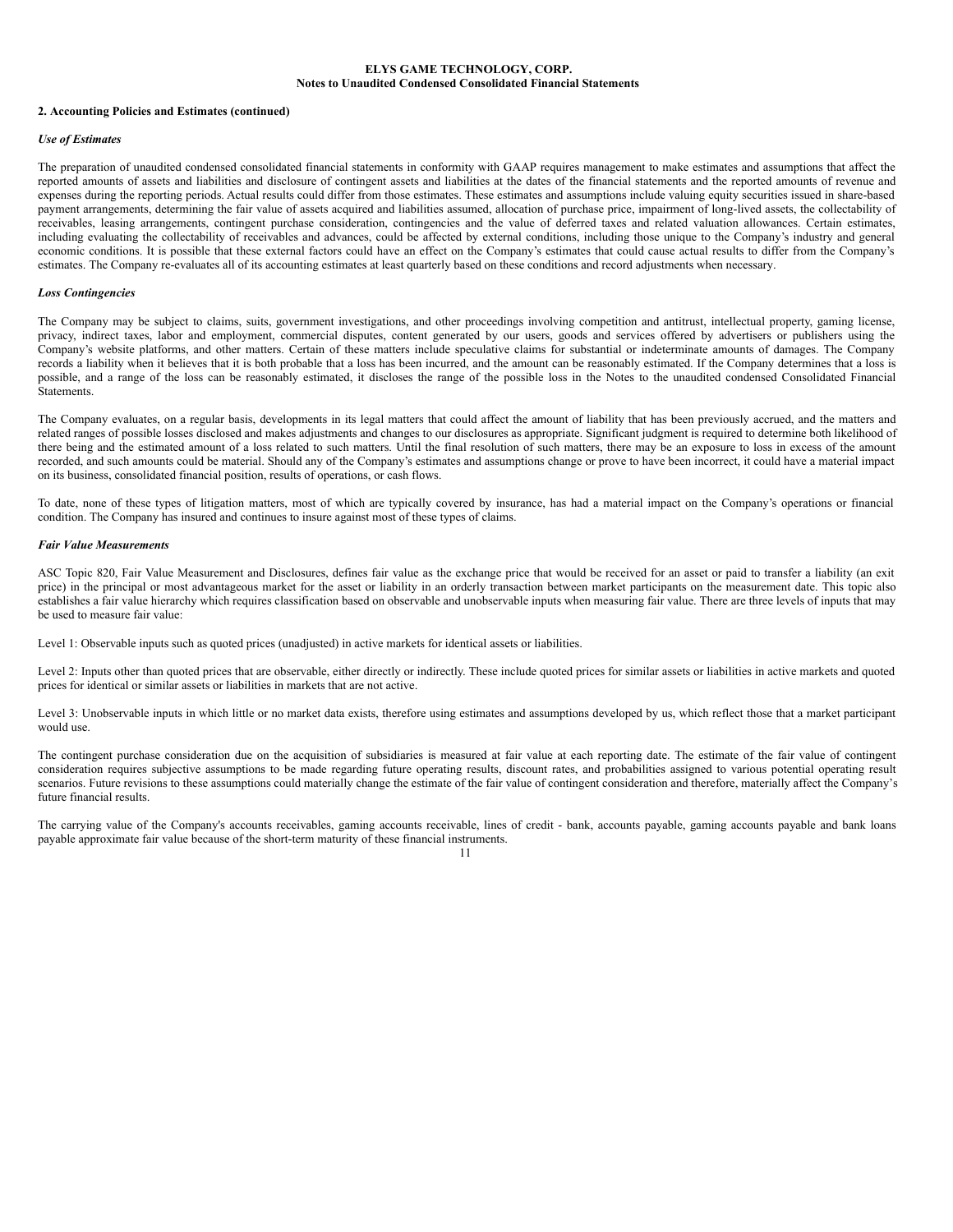# **2. Accounting Policies and Estimates (continued)**

# *Derivative Financial Instruments*

ASC 815 generally provides three criteria that, if met, require companies to bifurcate conversion options from their host instruments and account for them as free standing derivative financial instruments. These three criteria include circumstances in which (a) the economic characteristics and risks of the embedded derivative instrument are not clearly and closely related to the economic characteristics and risks of the host contract, (b) the hybrid instrument that embodies both the embedded derivative instrument and the host contract is not re- measured at fair value under otherwise applicable generally accepted accounting principles with changes in fair value reported in earnings as they occur and (c) a separate instrument with the same terms as the embedded derivative instrument would be considered a derivative instrument subject to the requirements of ASC 815. ASC 815 also provides an exception to this rule when the host instrument is deemed to be conventional, as described.

## *Cash and Cash Equivalents*

The Company considers all highly liquid debt instruments with maturities of three months or less at the time acquired to be cash equivalents. The Company had no cash equivalents as of March 31, 2022 and December 31, 2021, respectively.

The Company primarily places cash balances in the USA with high-credit quality financial institutions located in the United States which are insured by the Federal Deposit Insurance Corporation up to a limit of \$250,000 per institution, in Canada which are insured by the Canadian Deposit Insurance Corporation up to a limit of CDN \$100,000 per institution, in Italy which is insured by the Italian deposit guarantee fund Fondo Interbancario di Tutela dei Depositi (FITD) up to a limit of €100,000 per institution, and in Germany which is a member of the Deposit Protection Fund of the Association of German Banks (Einlagensicherungsfonds des Bundesverbandes deutscher Banken) up to a limit of €100,000 per institution.

## *Gaming Accounts Receivable*

Gaming accounts receivable represent gaming deposits made by customers to their online gaming accounts either directly by credit card, bank wire, e-wallet or other accepted method through one of our websites or indirectly by cash collected at the cashier of a betting shop but not yet credited to the Company's bank accounts and subject to normal trade collection terms without discounts. The Company periodically evaluates the collectability of its gaming accounts receivable and considers the need to record or adjust an allowance for doubtful accounts based upon historical collection experience and specific customer information. Actual amounts could vary from the recorded estimates. The Company does not require collateral to support customer receivables. The Company recorded no bad debt expense for the three months ended March 31, 2022.

## *Gaming Accounts Payable*

Gaming accounts payable represent customer balances, including winnings and deposits, that are held as credits in online gaming accounts and have not as of yet been used or withdrawn by the customers. Customers can request payment of winnings from the Company at any time and the payment to customers can be made through bank wire, credit card, or cash disbursement from one of our locations. Online gaming account credit balances are non-interest bearing.

# *Long-Lived Assets*

The Company evaluates the carrying value of its long-lived assets for impairment by comparing the expected undiscounted future cash flows of the assets to the net book value of the assets when events or circumstances indicate that the carrying amount of a long-lived asset may not be recoverable. If the expected undiscounted future cash flows are less than the net book value of the assets, the excess of the net book value over the estimated fair value will be charged to earnings.

Fair value is based upon discounted cash flows of the assets at a rate deemed reasonable for the type of asset and prevailing market conditions, appraisals, and, if appropriate, current estimated net sales proceeds from pending offers.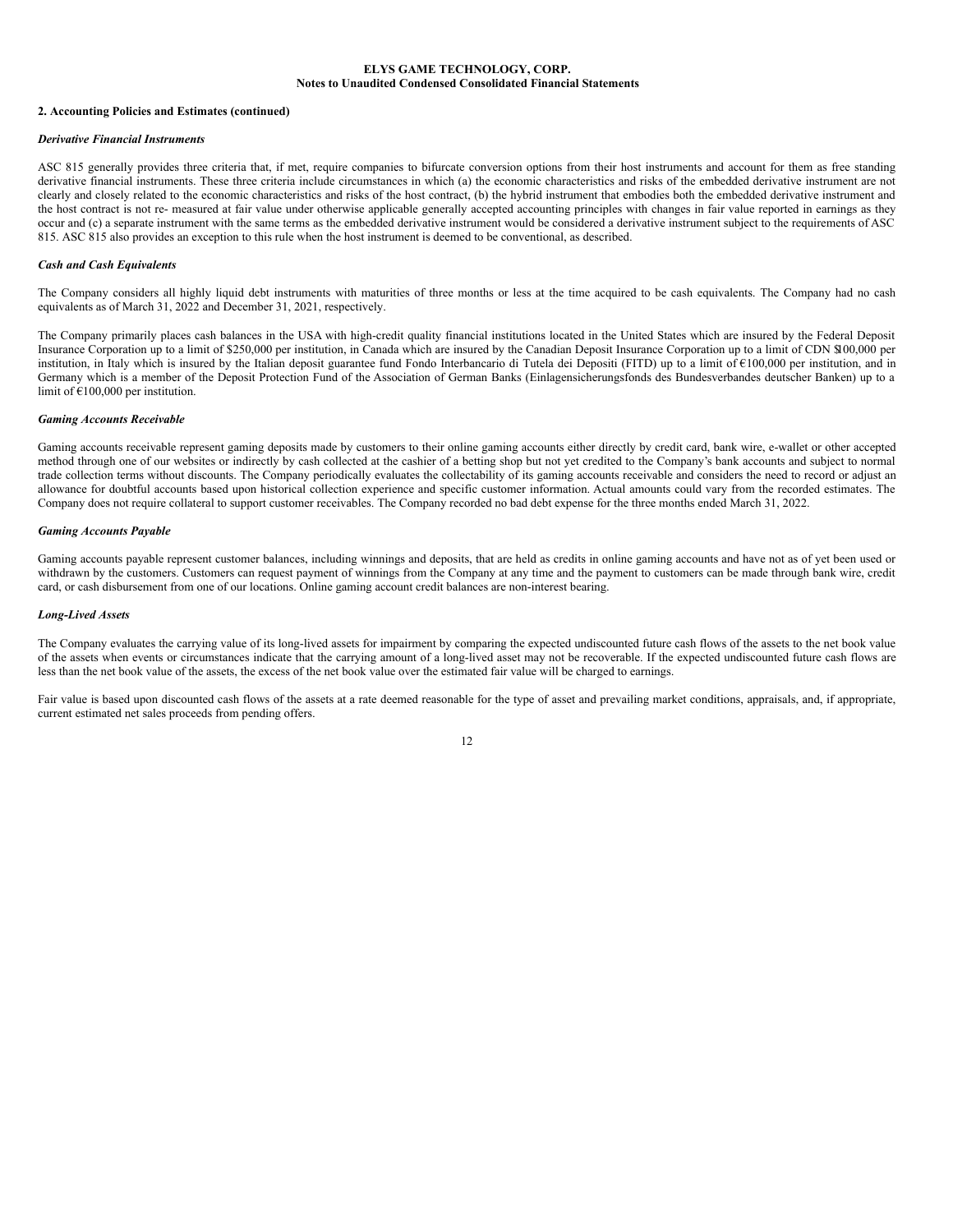# **2. Accounting Policies and Estimates (continued)**

# *Property and Equipment*

Property and equipment is stated at acquisition cost less accumulated depreciation and adjustments for impairment losses. Expenditures are capitalized only when they increase the future economic benefits embodied in an item of property and equipment. All other expenditures are recognized as expenses in the statement of operations as incurred.

Depreciation is charged on a straight-line basis over the estimated remaining useful lives of the individual assets. Amortization commences from the time an asset is put into operation. The range of the estimated useful lives is as follows:

| Description                   | Useful Life (in years) |                              |    |  |
|-------------------------------|------------------------|------------------------------|----|--|
|                               |                        |                              |    |  |
| Leasehold improvements        |                        | Life of the underlying lease |    |  |
| Computer and office equipment |                        | to                           |    |  |
| Furniture and fittings        |                        | to                           | 10 |  |
| Computer Software             |                        | to                           |    |  |
| Vehicles                      |                        | to                           |    |  |

## *Intangible Assets*

Intangible assets are stated at acquisition cost less accumulated amortization, if applicable, less any adjustments for impairment losses.

Amortization is charged on a straight-line basis over the estimated remaining useful lives of the individual intangibles. Where intangibles are deemed to be impaired the Company recognizes an impairment loss measured as the difference between the estimated fair value of the intangible and its book value.

| <b>Description</b>               | <b>Useful Life</b><br>(in years)     |
|----------------------------------|--------------------------------------|
|                                  |                                      |
| <b>Betting Platform Software</b> | 15                                   |
| Ulisse Bookmaker License         | Indefinite                           |
| Multigioco and Rifa ADM Licenses | 1.5 <sub>1</sub><br>$7\phantom{.0}$  |
| Location contracts               | 7                                    |
| Customer relationships           | 10<br>18<br>$\overline{\phantom{a}}$ |
| Trademarks/Tradenames            | 10<br>14<br>$\overline{\phantom{a}}$ |
| Websites                         |                                      |
| Non-compete agreements           | 4                                    |

## *Goodwill*

The Company allocates the fair value of purchase consideration to the tangible and intangible assets acquired and liabilities assumed based on their estimated fair values. The excess of the fair value of purchase consideration over the fair values of these identifiable assets and liabilities is recorded as goodwill.

Such valuations require management to make significant estimates and assumptions, especially with respect to intangible assets. Significant estimates in valuing certain intangible assets include, but are not limited to, future expected cash flows from acquired users, acquired technology, and trade names from a market participant perspective, useful lives and discount rates. Management's estimates of fair value are based upon assumptions believed to be reasonable, but which are inherently uncertain and unpredictable and, as a result, actual results may differ from estimates.

The Company annually assesses whether the carrying value of its reporting units exceed their fair values and, if necessary, records an impairment loss equal to any such excess. Each interim reporting period, the Company assesses whether events or circumstances have occurred which indicate that the carrying amount of the reporting units exceeds their fair value. If the carrying amount of the reporting units exceeds their fair value, an asset impairment charge will be recognized in an amount equal to that excess.

Goodwill was recently assessed on December 31, 2021 and as of March 31, 2022 there were no qualitative indications that impairment of intangible assets or goodwill may be appropriate.

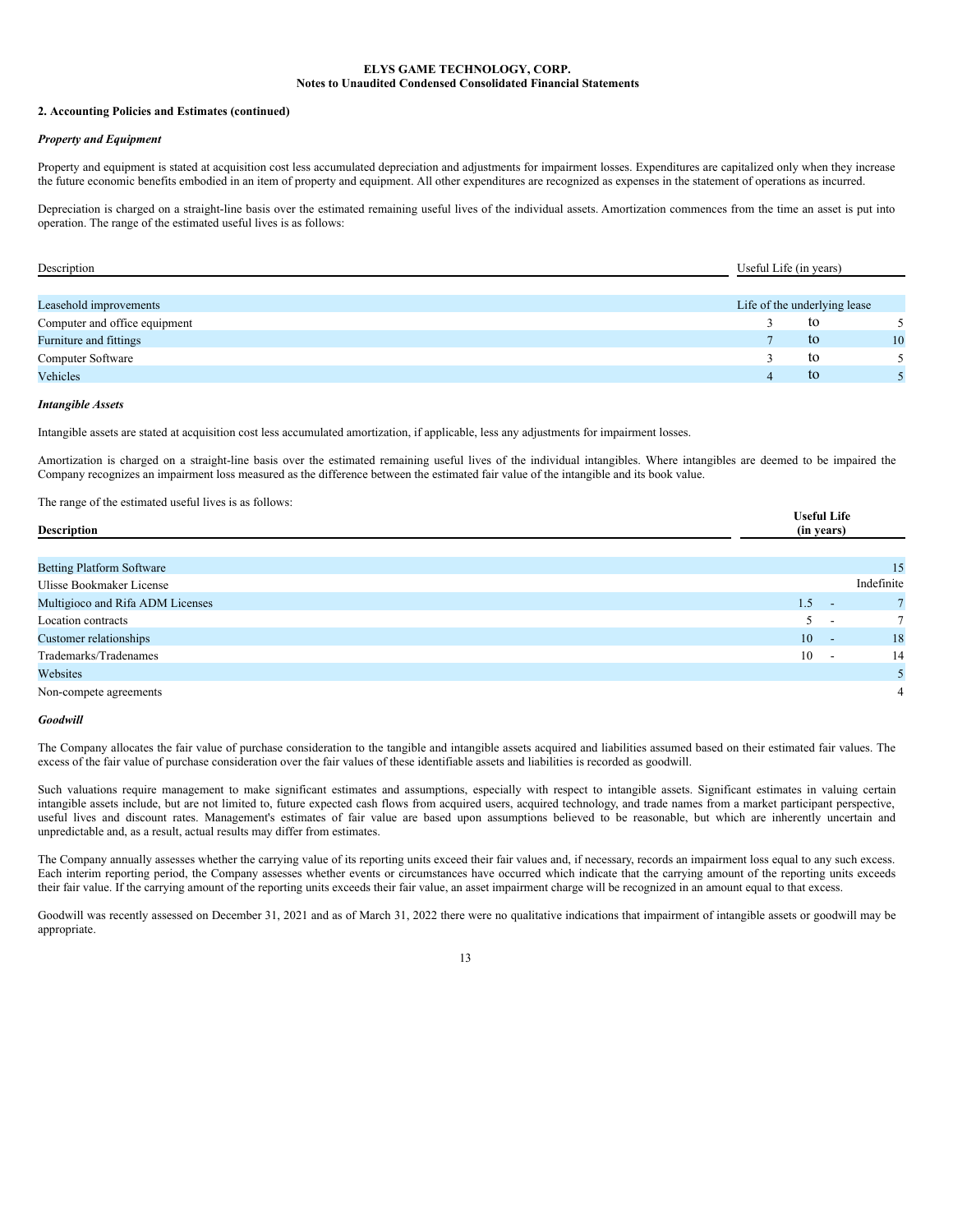# **2. Accounting Policies and Estimates (continued)**

### *Leases*

The Company accounts for leases in terms of ASC 842. In terms of ASC 842, the Company assesses whether any asset based leases entered into for periods longer than twelve months meet the definition of financial leases or operation leases, by evaluating the terms of the lease, including the following; the duration of the lease; the implied interest rate in the lease; the cash flows of the lease; and whether the Company intends to retain ownership of the asset at the end of the lease term. Leases which imply that the Company will retain ownership at the end of the lease term are classified as financial leases, are included in property and equipment with a corresponding financial liability raised at the date of lease inception. Interest incurred on financial leases are expensed using the effective interest rate method. Leases which imply that the Company will not acquire the asset at the end of the lease term are classified as operating leases, the Company's right to use the asset is reflected as a non-current right of use asset with a corresponding operational lease liability raised at the date of lease inception. The right of use asset and the operational lease liability are amortized over the right of use period using the effective interest rate implied in the operating lease agreement.

### *Income Taxes*

The Company uses the asset and liability method of accounting for income taxes in accordance with ASC Topic 740, "Income Taxes." Under this method, income tax expense is recognized for the amount of: (i) taxes payable or refundable for the current year and (ii) deferred tax consequences of temporary differences resulting from matters that have been recognized in an entity's financial statements or tax returns. Deferred tax assets and liabilities are measured using enacted tax rates expected to apply to taxable income in the years in which those temporary differences are expected to be recovered or settled. The effect on deferred tax assets and liabilities of a change in tax rates is recognized in the results of operations in the period that includes the enactment date. A valuation allowance is provided to reduce the deferred tax assets reported if based on the weight of the available positive and negative evidence, it is more likely than not some portion or all of the deferred tax assets will not be realized.

ASC Topic 740-10-30 clarifies the accounting for uncertainty in income taxes recognized in an enterprise's financial statements and prescribes a recognition threshold and measurement attribute for the financial statement recognition and measurement of a tax position taken or expected to be taken in a tax return. ASC Topic 740-10-40 provides guidance on derecognition, classification, interest and penalties, accounting in interim periods, disclosure, and transition. The Company has no material uncertain tax positions for any of the reporting periods presented.

In Italy, tax years beginning 2015 forward, are open and subject to examination, while in Austria companies are open and subject to inspection for five years and ten years for inspection of serious infractions. In the United States and Canada, tax years beginning 2015 forward, are subject to examination. The Company is not currently under examination and it has not been notified of a pending examination.

### *Contingent Purchase Consideration*

The Company estimates and records the acquisition date estimated fair value of contingent consideration as part of the purchase price consideration for acquisitions. At each reporting period, the Company estimates changes in the fair value of contingent consideration, and any change in fair value is recognized in the Consolidated Statements of Operations and Comprehensive Income (Loss). An increase in the earn-out expected to be paid will result in a charge to operations in the year that the anticipated fair value of contingent consideration increases, while a decrease in the earn-out expected to be paid will result in a credit to operations in the year that the anticipated fair value of contingent consideration decreases. The estimate of the fair value of contingent consideration requires subjective assumptions to be made regarding future operating results, discount rates, and probabilities assigned to various potential operating result scenarios. Future revisions to these assumptions could materially change the estimate of the fair value of contingent consideration and therefore, materially affect the Company's future financial results. Additional information regarding contingent consideration is provided in Note 3.

### *Revenue Recognition*

The Company recognizes revenue when control of its products and services is transferred to its customers in an amount that reflects the consideration the Company expects to receive from its customers in exchange for those products and services. Revenues from sports-betting, casino, cash and skill games, slots, bingo and horse race wagers represent the gross pay-ins (also referred to as turnover) from customers less gaming taxes and payouts to customers. Revenues are recorded when the game is closed which is representative of the point in time at which the Company has satisfied its performance obligation. In addition, the Company receives commissions from the sale of scratch tickets and other lottery games. Commissions are recorded when the ticket for scratch off tickets and lottery tickets are sold.

Revenues from the Betting Platform include software licensing fees, training, installation, and product support services. The Company does not sell its proprietary software. Revenue is recognized when transfer of control to the customer has been made and the Company's performance obligation has been fulfilled.

- License fees are calculated as a percentage of each licensee's level of activity and are contingent upon the licensee's usage. The license fees are recognized on an accrual basis as earned.
- · Training fees and installation fees are recognized when each task has been completed.
- · Product support services are recognized based on the nature of the agreement with our customers, ad-hoc support service revenue will be recognized when the task is completed and revenue from product support service contracts will be recognized on a periodic basis where we charge a recurring fee to provide ongoing support services.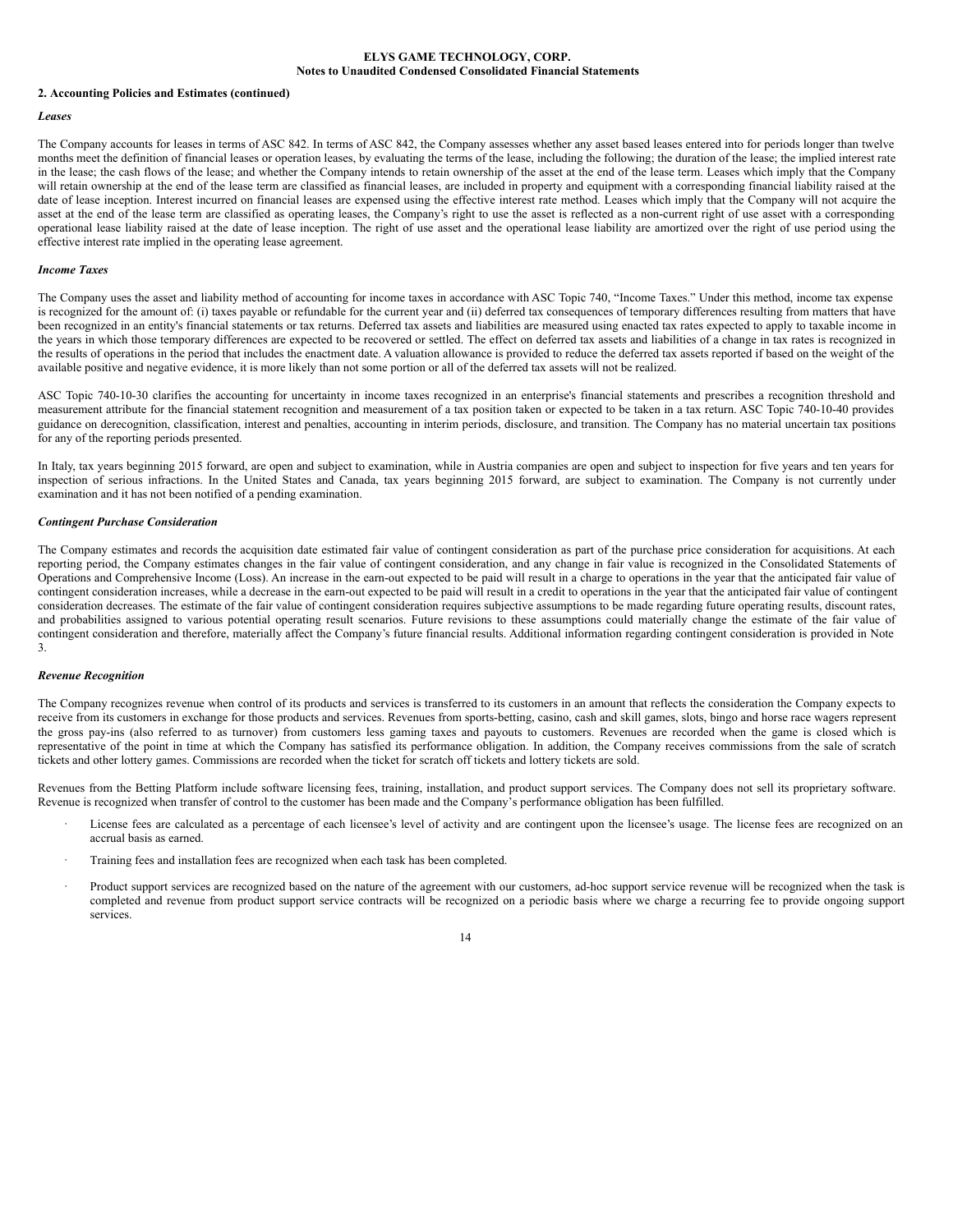# **2. Accounting Policies and Estimates (continued)**

### *Stock-Based Compensation*

The Company records its compensation expense associated with stock options and other forms of equity compensation based on their fair value at the date of grant using the Black-Scholes option pricing model. Stock-based compensation includes amortization related to stock option awards based on the estimated grant date fair value. Stock-based compensation expense related to stock options is recognized ratably over the vesting period of the option. In addition, the Company records expense related to Restricted Stock Units ("RSU's") granted based on the fair value of those awards on the grant date. The fair value related to the RSUs is amortized to expense over the vesting term of those awards. Forfeitures of stock options and RSUs are recognized as they occur.

Stock-based compensation expense for a stock-based award with a performance condition is recognized when the achievement of such performance condition is determined to be probable. If the outcome of such performance condition is not determined to be probable or is not met, no compensation expense is recognized and any previously recognized compensation expense is reversed.

## *Comprehensive Income (Loss)*

Comprehensive income (loss) is defined as the change in equity of a business enterprise during a period from transactions and other events and circumstances from non-owner sources, including foreign currency translation adjustments.

### *Earnings Per Share*

Financial Accounting Standards Board ("FASB") Accounting Standards Codification ("ASC") 260, "Earnings Per Share" provides for calculation of "basic" and "diluted" earnings per share. Basic earnings per share includes no dilution and is computed by dividing net income (loss) available to common shareholders by the weighted average common shares outstanding for the period. Diluted earnings per share reflect the potential dilution of securities that could share in the earnings of an entity and include options and warrants granted and convertible debt, adding back any expenditure directly associated with the convertible instruments, if any. When the Company incurs a net loss, the effect of the Company's outstanding stock options and warrants and convertible debt are not included in the calculation of diluted earnings (loss) per share as the effect would be anti-dilutive.

## *Related Parties*

Parties are considered to be related to the Company if the parties directly or indirectly, through one or more intermediaries, control, are controlled by, or are under common control with the Company. Related parties also include principal owners of the Company, its management, members of the immediate families of principal owners of the Company and its management and other parties with which the Company may deal if one party controls or can significantly influence the management or operating policies of the other to an extent that one of the transacting parties might be prevented from fully pursuing its own separate interests. The Company discloses all related party transactions. All transactions are recorded at fair value of the goods or services exchanged.

## *Recent Accounting Pronouncements*

The FASB issued several updates during the period, none of these standards are either applicable to the Company or require adoption at a future date and none are expected to have a material impact on the consolidated financial statements upon adoption.

### *Reporting by segment*

The Company has two operating segments from which it derives revenue. These segments are:

- (i) the operating of web based as well as land-based leisure betting establishments situated throughout Italy, and
- (ii) provider of certified betting Platform software services to global leisure betting establishments in Italy and 9 other countries.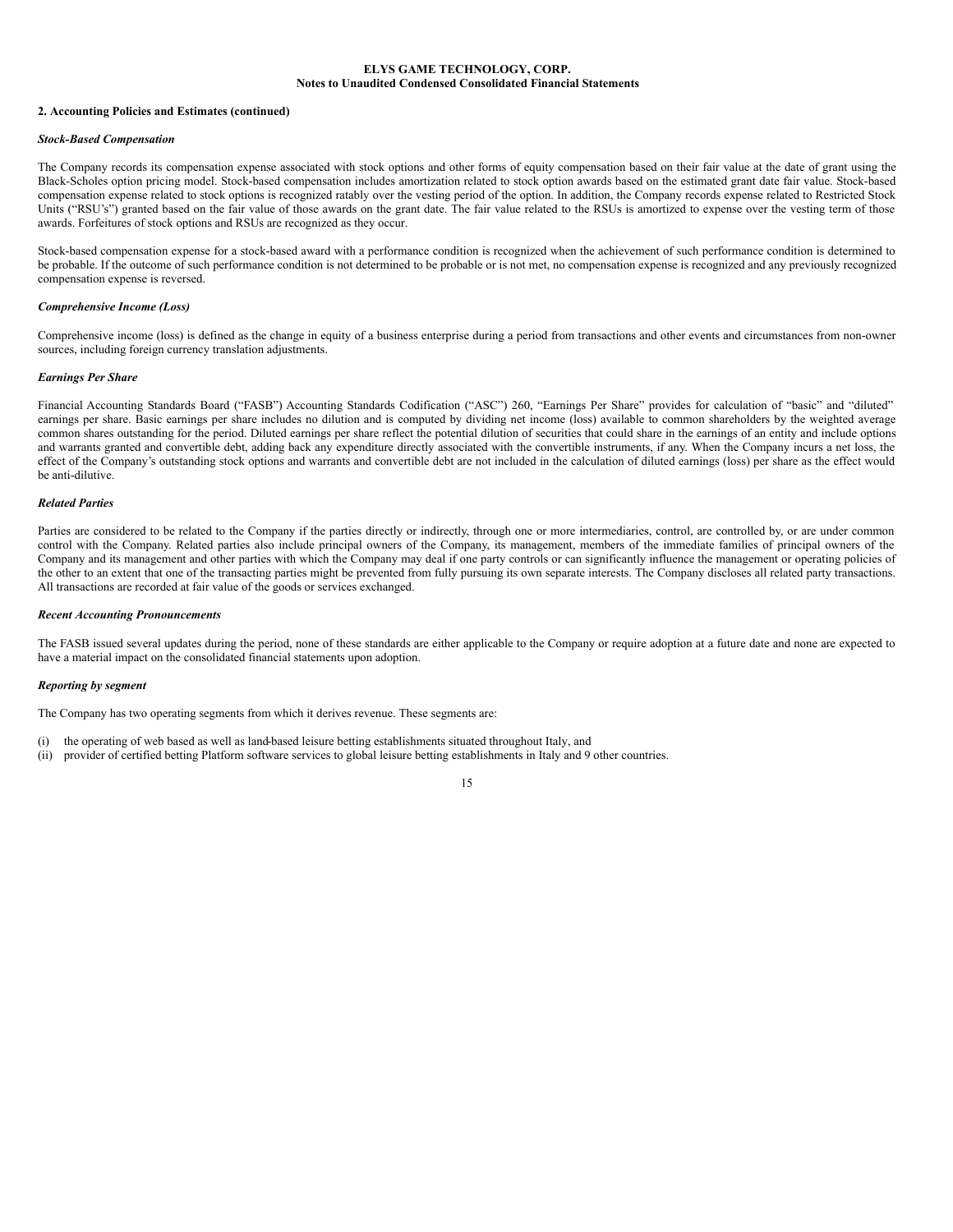## **3. Acquisition of Subsidiaries**

On July 5, 2021, the Company entered into a Membership Purchase Agreement (the "Purchase Agreement") to acquire 100% of Bookmakers Company US LLC, a Nevada limited liability company doing business as U.S. Bookmaking ("USB"), from its members (the "Sellers"). On July 15, 2021 the Company consummated the acquisition of USB and in terms of the Purchase Agreement the Company acquired 100% of USB, from its members (the "Sellers") and USB became a wholly owned subsidiary of the Company.

USB is a provider of sports wagering services such as design and consulting, turn-key sports wagering solutions, and risk management.

Pursuant to the terms of the Purchase Agreement, the consideration paid for all of the equity of USB was \$6 million in cash plus the issuance of 1,265,823 shares of the Company's common stock with a market value of \$4,544,304 on the date of acquisition.

The Sellers will have an opportunity to receive up to an additional \$8,000,000 (undiscounted) plus a potential undiscounted premium of 10% (or \$3,800,000) based upon achievement of stated adjusted cumulative EBITDA milestones during the next four years, payable 50% in cash and 50% in the Company's stock at a price equal to volume weighted average price of the company's common stock for the 90 consecutive trading days preceding January 1 of each subsequent fiscal year for the duration of the earnout period ending December 31, 2025, subject to obtaining shareholder approval, if the aggregate number of shares to be issued pursuant to the Purchase Agreement exceeds 4,401,020 and with a cap of 5,065,000 on the aggregate number of shares to be issued. Any excess not approved by shareholders or exceeding the cap will be paid in cash. The fair value of the contingent purchase consideration of \$24,716,957 was estimated by applying the income approach, which uses significant assumptions (Level 3 assumptions) which are not readily available in the market.

The goodwill of \$27,024,383 arising on consolidation consists largely of the reputation and knowledge of USB in the sports betting market in the US markets which should facilitate the Company's penetration into the U.S. market. All of the goodwill was assigned to the Betting platform software and services segment.

**Amount**

None of the goodwill is expected to be deducted for income tax purposes.

In terms of the agreement, the purchase price was allocated to the fair market value of tangible and intangible assets acquired and liabilities assumed as follows:

| Consideration<br>Cash<br>6,000,000<br>S<br>1,265,823 shares of common stock at fair market value<br>4,544,304<br>Contingent purchase consideration<br>24,716,957<br><b>Total purchase consideration</b><br>\$<br>35,261,261<br>Recognized amounts of identifiable assets acquired and liabilities assumed<br>\$<br>26,161<br>Cash<br>151,284<br>Other current assets<br>Property and equipment<br>788<br>Other non-current assets<br>4,000<br>Tradenames/Trademarks<br>1,419,000<br>Customer relationships<br>7,275,000<br>Non-compete agreements<br>2,096,000<br>10,972,233<br>Less: liabilities assumed<br>Current liabilities assumed<br>\$<br>Non-current liabilities assumed<br>Imputed Deferred taxation on identifiable intangible acquired<br>(2,265,900)<br>(2,735,355)<br>Net identifiable assets acquired and liabilities assumed<br>8,236,878<br>Goodwill<br>27,024,383<br>35,261,261 |  | лшчин      |
|---------------------------------------------------------------------------------------------------------------------------------------------------------------------------------------------------------------------------------------------------------------------------------------------------------------------------------------------------------------------------------------------------------------------------------------------------------------------------------------------------------------------------------------------------------------------------------------------------------------------------------------------------------------------------------------------------------------------------------------------------------------------------------------------------------------------------------------------------------------------------------------------------|--|------------|
|                                                                                                                                                                                                                                                                                                                                                                                                                                                                                                                                                                                                                                                                                                                                                                                                                                                                                                   |  |            |
|                                                                                                                                                                                                                                                                                                                                                                                                                                                                                                                                                                                                                                                                                                                                                                                                                                                                                                   |  |            |
|                                                                                                                                                                                                                                                                                                                                                                                                                                                                                                                                                                                                                                                                                                                                                                                                                                                                                                   |  |            |
|                                                                                                                                                                                                                                                                                                                                                                                                                                                                                                                                                                                                                                                                                                                                                                                                                                                                                                   |  |            |
|                                                                                                                                                                                                                                                                                                                                                                                                                                                                                                                                                                                                                                                                                                                                                                                                                                                                                                   |  |            |
|                                                                                                                                                                                                                                                                                                                                                                                                                                                                                                                                                                                                                                                                                                                                                                                                                                                                                                   |  |            |
|                                                                                                                                                                                                                                                                                                                                                                                                                                                                                                                                                                                                                                                                                                                                                                                                                                                                                                   |  |            |
|                                                                                                                                                                                                                                                                                                                                                                                                                                                                                                                                                                                                                                                                                                                                                                                                                                                                                                   |  |            |
|                                                                                                                                                                                                                                                                                                                                                                                                                                                                                                                                                                                                                                                                                                                                                                                                                                                                                                   |  |            |
|                                                                                                                                                                                                                                                                                                                                                                                                                                                                                                                                                                                                                                                                                                                                                                                                                                                                                                   |  |            |
|                                                                                                                                                                                                                                                                                                                                                                                                                                                                                                                                                                                                                                                                                                                                                                                                                                                                                                   |  |            |
|                                                                                                                                                                                                                                                                                                                                                                                                                                                                                                                                                                                                                                                                                                                                                                                                                                                                                                   |  |            |
|                                                                                                                                                                                                                                                                                                                                                                                                                                                                                                                                                                                                                                                                                                                                                                                                                                                                                                   |  |            |
|                                                                                                                                                                                                                                                                                                                                                                                                                                                                                                                                                                                                                                                                                                                                                                                                                                                                                                   |  |            |
|                                                                                                                                                                                                                                                                                                                                                                                                                                                                                                                                                                                                                                                                                                                                                                                                                                                                                                   |  |            |
|                                                                                                                                                                                                                                                                                                                                                                                                                                                                                                                                                                                                                                                                                                                                                                                                                                                                                                   |  | (264, 135) |
|                                                                                                                                                                                                                                                                                                                                                                                                                                                                                                                                                                                                                                                                                                                                                                                                                                                                                                   |  | (205, 320) |
|                                                                                                                                                                                                                                                                                                                                                                                                                                                                                                                                                                                                                                                                                                                                                                                                                                                                                                   |  |            |
|                                                                                                                                                                                                                                                                                                                                                                                                                                                                                                                                                                                                                                                                                                                                                                                                                                                                                                   |  |            |
|                                                                                                                                                                                                                                                                                                                                                                                                                                                                                                                                                                                                                                                                                                                                                                                                                                                                                                   |  |            |
|                                                                                                                                                                                                                                                                                                                                                                                                                                                                                                                                                                                                                                                                                                                                                                                                                                                                                                   |  |            |
|                                                                                                                                                                                                                                                                                                                                                                                                                                                                                                                                                                                                                                                                                                                                                                                                                                                                                                   |  |            |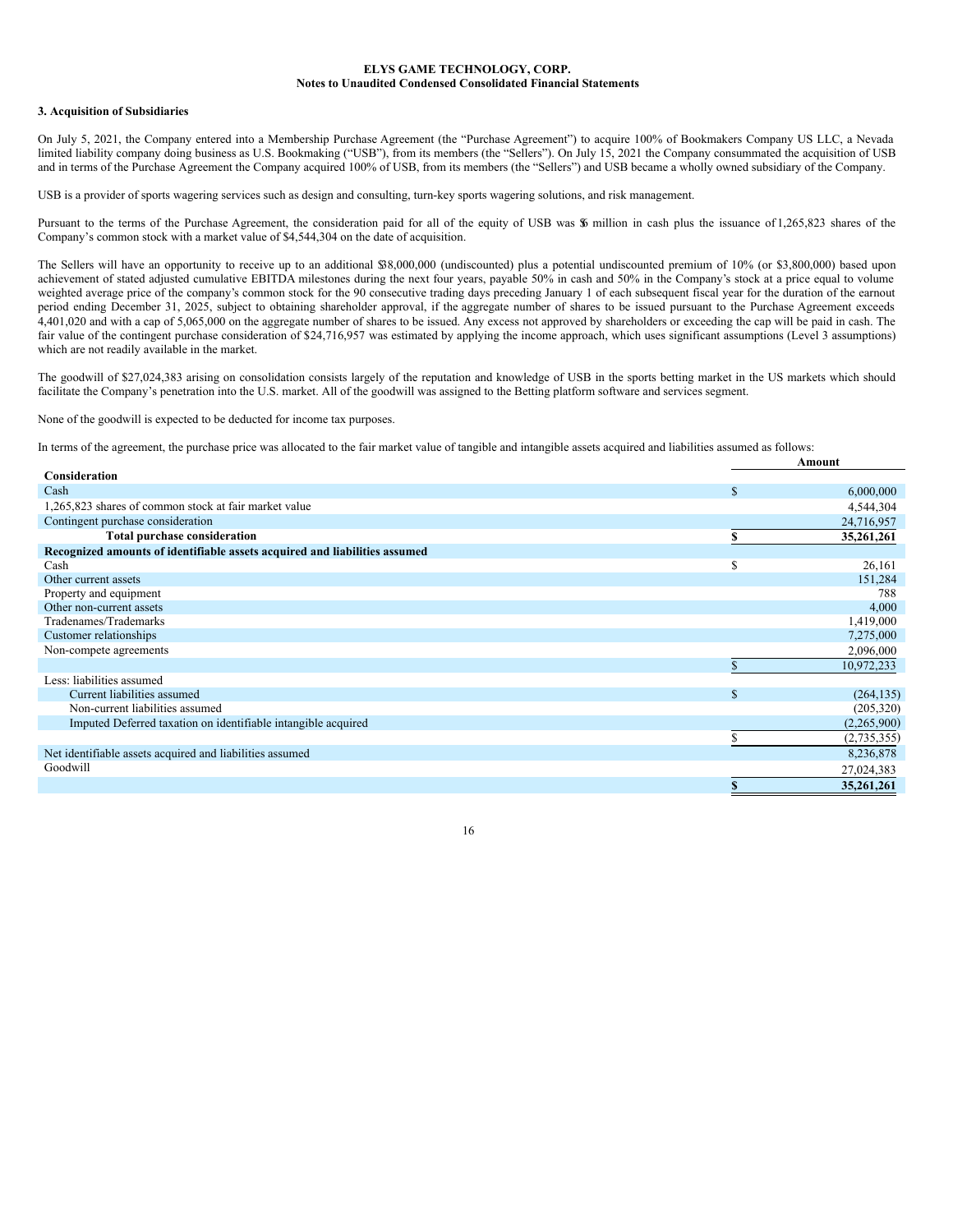# **3. Acquisition of Subsidiaries (continued)**

The amount of revenue and earnings include in the Company's consolidated statement of operations and comprehensive income (loss) for the three months ended March 31, 2022 and the revenue and earnings of the combined entity had the acquisition date been January 1, 2021.

|                                                                    |  | Revenue    |  |             |  | Earnings |
|--------------------------------------------------------------------|--|------------|--|-------------|--|----------|
|                                                                    |  |            |  |             |  |          |
| Actual for the three months ended March 31, 2022                   |  | 294,366 \$ |  | (321, 918)  |  |          |
| 2021 Supplemental pro forma from January 1, 2021 to March 31, 2021 |  | 14.248.390 |  |             |  |          |
|                                                                    |  |            |  | (1,109,139) |  |          |

# **4. Restricted Cash**

Restricted cash consists of cash held in a segregated bank account at Intesa Sanpaolo Bank S.p.A. ("Intesa Sanpaolo Bank") as collateral against the Company's operating line of credit with Intesa Sanpaolo Bank.

# **5. Property and Equipment**

|                               |    | <b>March 31, 2022</b> |  |                                                  |     |         |                   | December 31, 2021 |
|-------------------------------|----|-----------------------|--|--------------------------------------------------|-----|---------|-------------------|-------------------|
|                               |    | Cost                  |  | Net book<br>Accumulated<br>depreciation<br>value |     |         | Net book<br>value |                   |
| Leasehold improvements        | ۰D | 60,799                |  | (36,239)                                         | аħ. | 24.560  | S                 | 27,260            |
| Computer and office equipment |    | 1,031,386             |  | (781, 294)                                       |     | 250,092 |                   | 223,214           |
| <b>Fixtures and fittings</b>  |    | 416,540               |  | (253, 671)                                       |     | 162,869 |                   | 135,433           |
| Vehicles                      |    | 97.175                |  | (56,700)                                         |     | 40,475  |                   | 44,837            |
| Computer software             |    | 186,805               |  | (130, 435)                                       |     | 56,370  |                   | 59,335            |
|                               |    | 1,792,705             |  | (1,258,339)                                      |     | 534,366 |                   | 490,079           |

The aggregate depreciation charged to operations was\$51,251 and \$50,777 for the three months ended March 31, 2022 and 2021, respectively. The depreciation policies followed by the Company are described in Note 2.

# **6. Leases**

Right of use assets included in the condensed consolidated balance sheet are as follows:

|                                                                                                | March 31<br>2022 | December 31.<br>2021 |
|------------------------------------------------------------------------------------------------|------------------|----------------------|
| <b>Non-current assets</b>                                                                      |                  |                      |
| Right of use assets - operating leases, net of amortization                                    | 1.251.796        | 598,288              |
| Right of use assets - finance leases, net of depreciation – included in property and equipment | 13.149           | 15.520               |

Lease costs consists of the following:

|                                        | Three Months Ended March 31, |  |        |  |
|----------------------------------------|------------------------------|--|--------|--|
|                                        | 2022                         |  | 2021   |  |
| Finance lease cost:                    |                              |  |        |  |
| Amortization of financial lease assets | 2,011                        |  | 3,400  |  |
| Interest expense on lease liabilities  | 141                          |  | 241    |  |
|                                        |                              |  |        |  |
| Operating lease cost                   | 89,015                       |  | 65,946 |  |
|                                        |                              |  |        |  |
| <b>Total lease cost</b>                | 91,167                       |  | 69,587 |  |

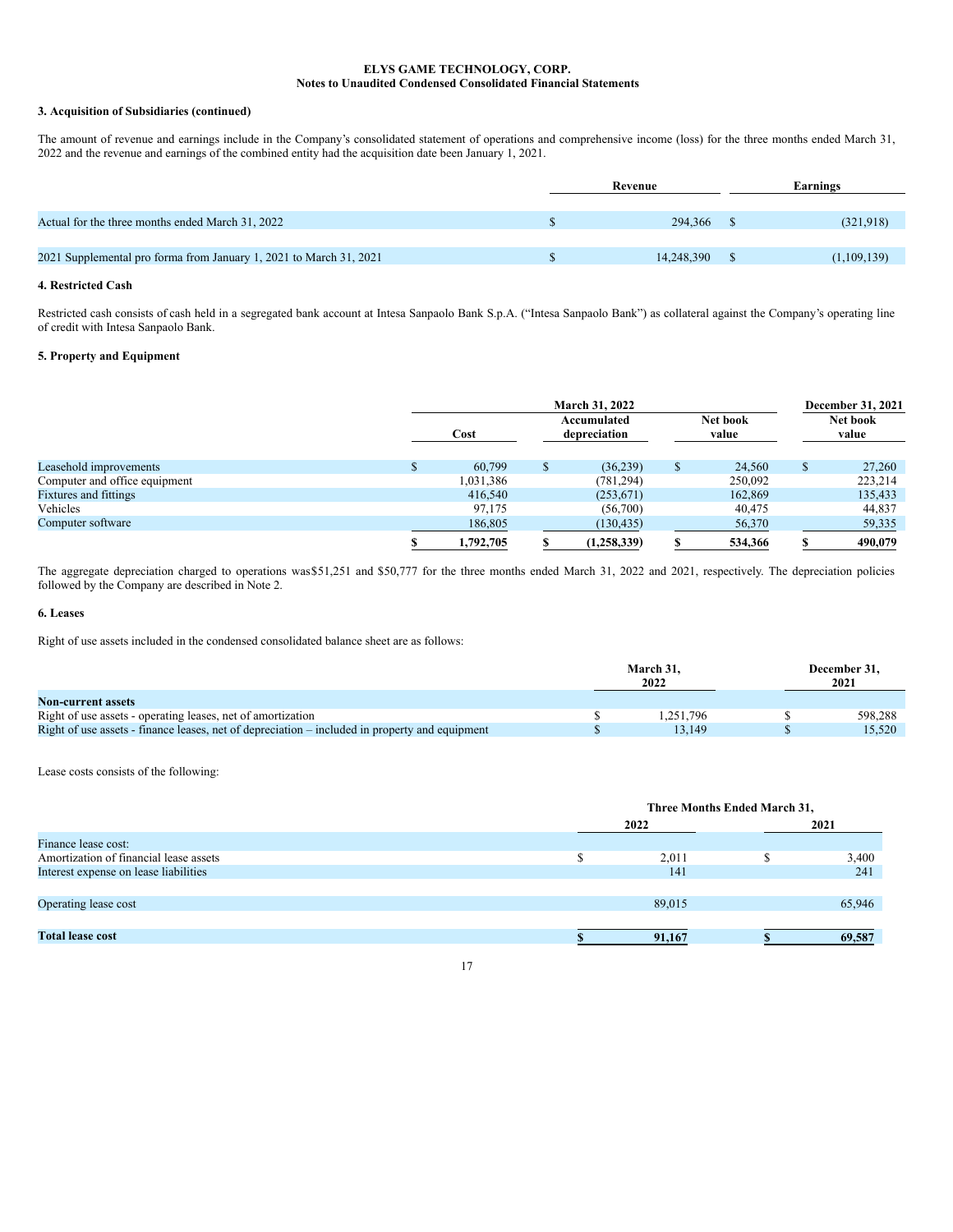# **6. Leases (continued)**

Other lease information:

|                                                                        | Three Months ended 31 March, |  |              |  |
|------------------------------------------------------------------------|------------------------------|--|--------------|--|
|                                                                        | 2022                         |  | 2021         |  |
| Cash paid for amounts included in the measurement of lease liabilities |                              |  |              |  |
| Operating cash flows from finance leases                               | (141)                        |  | (241)        |  |
| Operating cash flows from operating leases                             | (89,015)                     |  | (65, 946)    |  |
| Financing cash flows from finance leases                               | (2,062)                      |  | (3, 414)     |  |
|                                                                        |                              |  |              |  |
| Weighted average remaining lease term – finance leases                 | $1.70$ years                 |  | $2.62$ years |  |
| Weighted average remaining lease term – operating leases               | 4.24 years                   |  | $2.60$ years |  |
|                                                                        |                              |  |              |  |
| Weighted average discount rate - finance leases                        | 3.73%                        |  | 3.70%        |  |
| Weighted average discount rate – operating leases                      | $2.61\%$                     |  | 3.58%        |  |
|                                                                        |                              |  |              |  |

# **Maturity of Leases**

## *Finance lease liability*

The amount of future minimum lease payments under finance leases are as follows:

|                                                  | Amount   |        |  |
|--------------------------------------------------|----------|--------|--|
|                                                  |          |        |  |
| Remainder of 2022                                | <b>S</b> | 6,407  |  |
| 2023                                             |          | 6,879  |  |
| 2024                                             |          | 798    |  |
| Total undiscounted minimum future lease payments |          | 14,084 |  |
| Imputed interest                                 |          | (455)  |  |
| <b>Total finance lease liability</b>             |          | 13,629 |  |
|                                                  |          |        |  |
| Disclosed as:                                    |          |        |  |
| Current portion                                  | $\sigma$ | 8,091  |  |
| Non-Current portion                              |          | 5,538  |  |
|                                                  |          | 13,629 |  |

# *Operating lease liability*

The amount of future minimum lease payments under operating leases are as follows:

|                                                  | Amount |           |
|--------------------------------------------------|--------|-----------|
|                                                  |        |           |
| Remainder of 2022                                | S      | 274,766   |
| 2023                                             |        | 299,845   |
| 2024                                             |        | 227,145   |
| 2025                                             |        | 207,177   |
| 2026 and thereafter                              |        | 341,105   |
| Total undiscounted minimum future lease payments |        | 1,350,038 |
| Imputed interest                                 |        | (94, 412) |
| <b>Total operating lease liability</b>           |        | 1,255,626 |
|                                                  |        |           |
| Disclosed as:                                    |        |           |
| Current portion                                  | \$.    | 297,554   |
| Non-Current portion                              |        | 958,072   |
|                                                  |        | 1,255,626 |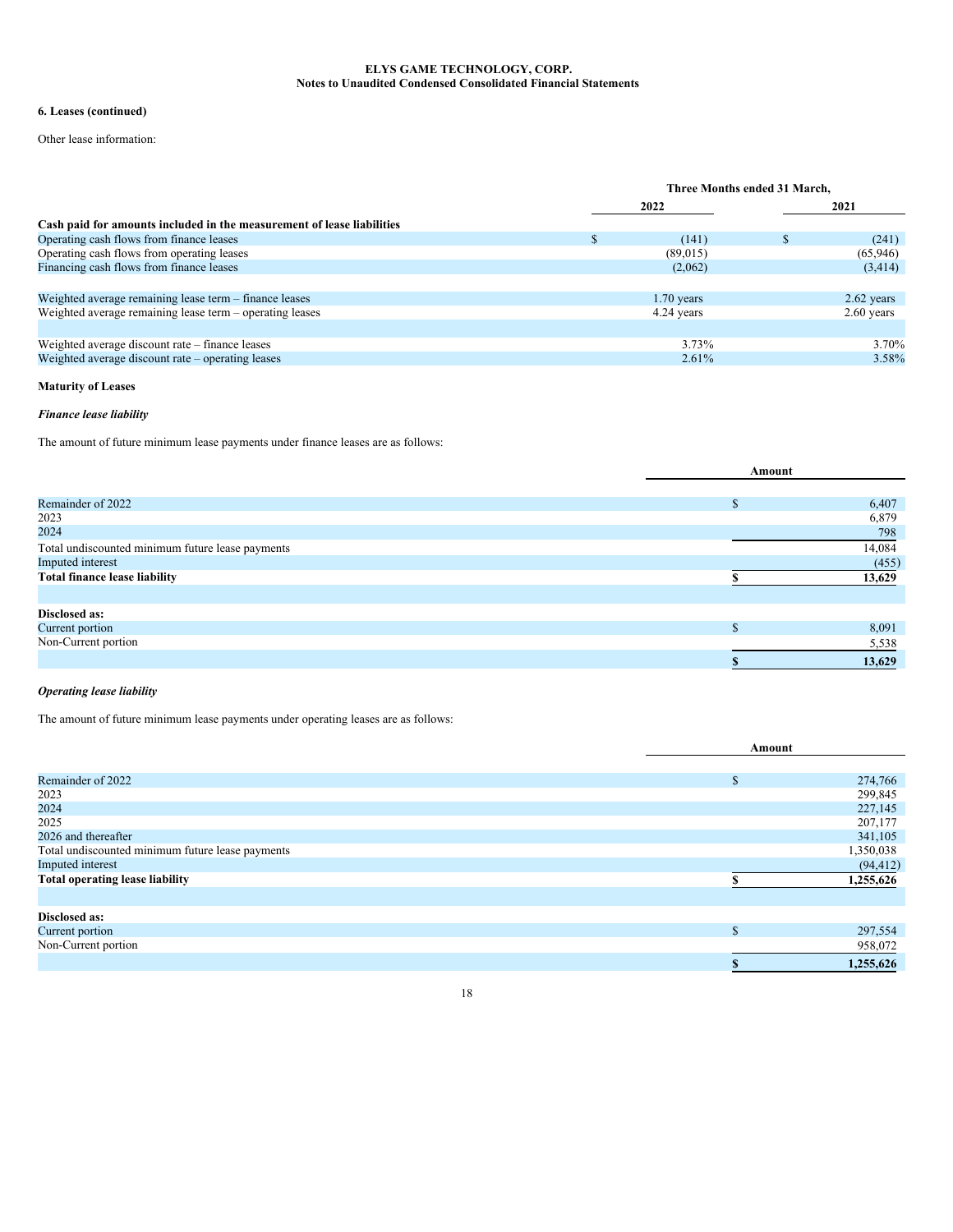## **7. Intangible Assets**

Intangible assets consist of the following:

|                           | March 31,<br>2022 |    |                             |  |                | December 31, 2021 |                |
|---------------------------|-------------------|----|-----------------------------|--|----------------|-------------------|----------------|
|                           | Cost              |    | Accumulated<br>amortization |  | Net book value |                   | Net book value |
| Betting platform software | 6,149,537         | D. | (1,506,134)                 |  | 4,643,403      | ъ                 | 4,745,895      |
| Licenses                  | 964.081           |    | (961, 168)                  |  | 2,913          |                   | 3,413          |
| Location contracts        | 1,000,000         |    | (1,000,000)                 |  | _              |                   |                |
| Customer relationships    | 8,145,927         |    | (723, 551)                  |  | 7,422,376      |                   | 7,538,533      |
| Trademarks                | 1,537,599         |    | (161, 454)                  |  | 1,376,145      |                   | 1,413,887      |
| Non-compete agreements    | 2,096,000         |    | (371, 167)                  |  | 1,724,833      |                   | 1,855,833      |
| Websites                  | 40,000            |    | (40,000)                    |  |                |                   |                |
|                           | 19,933,144        |    | (4,763,474)                 |  | 15,169,670     |                   | 15,557,561     |

The Company evaluates intangible assets for impairment on an annual basis during the last month of each year and at an interim date if indications of impairment exist. Intangible asset impairment is determined by comparing the fair value of the asset to its carrying amount with an impairment being recognized only when the fair value is less than carrying value and the impairment is deemed to be permanent in nature.

The Company recorded \$387,618 and \$175,829 in amortization expense for finite-lived assets for the three months ended March 31, 2022 and 2021, respectively.

Licenses obtained by the Company in the acquisitions of Multigioco and Rifa include a Gioco a Distanza ("GAD") online license as well as a Bersani and Monti land-based licenses issued by the Italian gaming regulator to Multigioco and Rifa, respectively.

The Company previously had an Austrian Bookmaker License through the acquisition of Ulisse, which was valued at \$9,727,912 which was fully impaired and terminated on December 31, 2021.

The estimated amortization expense over the next five year period is as follows:

|                                      |   | Amount    |
|--------------------------------------|---|-----------|
|                                      |   |           |
| Remainder of 2022                    | ш | 1,162,854 |
| 2023                                 |   | 1,550,437 |
| 2024                                 |   | 1,548,788 |
| 2025                                 |   | 1,308,621 |
| 2026                                 |   | 1,024,789 |
| Total estimated amortization expense |   | 6,595,489 |

### **8. Goodwill**

|                                          | March 31,<br>2022 |    | December 31,<br>2021 |
|------------------------------------------|-------------------|----|----------------------|
|                                          |                   |    |                      |
| Opening balance                          | \$<br>28,687,051  | -S | 1,663,120            |
| Acquisition of Bookmakers company US LLC |                   |    | 27,024,383           |
| Foreign exchange movements               | (109)             |    | (452)                |
|                                          | 28,686,942        |    | 28,687,051           |
| <b>Accumulated Impairment charge</b>     |                   |    |                      |
| Opening Balance January 1                | (12, 522, 714)    |    |                      |
| Impairment charge                        |                   |    | (12, 522, 714)       |
| <b>Closing Balance</b>                   | (12, 522, 714)    |    | (12,522,714)         |
|                                          |                   |    |                      |
| Goodwill net of impairment charge        | 16, 164, 228      |    | 16, 164, 337         |

Goodwill represents the excess purchase price paid over the fair value of assets acquired, including any other identifiable intangible assets.

The Company evaluates goodwill for impairment on an annual basis during the last month of each year and at an interim date if indications of impairment exist. Goodwill impairment is determined by comparing the fair value of the asset to its carrying amount with an impairment being recognized only when the fair value is less than carrying value.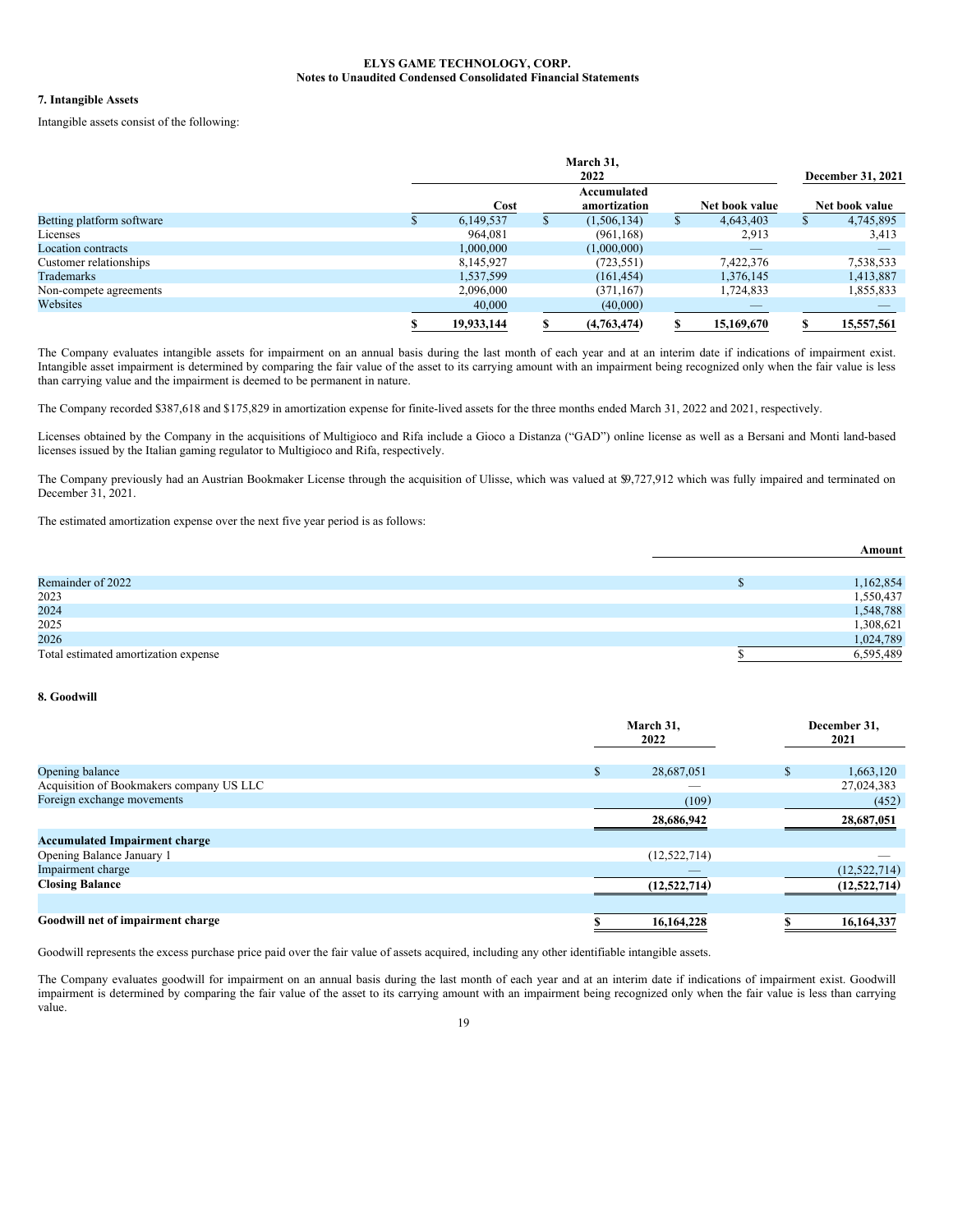# **9. Marketable Securities**

Investments in marketable securities consists of 2,500,000 shares of Zoompass Holdings ("Zoompass") and is accounted for at fair value, with changes recognized in earnings.

The shares of Zoompass were last quoted on the OTC market at\$0.034 per share on March 31, 2022, resulting in an unrealized gain recorded to earnings related to these securities of \$77,500 for the 3 months ended March 31, 2022.

# **10. Bank Loan Payable**

In September 2016, the Company obtained a loan of €500,000 (approximately \$545,000) from Intesa Sanpaolo Bank in Italy, which loan is secured by the Company's assets. The loan has an underlying interest rate of 4.5% above the Euro Inter Bank Offered Rate, subject to quarterly review and is amortized over57 months ending March 31, 2021. Monthly repayments of €9,760 began in January 2017.

In terms of a directive by the Italian Government, in order to provide financial relief due to the Covid-10 pandemic, Multigioco was able to suspend repayments of the loan for a period of six months and the maturity date of the loan was extended to March 31, 2022, the interest rate remains the same at 4.5% above the Euro Inter Bank Offered Rate with monthly repayments revised to \$9,971.

The Company made payments of  $\epsilon$ 29,913 (approximately \$33,664) which included principal of  $\epsilon$ 29,059 (approximately \$32,762) and interest of  $\epsilon$ 854 approximately \$1,044) for the three months ended March 31, 2022.

Included in bank loans is aSmall Business Administration Disaster Relief loan ("SBA Loan") assumed on the acquisition of USB with a principal outstanding of \$150,000. The SBA Loan bears interest at 3.75% per annum and is repayable in monthly installments of \$731 which began in June 2021, and matures in May 2050. The SBA Loan is collateralized by all of USB's tangible and intangible assets.

Since acquisition of USB, the Company has repaid capital of \$1,864 and has total accrued and unpaid interest of\$5,472 on this loan as of March 31, 2022.

The maturity of bank loans payable as of March 31, 2022 is as follows:

|                        |   | Amount  |
|------------------------|---|---------|
| Within 1 year          |   | 3,064   |
| 1 to 2 years           |   | 3,181   |
| 2 to 3 years           |   | 3,302   |
| 3 to 4 years           |   | 3,428   |
| 5 years and thereafter |   | 135,161 |
| Total                  |   | 153,608 |
| <b>Disclosed as:</b>   |   |         |
| Current portion        | S | 3,064   |
| Non-Current portion    |   | 150,544 |
|                        |   | 153,608 |

## **11. Contingent Purchase Consideration**

In terms of the acquisition of USB disclosed in Note 3 above, the Sellers will have an opportunity to receive up to an additional \$38,000,000 plus a potential premium of 10% (or \$3,800,000) based upon achievement of stated adjusted cumulative EBITDA milestones during the next four years, payable 50% in cash and 50% in the Company's stock at a price equal to volume weighted average price of the company's common stock for the 90 consecutive trading days preceding January 1 of each subsequent fiscal year for the duration of the earnout period ending December 31, 2025, subject to obtaining shareholder approval, if the aggregate number of shares to be issued pursuant to the Purchase Agreement exceeds 4,401,020 and with a cap of 5,065,000 on the aggregate number of shares to be issued. Any excess not approved by shareholders or exceeding the cap will be paid in cash.

The Company had an independent third party valuation entity perform a Purchase Price Analysis which included the probability of the Sellers achieving the additional proceeds of \$41,800,000.

At each reporting period, the Company estimates changes in the fair value of contingent consideration, and any change in fair value is recognized in the Consolidated Statements of Operations and Comprehensive Income (Loss). The estimate of the fair value of contingent consideration requires subjective assumptions to be made regarding future operating results, discount rates, and probabilities assigned to various potential operating result scenarios. Due to the uncertainty regarding the achievement of the stated unadjusted accumulated EBITDA milestones and the methodology in determining the number of shares to be issued during each earnout period and the potential restriction on the number of shares available for issue, the contingent purchase consideration is classified as a liability.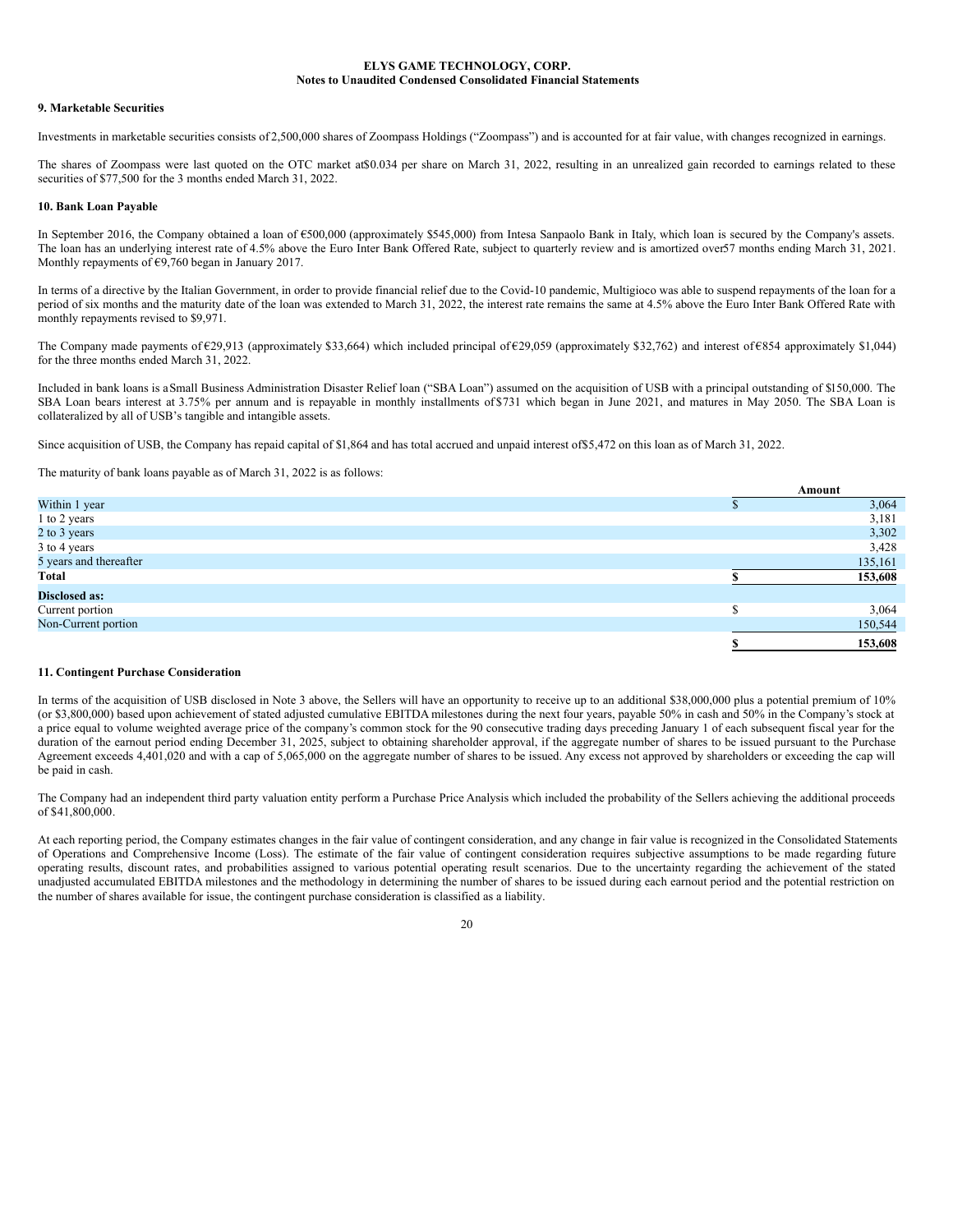# **11. Contingent Purchase Consideration (continued)**

|                                                                      | <b>March 31, 2022</b> |                          | <b>December 31, 2021</b> |  |
|----------------------------------------------------------------------|-----------------------|--------------------------|--------------------------|--|
|                                                                      |                       |                          |                          |  |
| Opening balance                                                      |                       | 12.859.399               |                          |  |
| Contingent purchase consideration measured on the acquisition of USB |                       | $\overline{\phantom{a}}$ | 24,716,957               |  |
| Changes in fair value                                                |                       | 450,013                  | (11, 857, 558)           |  |
| Closing balance                                                      |                       | 13,309,412               | 12,859,399               |  |

## **12. Other Long-term Liabilities**

Other long-term liabilities represent the Italian "Trattamento di Fine Rapporto" which is a severance amount set up by Italian companies to be paid to employees on termination or retirement.

Balances of other long-term liabilities were as follows:

|                                 | March | 2022<br>the contract of the contract of the | $-2021$<br>- -<br>December |  |  |
|---------------------------------|-------|---------------------------------------------|----------------------------|--|--|
|                                 |       |                                             |                            |  |  |
| $\cdots$<br>Severance liability |       | 379,656                                     | 159.56                     |  |  |

# **13. Related Parties**

## **Related party (payables) receivables**

Related party payables and receivables represent non-interest-bearing (payables) receivables that are due on demand.

The balances outstanding are as follows:

|                                  |  | <b>March 31, 2022</b> | December 31, 2021 |  |
|----------------------------------|--|-----------------------|-------------------|--|
| <b>Related Party payables</b>    |  |                       |                   |  |
| Luca Pasquini                    |  | (3,159)               | (502)             |  |
| Victor Salerno                   |  | (52, 922)             | (51, 878)         |  |
|                                  |  | (56,081)              | (51,380)          |  |
|                                  |  |                       |                   |  |
| <b>Related Party Receivables</b> |  |                       |                   |  |
| Luca Pasquini                    |  | 1,378                 | 1,413             |  |

# *Luca Pasquini*

On January 31, 2019, the Company acquired Virtual Generation for €4,000,000 (approximately \$4,576,352), Mr. Pasquini was a 20% owner of Virtual Generation and was due gross proceeds of  $6800,000$  (approximately \$915,270). The gross proceeds of  $6800,000$  was to be settled by a payment in cash of  $600,000$  over a twelve month period and by the issuance of common stock valued at €300,000 over an eighteen month period. As of June 30, 2021, the Company has paid Mr. Pasquini the full cash amount of €00,000 (approximately \$604,380) and issued 112,521 shares valued at €300,000 (approximately \$334,791).

On January 22, 2021, the Company issued Mr. Pasquini44,968 shares of common stock valued at\$257,217, in settlement of accrued compensation due to him.

On July 11, 2021, the Company entered into an agreement with Engage IT Services Srl.("Engage"), to provide gaming software and maintenance and support of the system, the total contract price was €390,000 (approximately \$459,572), in addition, on October 14, 2021, the Company entered into a further agreement with Engage, to provide gaming software and maintenance and support of the system for a period of 12 months, the total contract price was €1,980,000 (approximately \$2,192,000). Mr. Pasquini owns 34% of Engage

On September 13, 2021, Mr. Pasquini, the Company's Vice President of Technology, resigned as a director of the Company.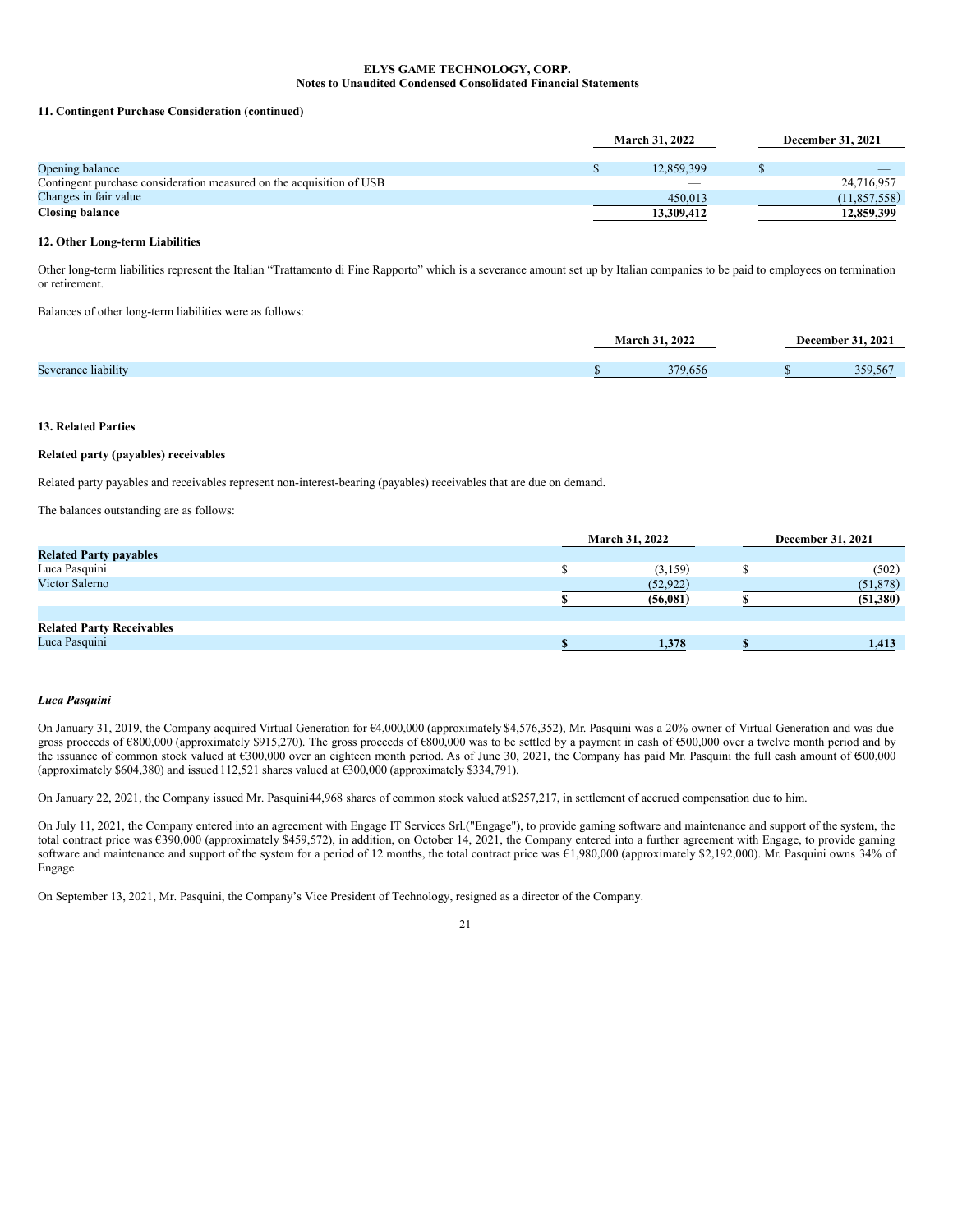## **13. Related Parties (continued)**

# *Michele Ciavarella*

Mr. Ciavarella agreed to receive \$140,000 of his 2021 fiscal year compensation as a restricted stock award, on January 22, 2021, the Company issued Mr. Ciavarella 24,476 shares of common stock valued at \$140,000 on the date of issue.

On January 22, 2021, the Company issued Mr. Ciavarella175,396 shares of common stock valued at \$1,003,265, in settlement of accrued compensation due to him.

On July 15, 2021, Mr. Ciavarella, Executive Chairman of the Company, was appointed as the interim Chief Executive Officer and President of the Company, effective July 15, 2021. Mr. Ciavarella will serve as the Company's Executive Chairman and interim Chief Executive Officer until the earlier of his resignation or removal from office.

Mr. Ciavarella agreed to take his 2021 bonus and a portion of his 2022 salary as a restricted stock award, on January 7, 2022, the Company issued Mr. Ciavarella 162,835 shares of common stock valued at \$425,000 on the date of issue.

### *Carlo Reali*

On January 5, 2022, the Company promoted Carlo Reali to the role of Interim Chief Financial Officer.

On March 29, 2022, the Company issued Mr. Reali ten-year options exercisable for100,000 shares of common stock, at an exercise price of \$2.50 per share, vesting equally over a 4 year period commencing on January 1, 2023.

We do not have a formal employment or other compensation related agreement with Mr. Reali; however, Mr. Reali will continue to receive the same compensation that he currently receives which is an annual base salary of \$71,200.

#### *Victor Salerno*

On July 15, 2021 the Company consummated the acquisition of USB and in terms of the Purchase Agreement the Company acquired 100% of USB, from its members (the "Sellers"). Mr. Salerno was a 68% owner of USB and received \$4,080,000 of the \$6,000,000 paid in cash upon closing and 860,760 of the 1,265,823 shares of common stock issued on closing.

Together with the consummation of the acquisition of USB, the Company entered into a 4 year employment agreement with Mr. Salerno terminating on July 14, 2025 (the "Salerno Employment Agreement"), automatically renewable for a period of one year unless notified by either party of non-renewal. The employee will earn an initial base salary of \$0 and thereafter \$150,000 per annum commencing on January 1, 2022. Mr. Salerno is entitled to bonuses, equity incentives and benefits consistent with those of other senior employees.

Mr. Salerno may be terminated for no cause or resign for good reason, which termination would entitle him to the greater of one year's salary or the remaining term of the employment agreement plus the highest annual incentive bonus paid to him during the past two years. If Mr. Salerno is terminated for cause he is entitled to all unpaid salary and expenses due to him at the time of termination. If the employment agreement is terminated due to death, his heirs and successors are entitled to all unpaid salary, unpaid expenses and one times his annual base salary. Termination due to disability will result in Mr. Salerno being paid all unpaid salary and expenses and one times annual salary.

Pursuant to the Salerno Employment Agreement, Mr. Salerno has also agreed to customary restrictions with respect to the disclosure and use of the Company's confidential information and has agreed that work product or inventions developed or conceived by him while employed with the Company relating to its business is the Company's property. In addition, during the term of his employment and if terminated for cause for the 12 month period following his termination of employment, Mr. Salerno has agreed not to (1) perform services on behalf of a competing business which was the same or similar to the type of services he was authorized, conducted, offered or provided to the Company, (2) solicit or induce any of the Company's employees or independent contractors to terminate their employment with the Company, (3) solicit any actual or prospective customers with whom he had material contact on behalf of a competing business or (4) solicit any actual or prospective vendors with whom he had material contact to support a competing business.

On September 13, 2021, the Board appointed Mr. Salerno, the President and founder of the Company's newly acquired subsidiary, USB, to serve as a member of the Board.

Prior to the acquisition of USB, Mr. Salerno had advanced USB \$100,000 of which \$50,000 was forgiven and the remaining \$50,000 is still owing to Mr. Salerno, which amount earns interest at 8% per annum, compounded monthly and is repayable on December 31, 2023.

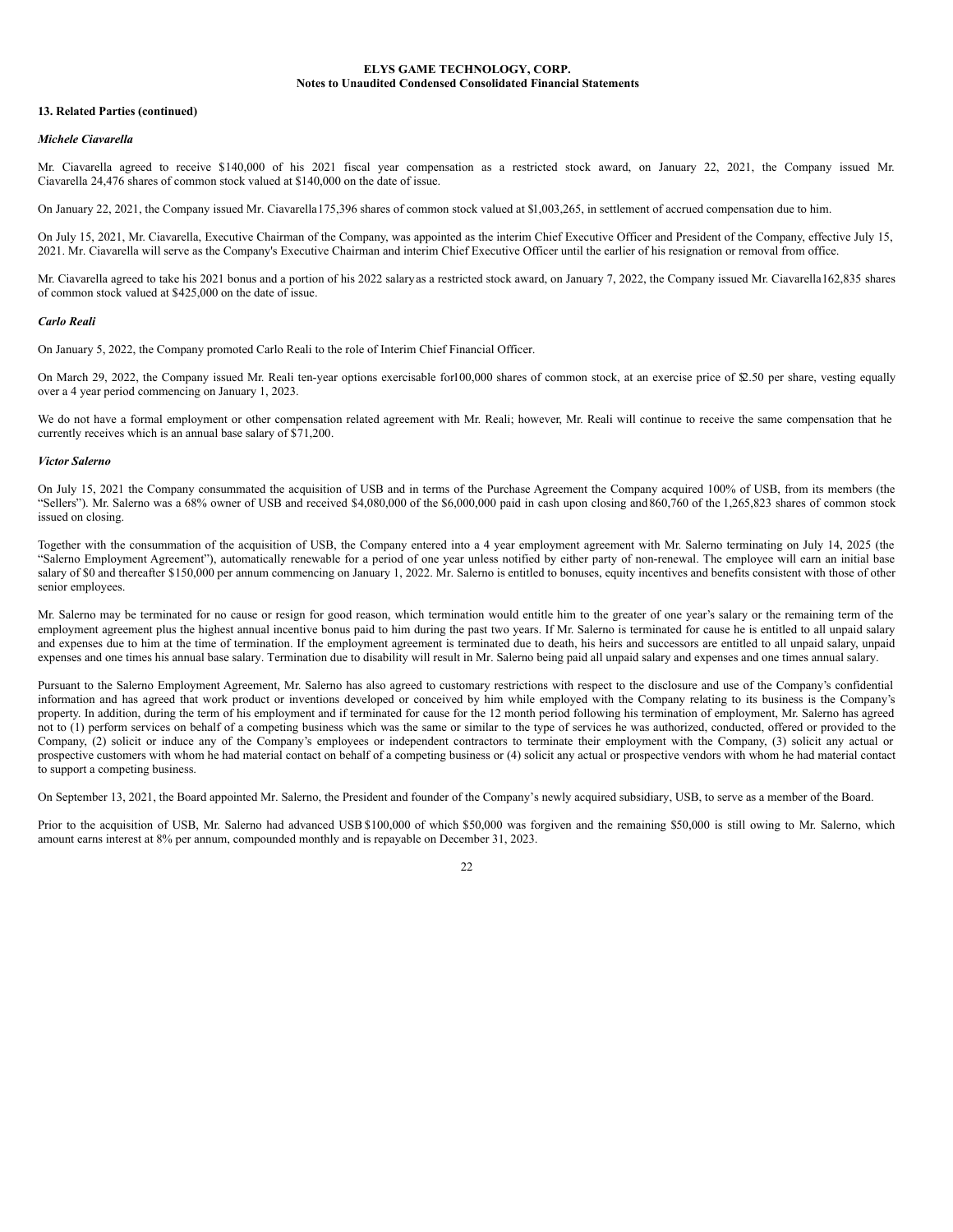## **13. Related Parties (continued)**

## *Paul Sallwasser*

On September 13, 2021, the Company granted Mr. Sallwasser ten year options exercisable for 21,300 shares of common stock at an exercise price of \$5.10, vesting equally over a twelve month period commencing on September 13, 2021.

### *Steven Shallcross*

On January 22, 2021, the Company issued to Mr. Shallcross, a director of the Company,5,245 shares of common stock valued at \$30,000, in settlement of directors' fees due to him.

On September 13, 2021, the Company granted Mr. Shallcross ten year options exercisable for13,600 shares of common stock at an exercise price of\$5.10, vesting equally over a twelve month period commencing on September 13, 2021.

## *Andrea Mandel-Mantello*

On June 29, 2021, the board of directors of the Company appointed Mr. Mandel-Mantello to serve as a member of the Board. The appointment was effective immediately and Mr. Mandel-Mantello will serve on the audit committee.

On September 13, 2021, the Company granted Mr. Mandel-Montello ten year options exercisable for13,600 shares of common stock at an exercise price of \$5.10, vesting equally over a twelve month period commencing on September 13, 2021.

# **14. Stockholders' Equity**

For the three months ended March 31, 2022, the Company issued a total of162,385 shares of common stock, valued at \$425,000 for the settlement of compensation and directors' fees to the Company's executive chairman, refer note 13 above.

Between March 28, 2022 and March 31, 2022, the Company sold56,472 shares of common stock for gross proceeds of\$131,565, less brokerage fees of \$3,947 pursuant to the Open Market Sales Agreement<sup>SM</sup> that the Company entered into with Jefferies LLC on November 19, 2021.

# **15. Warrants**

A summary of all of the Company's warrant activity during the period January 1, 2021 to March 31, 2022 is as follows:

|                                      |                          |  | <b>Exercise price per</b> |                          |                | Weighted average         |  |  |
|--------------------------------------|--------------------------|--|---------------------------|--------------------------|----------------|--------------------------|--|--|
|                                      | Number of shares         |  | share                     |                          | exercise price |                          |  |  |
| <b>Outstanding January 1, 2021</b>   | 2,053,145                |  | $2.50$ to                 | 5.00                     |                | 2.63                     |  |  |
| Granted                              | $\overline{\phantom{a}}$ |  |                           | $\overline{\phantom{a}}$ |                | $\overline{\phantom{a}}$ |  |  |
| Forfeited/cancelled                  | _                        |  |                           | __                       |                | $\overline{\phantom{a}}$ |  |  |
| Exercised                            | (1,506,809)              |  | $2.50$ to                 | 3.75                     |                | 2.63                     |  |  |
| <b>Outstanding December 31, 2021</b> | 546,336                  |  | $2.50$ to                 | 5.00                     |                | 2.66                     |  |  |
| Granted                              | _                        |  |                           | $\overline{\phantom{a}}$ |                | $\overline{\phantom{a}}$ |  |  |
| Forfeited/cancelled                  | _                        |  |                           | $\overline{\phantom{a}}$ |                |                          |  |  |
| Exercised                            | _                        |  |                           | $\overline{\phantom{a}}$ |                | $\overline{\phantom{a}}$ |  |  |
| <b>Outstanding March 31, 2022</b>    | 546,336                  |  | $2.50$ to                 | 5.00                     |                | 2.66                     |  |  |

The following tables summarize information about warrants outstanding as of March 31, 2022:

|                       | Warrants outstanding |                                     |                                    | Warrants exercisable |                         |  |                                    |
|-----------------------|----------------------|-------------------------------------|------------------------------------|----------------------|-------------------------|--|------------------------------------|
| <b>Exercise price</b> | Number of shares     | Weighted average<br>remaining years | Weighted average exercise<br>price |                      | <b>Number of shares</b> |  | Weighted average exercise<br>price |
| \$2.50                | 486,173              | 3.39                                |                                    | 2.50                 | 486,173                 |  | 2.50                               |
| \$3.75                | 48,395               | 0.16                                |                                    | 3.75                 | 48,395                  |  | 3.75                               |
| \$5.00                | 11,768               | 0.37                                |                                    | 5.00                 | 11,768                  |  | 5.00                               |
|                       | 546,336              | 3.04                                |                                    | 2.66                 | 546,336                 |  | 2.66                               |

The outstanding warrants have an intrinsic value of \$0 as of March 31, 2022.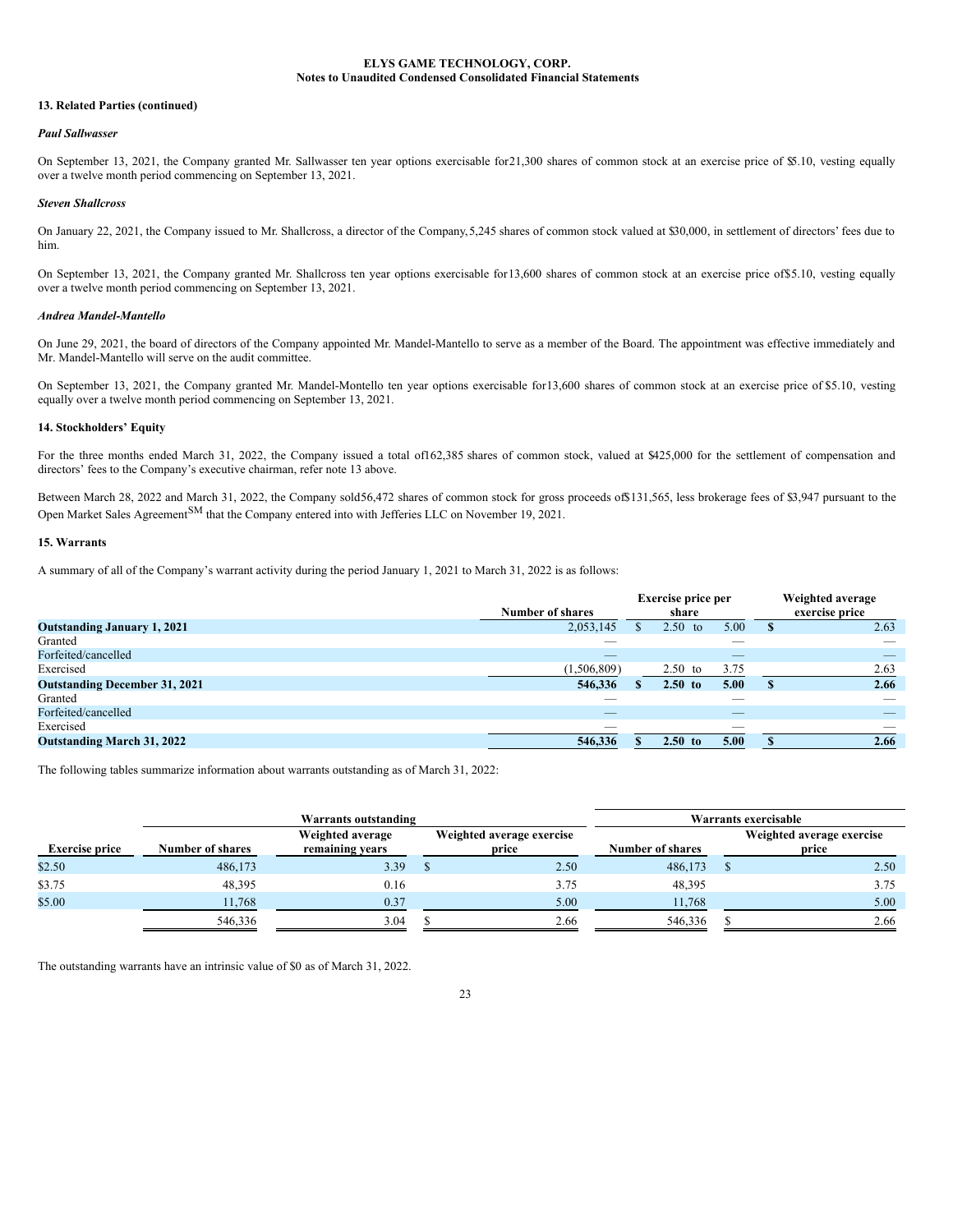# **16. Stock Options**

In September 2018, the Company's stockholders approved our 2018 Equity Incentive Plan, which provides for a maximum of1,150,000 awards that can be issued as options, stock appreciation rights, restricted stock, stock units, other equity awards or cash awards.

On October 1, 2020, the Board approved an amendment to the Company's 2018 Equity Incentive Plan (the "Plan") to increase the maximum number of shares that may be granted as an award under the Plan to any non-employee director during any one calendar year to: (i) chairperson or lead director - 300,000 shares of common stock; and (ii) other non-employee director - 250,000 shares of common stock, which reflects an increase in the annual limits for awards to be granted to non-employee directors under the Plan.

On November 20, 2020, the Company held its 2020 Annual Meeting of Stockholders. At the 2020 Annual Meeting, the Company's stockholders approved an amendment to the Company's 2018 Equity Incentive Plan to increase the number of shares of common stock that the Company will have authority to grant under the plan by an additional 1,850,000 shares of common stock. On December 8, 2021, the Company held its 2021 Annual Meeting of Stockholders. At the 2021 Annual Meeting, the Company's stockholders approved an amendment to the Company's 2018 Equity Incentive Plan to increase the number of shares of common stock that the Company will have authority to grant under the plan by an additional 4,000,000 shares of common stock

During the period ended March 31, 2022, the Company issued ten year options to purchase160,000 shares at an exercise price of \$2.50 per share, of which 100,000 were issued to our Interim CFO and 60,000 to an employee.

The options awarded during the three months ended March 31, 2022 were valued using a Black-Scholes option pricing model.

The following assumptions were used in the Black-Scholes model:

|                                         | Three months ended<br><b>March 31, 2022</b> |        |
|-----------------------------------------|---------------------------------------------|--------|
| Exercise price                          |                                             | 2.50   |
| Risk free interest rate                 |                                             | 2.41%  |
| Expected life of options                | 10 years                                    |        |
| Expected volatility of underlying stock |                                             | 204.2% |
| Expected dividend rate                  |                                             | $0\%$  |

A summary of all of the Company's option activity during the period January 1, 2021 to March 31, 2022 is as follows:

|                                      |                          |                                 |      |                | Weighted average |
|--------------------------------------|--------------------------|---------------------------------|------|----------------|------------------|
|                                      | Number of shares         | <b>Exercise price per share</b> |      | exercise price |                  |
| <b>Outstanding January 1, 2021</b>   | 1,622,938                | 1.84 to                         | 2.96 |                | 2.11             |
| Granted                              | 1,193,500                | 2.62<br>to                      | 5.10 |                | 3.15             |
| Forfeited/cancelled                  | (50,000)                 |                                 | 2.62 |                | 2.62             |
| Exercised                            |                          |                                 | __   |                | _                |
| Expired                              |                          |                                 | _    |                | _                |
| <b>Outstanding December 31, 2021</b> | 2,766,438                | .84<br>to                       | 5.10 |                | 2.92             |
| Granted                              | 160,000                  |                                 | 2.50 |                | 2.50             |
| Forfeited/cancelled                  | $\overline{\phantom{a}}$ |                                 |      |                |                  |
| Exercised                            | $\overline{\phantom{a}}$ |                                 | _    |                | _                |
| <b>Outstanding March 31, 2022</b>    | 2,926,438                | 1.84<br>to                      | 5.10 |                | 2.90             |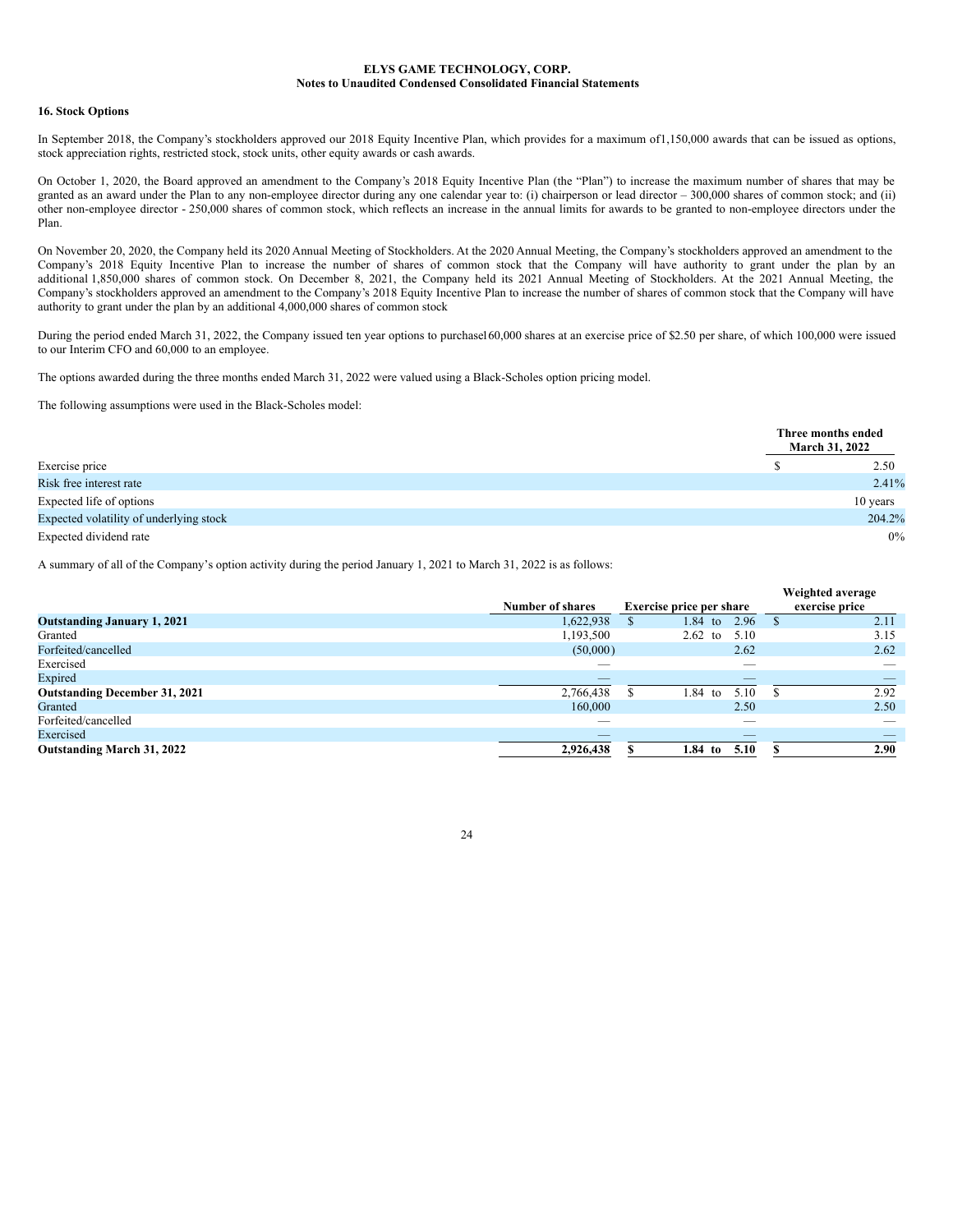# **16. Stock Options (continued)**

The following tables summarize information about stock options outstanding as of March 31, 2022:

|                       |                         | <b>Options outstanding</b>          |                                    |                         | <b>Options exercisable</b>      |
|-----------------------|-------------------------|-------------------------------------|------------------------------------|-------------------------|---------------------------------|
| <b>Exercise price</b> | <b>Number of shares</b> | Weighted average<br>remaining years | Weighted average<br>exercise price | <b>Number of shares</b> | Weighted average exercise price |
| \$1.84                | 648,000                 | 8.48                                |                                    | 162,000                 |                                 |
| \$2.03                | 659,000                 | 8.51                                |                                    | 402,000                 |                                 |
| \$2.50                | 160,000                 | 10.00                               |                                    |                         |                                 |
| \$2.72                | 25,000                  | 4.25                                |                                    | 25,000                  |                                 |
| \$2.80                | 220,625                 | 7.48                                |                                    | 138,073                 |                                 |
| \$2.96                | 70,313                  | 7.27                                |                                    | 70,313                  |                                 |
| \$3.43                | 25,000                  | 9.72                                |                                    |                         |                                 |
| \$4.03                | 1,020,000               | 9.26                                |                                    | 155,000                 |                                 |
| \$4.07                | 25,000                  | 9.30                                |                                    | _                       |                                 |
| \$4.20                | 25,000                  | 9.09                                |                                    |                         |                                 |
| \$5.10                | 48,500                  | 9.46                                |                                    | 24,250                  |                                 |
|                       | 2,926,438               | 8.74                                | 2.90                               | 976,636                 | 2.59                            |

As of March 31, 2022, there were unvested options to purchase1,949,802 shares of common stock. Total expected unrecognized compensation cost related to such unvested options is \$5,385,375 which is expected to be recognized over a period of 48 months.

As of March 31, 2022, there was an aggregate of2,926,438 options to purchase shares of common stock granted under the Company's 2018 Equity Incentive Plan, and an aggregate of 655,301 restricted shares granted to certain officers and directors of the Company in settlement of liabilities owing to them, with3,418,261 shares available for future grants.

# **17. Revenues**

The following table represents disaggregated revenues from our gaming operations for the three months ended March 31, 2022 and 2021. Net Gaming Revenues represents Turnover (also referred to as "Handle"), the total bets processed for the period, less customer winnings paid out, and taxes due to government authorities, while Service Revenues is revenue invoiced for our Elys software service and royalties invoiced for the sale of virtual products.

|                                        |                             | Three Months Ended March 31, |
|----------------------------------------|-----------------------------|------------------------------|
|                                        | 2022                        | 2021                         |
| Turnover                               |                             |                              |
| Web-based                              | $\mathbb{S}$<br>215,780,282 | \$<br>231, 332, 159          |
| Land-based                             | 1,785,107                   | 11,825,830                   |
| <b>Total Turnover</b>                  | 217,565,389                 | 243,157,989                  |
|                                        |                             |                              |
| Winnings/Payouts                       |                             |                              |
| Web-based                              | 200,853,821                 | 215,598,415                  |
| Land-based                             | 1,400,413                   | 10,164,937                   |
| <b>Total Winnings/payouts</b>          | 202,254,234                 | 225,763,352                  |
|                                        |                             |                              |
| <b>Gross Gaming Revenues</b>           |                             |                              |
| Web-based                              | 14,926,461                  | 15,733,744                   |
| Land-based                             | 384,694                     | 1,660,893                    |
| <b>Gross Gaming Revenues</b>           | 15,311,155                  | 17,394,637                   |
|                                        |                             |                              |
| Less: Gaming Taxes                     | (3,730,830)                 | (3,329,038)                  |
| <b>Net Gaming Revenues</b>             | 11,580,325                  | 14,065,599                   |
|                                        |                             |                              |
| Betting platform software and services | 655,661                     | 91,729                       |
| Revenue                                | 12,235,986<br>S             | 14, 157, 328<br>а            |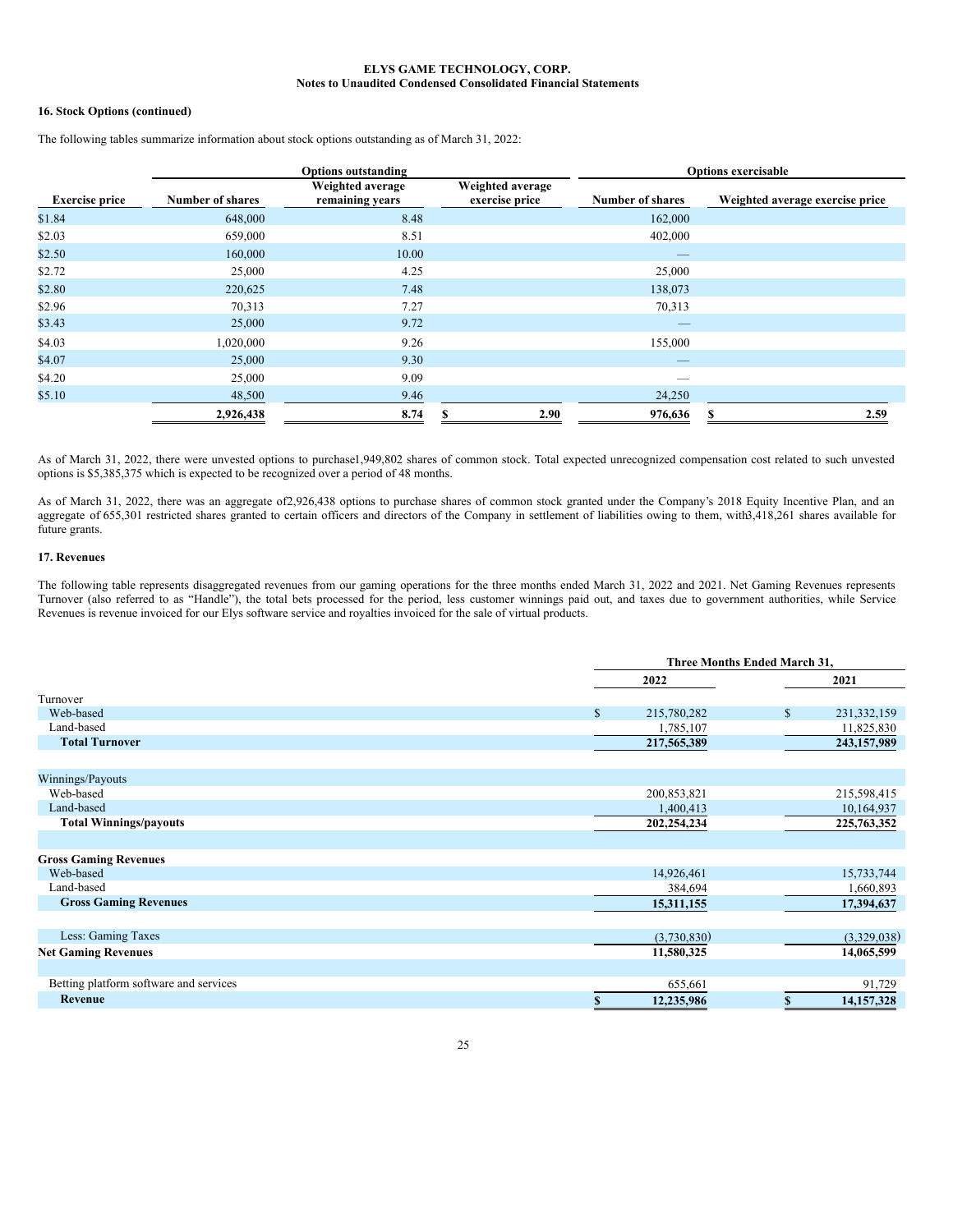# **18. Net loss per Common Share**

Basic income (loss) per share is based on the weighted-average number of common shares outstanding during each period. Diluted income (loss) per share is based on basic shares as determined above, plus the incremental shares that would be issued upon the assumed exercise of "in-the-money" options and warrants using the treasury stock method and the inclusion of all convertible securities, including convertible debentures, assuming these securities were converted at the beginning of the period or at the time of issuance, if later, adding back any direct incremental expenses related to the convertible securities, including interest expense, present value discount amortization. The computation of diluted net income (loss) per share does not assume the issuance of common shares that have an anti-dilutive effect on net loss per share.

The computation of the diluted income per share for the three months ended March 31, 2022 and 2021 was anti-dilutive due to the losses realized.

For the three months ended March 31, 2022 and 2021, the following options and warrants were excluded from the computation of diluted loss per share as the result of the computation was anti-dilutive:

|          | <b>Description</b> | <b>Three Months ended</b><br><b>March 31, 2022</b> | <b>Three Months ended March</b><br>31, 2021 |
|----------|--------------------|----------------------------------------------------|---------------------------------------------|
| Options  |                    | 2,926,438                                          | 1,672,938                                   |
| Warrants |                    | 546,336                                            | 567,336                                     |
|          |                    | 3,472,774                                          | 2,240,274                                   |

# **19. Segmental Reporting**

The Company has two reportable operating segments. These segments are:

# **(i) Betting establishments**

The operating of web based as well as land based leisure betting establishments situated throughout Italy; and only web based distribution throughout Italy, and

# **(ii) Betting platform software and services**

Provider of certified betting Platform software services to global leisure betting establishments in Italy and 9 other countries.

The operating assets and liabilities of the reportable segments are as follows:

|                                | <b>March 31, 2022</b>            |              |                                                                  |              |             |              |                |  |
|--------------------------------|----------------------------------|--------------|------------------------------------------------------------------|--------------|-------------|--------------|----------------|--|
|                                | <b>Betting</b><br>establishments |              | <b>Betting platform</b><br>software and<br>All other<br>services |              |             | Total        |                |  |
| Purchase of non-current assets | 76,620                           | \$           | 22,938                                                           |              | 5,571       | $\mathbf{s}$ | 105,129        |  |
| <b>Assets</b>                  |                                  |              |                                                                  |              |             |              |                |  |
| Current assets                 | \$<br>7,839,520                  | $\mathbb{S}$ | 1,614,877                                                        | $\mathbb{S}$ | 562,008     | $\mathbf{s}$ | 10,016,405     |  |
| Non-current assets             | 2,668,559                        |              | 30,820,909                                                       |              | 92,640      |              | 33,582,108     |  |
| <b>Liabilities</b>             |                                  |              |                                                                  |              |             |              |                |  |
| Current liabilities            | (6,729,694)                      |              | (1,171,806)                                                      |              | (1,495,238) |              | (9,396,738)    |  |
| Non-current liabilities        | (1,318,442)                      |              | (16,697,219)                                                     |              |             |              | (18, 015, 661) |  |
| Intercompany balances          | 4,551,910                        |              | (2,114,610)                                                      |              | (2,437,300) |              |                |  |
| <b>Net asset position</b>      | 7,011,853                        |              | 12,452,151                                                       |              | (3,277,890) |              | 16,186,114     |  |

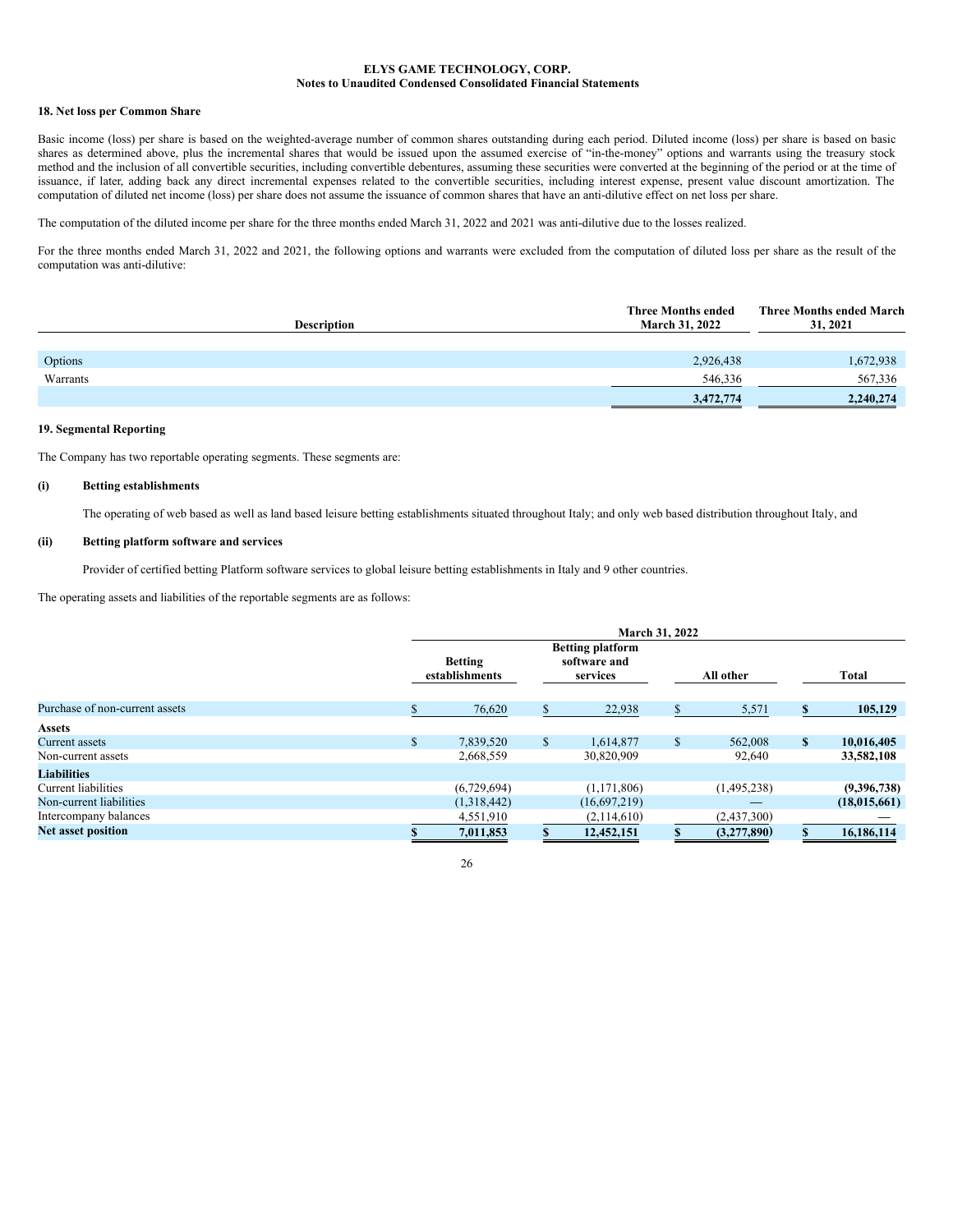# **19. Segmental Reporting (continued)**

The segment operating results of the reportable segments are disclosed as follows:

|                                                           | Three months ended March 31, 2022 |                                                     |                  |                                |                            |  |
|-----------------------------------------------------------|-----------------------------------|-----------------------------------------------------|------------------|--------------------------------|----------------------------|--|
|                                                           | <b>Betting</b><br>establishments  | <b>Betting platform</b><br>software and<br>services | All other        | <b>Adjustments</b>             | <b>Total</b>               |  |
| Revenue                                                   | 11,751,266<br>\$.                 | 484,720<br>$\mathbb{S}$                             | $\mathbf{s}$     | S                              | 12,235,986<br>$\mathbb{S}$ |  |
| Intercompany Service revenue                              | 56,127                            | 555,693                                             |                  | (611, 820)                     |                            |  |
| <b>Total revenue</b>                                      | 11,807,394                        | 1,040,412                                           |                  | (611, 820)                     | 12,235,986                 |  |
| <b>Operating expenses</b>                                 |                                   |                                                     |                  |                                |                            |  |
| Intercompany service expense                              | 555,693                           | 56,127                                              |                  | (611, 820)                     |                            |  |
| Selling expenses                                          | 9,253,177                         | 33,055                                              |                  |                                | 9,286,232                  |  |
| General and administrative expenses                       | 1,461,691                         | 1,894,829                                           | 1,652,864        |                                | 5,009,384                  |  |
| <b>Total operating expenses</b>                           | 11,270,561                        | 1,984,011                                           | 1,652,864        | (611, 820)                     | 14,295,616                 |  |
|                                                           |                                   |                                                     |                  |                                |                            |  |
| Income (Loss) from operations                             | 536,833                           | (943, 599)                                          | (1,652,864)      |                                | (2,059,630)                |  |
|                                                           |                                   |                                                     |                  |                                |                            |  |
| Other income (expense)                                    |                                   |                                                     |                  |                                |                            |  |
| Other income                                              | 39,749                            |                                                     |                  |                                | 39,749                     |  |
| Other expense                                             |                                   | (1,070)                                             |                  |                                | (1,070)                    |  |
| Interest expense, net                                     | (1,212)                           | (2,647)                                             |                  |                                | (3,859)                    |  |
| Amortization of debt discount                             |                                   |                                                     |                  |                                |                            |  |
| Change in fair value of contingent purchase consideration |                                   | (450, 013)                                          |                  |                                | (450, 013)                 |  |
| Gain on marketable securities                             |                                   |                                                     | 77,500           |                                | 77,500                     |  |
| Total other income (expense)                              | 38,537                            | (453,730)                                           | 77,500           |                                | (337, 693)                 |  |
|                                                           |                                   |                                                     |                  |                                |                            |  |
| <b>Income (Loss) before Income Taxes</b>                  | 575,370                           | (1,397,329)                                         | (1,575,364)      |                                | (2,397,323)                |  |
| Income tax provision                                      | (229, 534)                        | 72,641                                              |                  |                                | (156, 893)                 |  |
| <b>Net Income (Loss)</b>                                  | 345,836                           | (1,324,688)                                         | (1,575,364)<br>S | \$<br>$\overline{\phantom{0}}$ | (2,554,216)<br>S           |  |

The operating assets and liabilities of the reportable segments are as follows:

|                                | <b>March 31, 2021</b> |                                  |    |                                                     |              |             |              |                |
|--------------------------------|-----------------------|----------------------------------|----|-----------------------------------------------------|--------------|-------------|--------------|----------------|
|                                |                       | <b>Betting</b><br>establishments |    | <b>Betting platform</b><br>software and<br>services |              | All other   |              | <b>Total</b>   |
| Purchase of non-current assets |                       | 2,081                            |    | 44,157                                              |              | 34,166      |              | 80,404         |
| <b>Assets</b>                  |                       |                                  |    |                                                     |              |             |              |                |
| Current assets                 | \$                    | 12,300,829                       | \$ | 822,379                                             | $\mathbb{S}$ | 10,479,298  | $\mathbf{s}$ | 23,602,506     |
| Non-current assets             |                       | 7,081,460                        |    | 6,169,034                                           |              | 1,658,077   |              | 14,908,571     |
| <b>Liabilities</b>             |                       |                                  |    |                                                     |              |             |              |                |
| Current liabilities            |                       | (8,675,683)                      |    | (698, 241)                                          |              | (661, 593)  |              | (10, 035, 517) |
| Non-current liabilities        |                       | (1,055,027)                      |    | (1,201,997)                                         |              |             |              | (2,257,024)    |
| Intercompany balances          |                       | 4,273,141                        |    | (318, 375)                                          |              | (3,954,766) |              |                |
| <b>Net asset position</b>      |                       | 13,924,720                       |    | 4,772,800                                           |              | 7,521,016   |              | 26,218,536     |

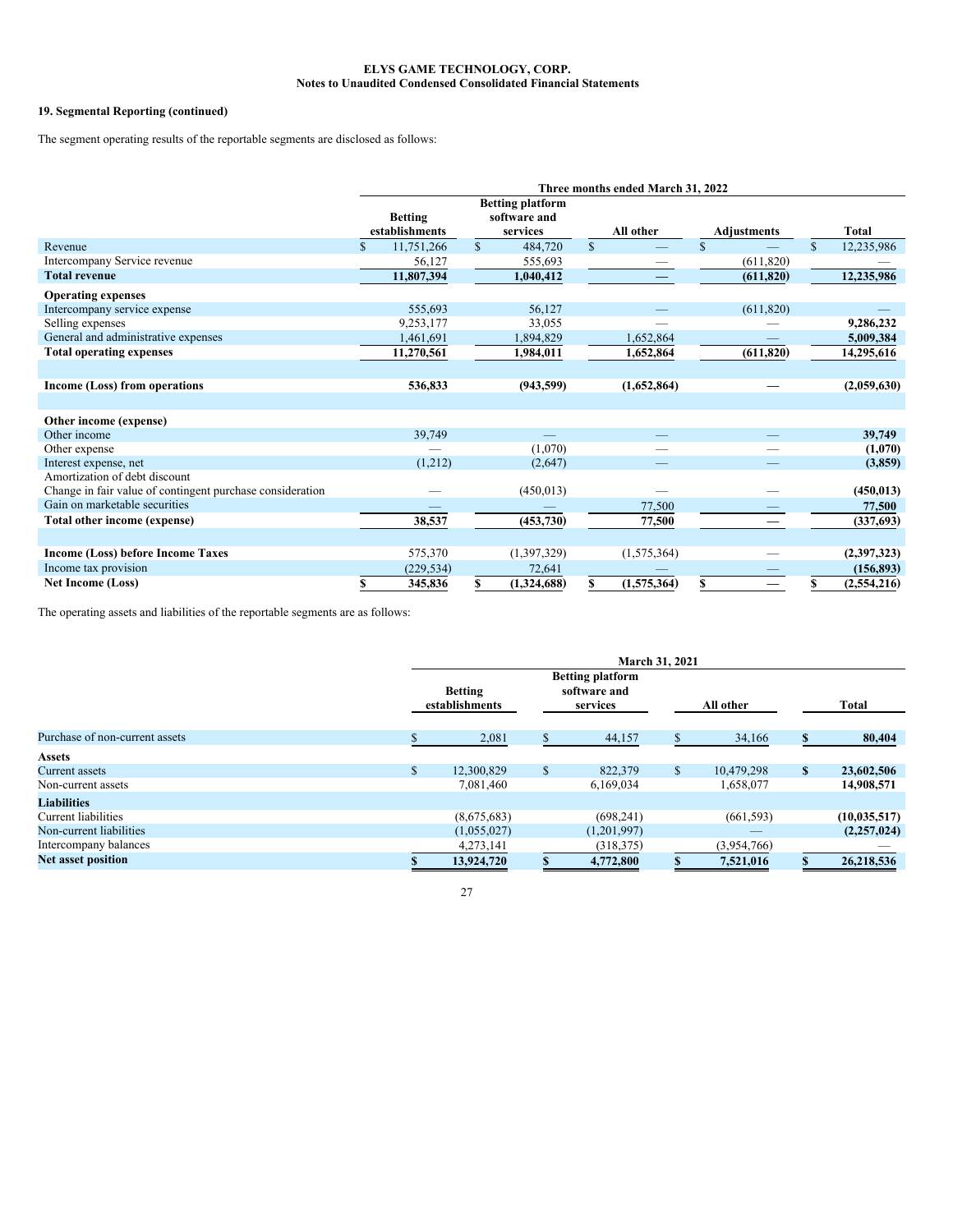# **19. Segmental Reporting (continued)**

The segment operating results of the reportable segments are disclosed as follows:

|                                         | Three months ended March 31, 2021 |                                  |              |                                                     |              |               |               |                    |               |              |
|-----------------------------------------|-----------------------------------|----------------------------------|--------------|-----------------------------------------------------|--------------|---------------|---------------|--------------------|---------------|--------------|
|                                         |                                   | <b>Betting</b><br>establishments |              | <b>Betting platform</b><br>software and<br>services |              | All other     |               | <b>Adjustments</b> |               | Total        |
| Net Gaming Revenue                      |                                   | 14,065,599                       | $\mathbb{S}$ | 91,729                                              | $\mathbb{S}$ |               | $\mathcal{S}$ |                    | $\mathcal{S}$ | 14, 157, 328 |
| Intercompany Service revenue            |                                   | 97,624                           |              | 802,112                                             |              |               |               | (899, 736)         |               |              |
|                                         |                                   | 14, 163, 223                     |              | 893,841                                             |              |               |               | (899, 736)         |               | 14,157,328   |
| <b>Operating expenses</b>               |                                   |                                  |              |                                                     |              |               |               |                    |               |              |
| Intercompany service expense            |                                   | 802,112                          |              | 97,624                                              |              |               |               | (899, 736)         |               |              |
| Selling expenses                        |                                   | 10,657,764                       |              | 4.051                                               |              |               |               |                    |               | 10.661.815   |
| General and administrative expenses     |                                   | 1,687,969                        |              | 1,264,188                                           |              | 1,193,053     |               |                    |               | 4,145,210    |
|                                         |                                   | 13, 147, 845                     |              | 1,365,863                                           |              | 1,193,053     |               | (899, 736)         |               | 14,807,025   |
| Income (Loss) from operations           |                                   | 1,015,378                        |              | (472, 022)                                          |              | (1, 193, 053) |               |                    |               | (649, 697)   |
| Other income(expense)                   |                                   |                                  |              |                                                     |              |               |               |                    |               |              |
| Interest expense, net                   |                                   | (2,692)                          |              | (3)                                                 |              | (5, 154)      |               |                    |               | (7, 849)     |
| Amortization of debt discount           |                                   |                                  |              |                                                     |              | (12, 833)     |               |                    |               | (12, 833)    |
| Other income                            |                                   | 280.882                          |              | 462                                                 |              |               |               |                    |               | 281,344      |
| Other expense                           |                                   | (24, 118)                        |              | (2,812)                                             |              |               |               |                    |               | (26,930)     |
| Gain on marketable securities           |                                   |                                  |              |                                                     |              | 195,000       |               |                    |               | 195,000      |
| Total other income(expenses)            |                                   | 254,072                          |              | (2, 353)                                            |              | 177,013       |               |                    |               | 428,732      |
| <b>Income(Loss)</b> before Income Taxes |                                   | 1,269,450                        |              | (474, 375)                                          |              | (1,016,040)   |               |                    |               | (220, 965)   |
| Income tax provision                    |                                   | (393, 410)                       |              | 4,796                                               |              |               |               |                    |               | (388, 614)   |
| <b>Net Income (Loss)</b>                |                                   | 876,040                          |              | (469, 579)                                          | S            | (1,016,040)   | S             |                    |               | (609, 579)   |

# **20. Subsequent Events**

From April 1, 2022 through April 15, 2022, in terms of an Open Market Sale Agreement with Jefferies LLC pursuant to which we may offer and sell shares of common stock from time to time, through Jeffries, we sold an additional 111,544 shares of common stock for net proceeds of\$247,824 after commission of \$7,665.

The Company has evaluated subsequent events through the date the financial statements were issued, other than disclosed above, we did not identify any other subsequent events that would have required adjustment or disclosure in the financial statements.

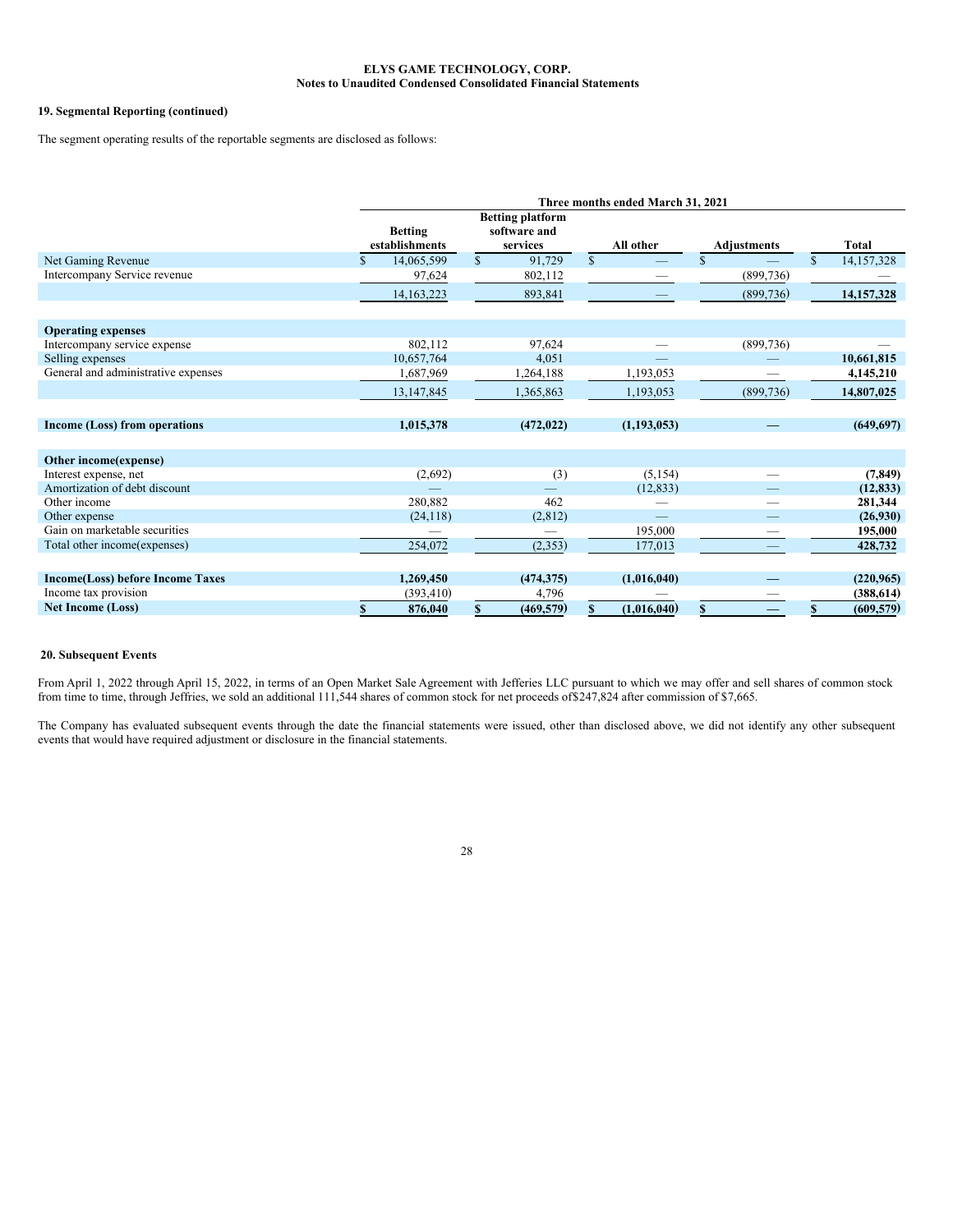## **ITEM 2. MANAGEMENT'S DISCUSSION AND ANALYSIS OF FINANCIAL CONDITION AND RESULTS OF OPERATIONS**

This Quarterly Report on Form 10-Q contains forward-looking statements within the meaning of Section 27A of the Securities Act, and Section 21E of the Exchange Act. All statements other than statements of historical fact could be deemed forward-looking statements. Statements that include words such as "may," "might," "anticipate," "estimate," "expect," "project," "intend," "plan," "believe," "pro forma" or the negative of these words or other words or expressions of and similar meaning may identify forward-looking statements. For example, forward-looking statements include any statements of the plans, strategies and objectives of management for future operations, including the execution of integration and restructuring plans and the anticipated timing of filings; any statements concerning proposed new products, services or developments; any statements regarding future economic conditions or performance; statements of belief and any statement of assumptions underlying any of the foregoing. Factors that might cause such differences include, but are not limited to, those discussed in our Annual Report on Form 10-K for the year ended December 31, 2021 filed with the Securities and Exchange Commission on April 15, 2022 under the heading "Risk Factors" and the Risk Factors as described in Item 1A of this Quarterly Report on Form *10-Q for the quarter ended March 31, 2022.*

## *Overview*

Except as expressly stated, the financial condition and results of operations discussed throughout the Management's Discussion and Analysis of Financial Condition and Results of Operations are those of Elys Game Technology, Corp. and its consolidated subsidiaries.

We currently provide our B2C gaming services in Italy through our subsidiary, Multigioco Srl ("Multigioco"), which operations are carried out via both land-based or online retail gaming licenses regulated by the Agenzia delle Dogane e dei Monopoli ("ADM") that permits us to distribute leisure betting products such as sports betting, and virtual sports betting products through both physical, land-based retail locations as well as online through our licensed website www.newgioco.it or commercial webskins linked to our licensed website and through mobile devices. Management implemented a consolidation strategy in the Italian market by integrating all B2C operations into Multigioco and allowed the Austria Bookmaker license that was regulated by the Austrian Federal Finance Ministry ("BMF") to terminate.

We also provide bookmaking services in the U.S. market via our recently acquired subsidiary US Bookmaking in certain regulated states where we offer B2B bookmaking and platform services to our customers. Our intention is to focus our attention on expanding the U.S. market. We recently began operation is Washington, D.C. through a Class B Managed Service Provider and Class B Operator license to operate a sportsbook within the Grand Central Restaurant and Sportsbook located in the Adams Morgan area of Washington, D.C., and in October 2021 we entered into an agreement with Ocean Casino Resort in Atlantic City and commenced operations in the state of New Jersey in March 2022.

Additionally, we provide B2B gaming technology through our Odissea subsidiary which owns and operates a betting software designed with a unique "distributed model" architecture colloquially named Elys Game Board (the "Platform"). The Platform is a fully integrated "omni-channel" framework that combines centralized technology for updating, servicing and operations with multi-channel functionality to accept all forms of customer payment through the two distribution channels described above. The omnichannel software design is fully integrated with a built in player gaming account management system, built-in sports book and a virtual sports platform through our Virtual Generation subsidiary. The Platform also provides seamless application programming interface integration of third-party supplied products such as online casino, poker, lottery and horse racing and has the capability to incorporate e-sports and daily fantasy sports providers. Management implemented a growth strategy to expand B2B gaming technology operations in the U.S. and is considering further expansion in Canada and Latin American countries in the near future.

Our corporate group is based in North America, which includes an executive suite situated in Las Vegas, Nevada and a Canadian office in Toronto, Ontario through which we carry-out corporate activities, handle day-to-day reporting and U.S. development planning, and through which various employees, independent contractors and vendors are engaged.

For the period ended March 31, 2022, transaction revenue generated through our subsidiary Multigioco consisted of wagering and gaming transaction income broken down to: (i) spread on sports bet wagers, and (ii) fixed rate commissions on casino, poker, lotto and horse racing wagers from online based betting web-shops and websites as well as land-based retail betting shops located throughout Italy; while our service revenue generated by our Platform is primarily derived from bet and wager processing in Italy through Multigioco, and in the U.S., through Elys Gameboard Technologies and USB. Since the majority of CTD locations were not expected to re-open after the COVID-19 related lockdowns in Italy subsided, management simplified our Italian footprint by focusing our investment towards the Multigioco operations and discontinued Ulisse presence in Italy during the second quarter of 2021.

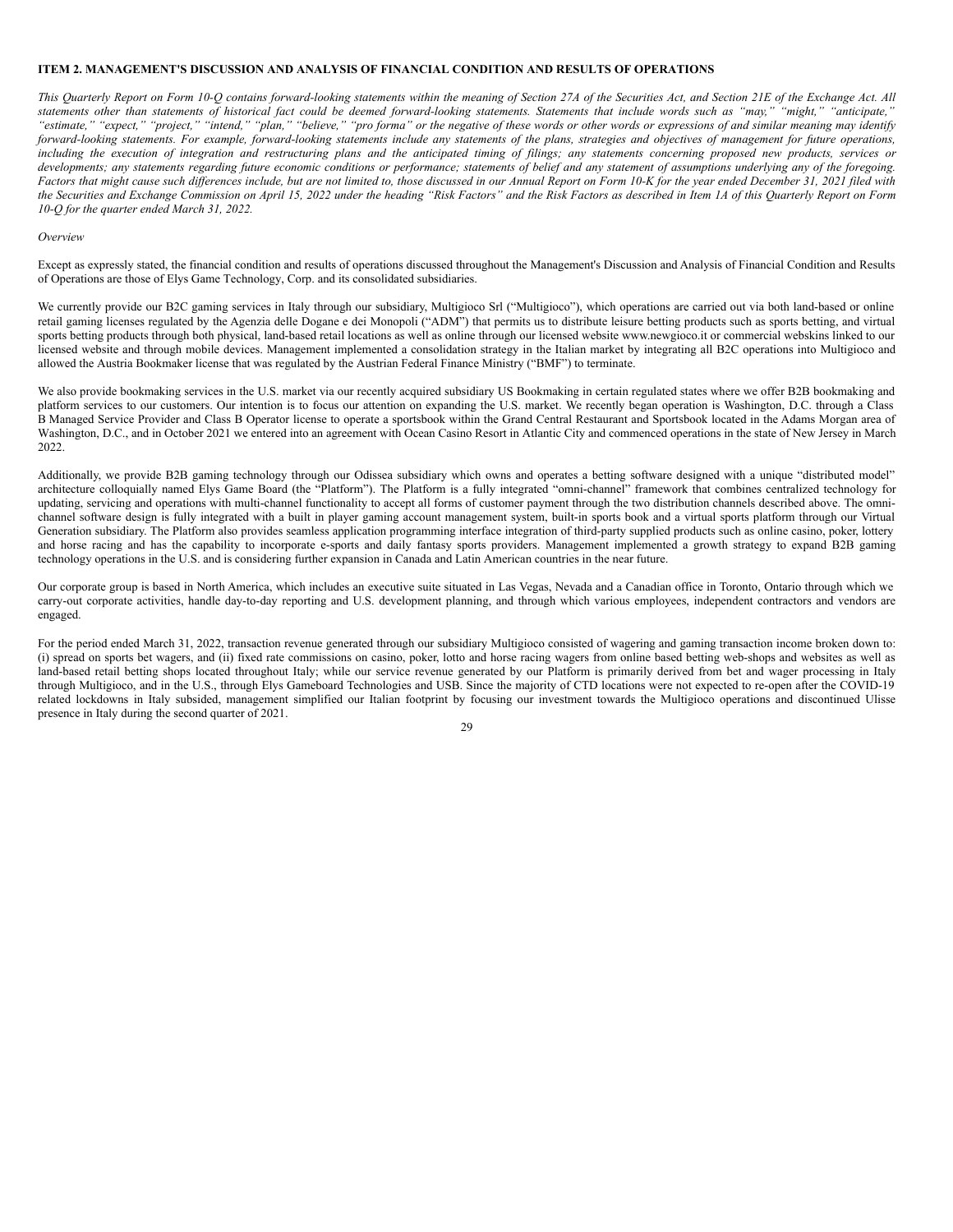We believe that our Platform is considered one of the newest betting software platforms in the world and our plan is to expand our Platform offering to new jurisdictions around the world on a B2B basis, including expansion through Europe, South America, South Africa and the developing market in the United States. During the three months ended March 31, 2022 and 2021, we also generated service revenue from royalties through authorized agents by providing our virtual sports products through our Virtual Generation subsidiary and generated service revenues through the provision of bookmaking and platform services through our recently acquired subsidiary, US Bookmaking. We intend to leverage our partnerships in these countries to cross-sell our Platform services to expand the global distribution of our betting solutions.

We operate two business segments in the leisure gaming industry and our revenue is derived as follows:

## 1. **Betting establishments**

Transaction revenue through our offering of leisure betting products to retail customers directly through our online distribution on websites or a betting shop establishment or through third party agents that operate white-label websites and/or land-based retail venues; and

## 2. **Betting platform software and services**

SaaS based service revenue through providing our Platform and virtual sports products to betting operators.

This Management's Discussion and Analysis includes a discussion of our operations for the three months ended March 31, 2022 and 2021, which includes the operations of US Bookmaking for the three months ended March 31, 2022.

## *Recent Developments*

### **Disclosure pertaining to Russia's invasion of Ukraine**

Russia recently invaded Ukraine with Belarus complicit in the invasion. The conflict between these two countries is ongoing.

We do not have any direct or indirect exposure to Ukraine, Belarus or Russia, through our operations, employee base or any investments in any of these countries. In addition, our securities are not traded on any stock exchanges in these three countries. We do not believe that the sanction levied against Russia or Belarus or individuals and entities associated with these two countries will have a material impact on our operations or business, if any.

We do not believe that we have any direct or indirect reliance on good sourced from Russia, Ukraine or Belarus or countries that are supportive of Russia.

We provide online gaming services and platform services to several customers, including our own internal usage of our developed software, we employ the latest encryption techniques and firewall practices and constantly monitor the usage of our software as is required for the regulated markets which we operate in, this, however, may not be sufficient to prevent the heightened risk of cybersecurity attacks emanating from Russia, Ukraine, Belarus, or any other country.

The impact of the invasion by Russia of Ukraine has increased volatility in trading prices and commodities throughout the world, to date, we have not seen a material impact on our operations, however, a prolonged conflict may impact on consumer spending, in general, which could have an adverse impact on the leisure gaming industry as a whole.

### *Inflation*

Macro-economic conditions could affect consumer spending adversely and consequently our operations, however we have not seen any material impact to date.

#### *Foreign Exchange*

We operate in several foreign countries, including Austria, Italy, Malta, Colombia and Canada and we incur operating expenses and have foreign currency denominated assets and liabilities associated with these operations. Transactions involving our corporate expenditures are generally denominated in U.S. dollars and Canadian dollars while the functional currency of our subsidiaries is in Euro. Changes and fluctuations in the foreign exchange rate between the US Dollar and the Euro, Canadian dollar and Colombian Peso will have an effect on our results of operations.

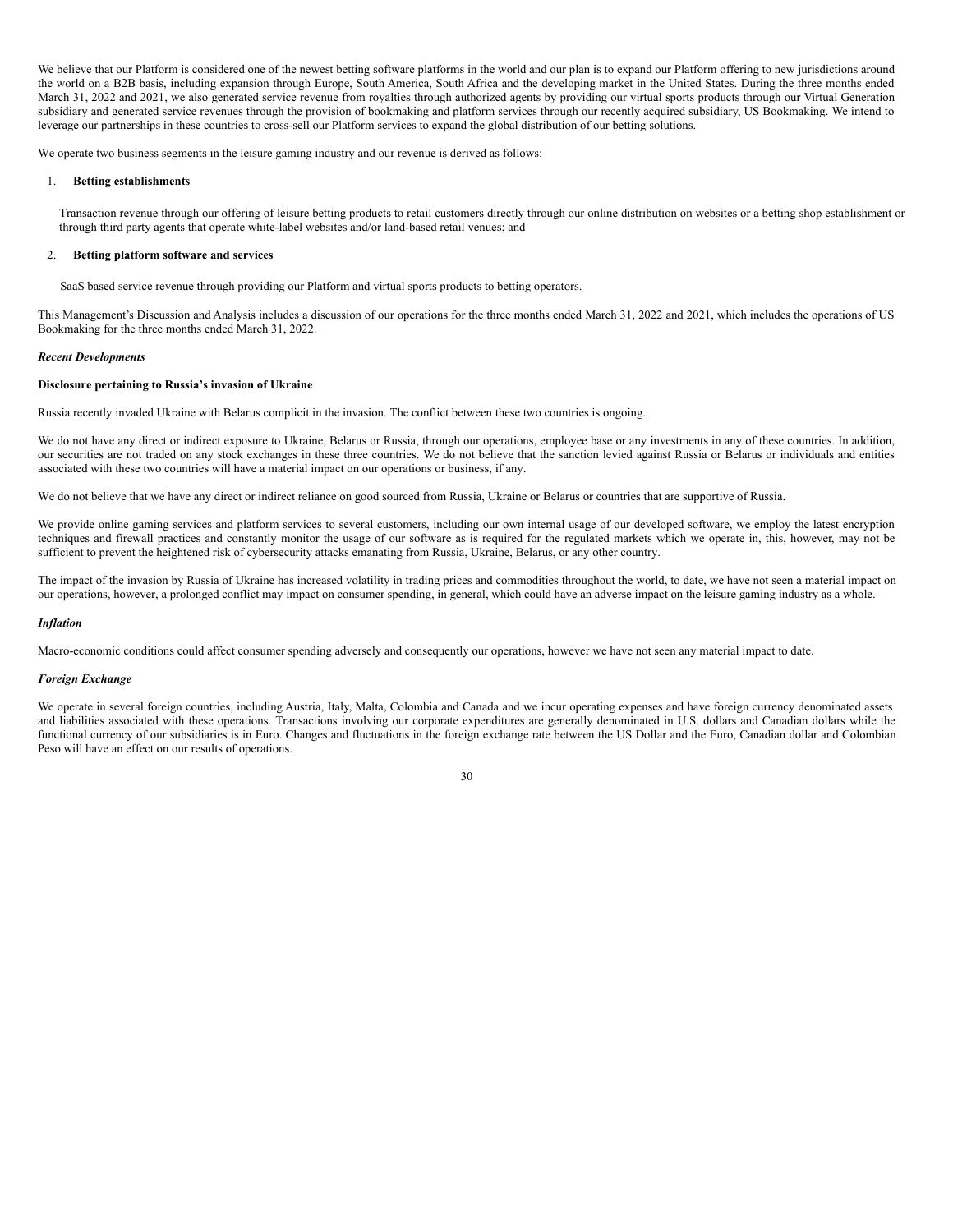## *Critical Accounting Policies and Estimates*

Preparation of our consolidated financial statements in accordance with U.S. generally accepted accounting principles ("GAAP") requires us to make estimates and assumptions that affect the reported amounts of certain assets, liabilities, revenues and expenses, as well as related disclosure of contingent assets and liabilities. Significant accounting policies are fundamental to understanding our financial condition and results as they require the use of estimates and assumptions which affect the financial statements and accompanying notes. See Note 2 - Summary of Significant Accounting Policies of the Notes to the condensed Consolidated Financial Statements included in Part I, Item I of this Form 10-Q for further information.

The critical accounting policies that involved significant estimation included the following:

## **Impairment of Indefinite Lived Assets and Goodwill**

We carried intangible assets in the amount of \$15.2 million and goodwill in the amount of \$16.2 million as more fully described in Notes 7 and 8 to the condensed consolidated financial statements. The intangible assets and goodwill are allocated between reporting units. The Company tests its goodwill and intangible assets with an indefinite useful life annually for impairment or more frequently if indicators for impairment exist. Impairment for goodwill is determined by comparing the fair value of the respective reporting unit to their carrying amount. For impairment testing of indefinite-lived intangibles. The Company determines the fair value of the reporting units using an income-based approach which estimates the fair value using a discounted cash flow model. Key assumptions in estimating fair values include projected revenue growth and the weighted average cost of capital. In addition, management recently reviewed the future revenue and profit projections of US Bookmaking based on the forecasts provided by the vendors at the time of performing the business valuation, which factored in the ability to source new customers. The customer acquisition process has proven to take longer than expected with a resultant downward revision of new customers acquired over the forecast period and the resultant downward impact on forecasted revenue streams. We reviewed the forecasts and made appropriate adjustments based on our current understanding of the addressable market, the growth rates forecast by third party market analysts, our expected share of revenue and the expectation of how many new clients we would realistically be able to add over the forecast period. Since performing this analysis we have no reason to believe that further impairment is necessary as of March 31, 2022.

## **Fair Value of Contingent Consideration**

As of March 31, 2022, the Company carried contingent purchase consideration in the amount of \$13.3 million as more fully described in Note 12 to the condensed consolidated financial statements. The contingent consideration relates to the business combination of US Bookmaking on July 15, 2021. The contingent consideration is based upon achievement of certain EBITDA milestones during the next 4 years, payable 50% in cash and 50% in stock, the contingent consideration is up to \$41.8 million. At each reporting period, the Company estimates changes in the fair value of the contingent consideration and any change in fair value is recognized in the consolidated statements of operations and comprehensive (loss) income.

The basis for determining contingent purchase consideration at each reporting period is based on cumulative EBITDA for the period July 15, 2021 to December 31, 2025, with the first measurement period being December 31, 2022. The forecasts provided by the vendors at the time of performing the business valuation was based on achieving a certain number of new customers on an annual basis. The customer acquisition process has proven to take longer than expected with a resultant impact on forecasted revenue streams over the contingent earnout period. Management revised its estimated revenues as of December 31, 2021. These forecasts were reviewed and adjusted to ensure they appeared reasonable based on our current understanding of the addressable market, the growth rates forecast by third party market analysts, our expected share of revenue and the expectation of how many new clients we would realistically be able to add in a fiscal period. We have no reason to believe that the contingent purchase consideration, which was remeasured at December 31, 2021, needs to be re-evaluated as of March 31, 2022.

### *Recently Issued Accounting Pronouncements*

See Note 2 - Summary of Significant Accounting Policies of the Notes to the Condensed Consolidated Financial Statements included in this Quarterly Report on Form 10-Q for information regarding recently issued accounting standards.

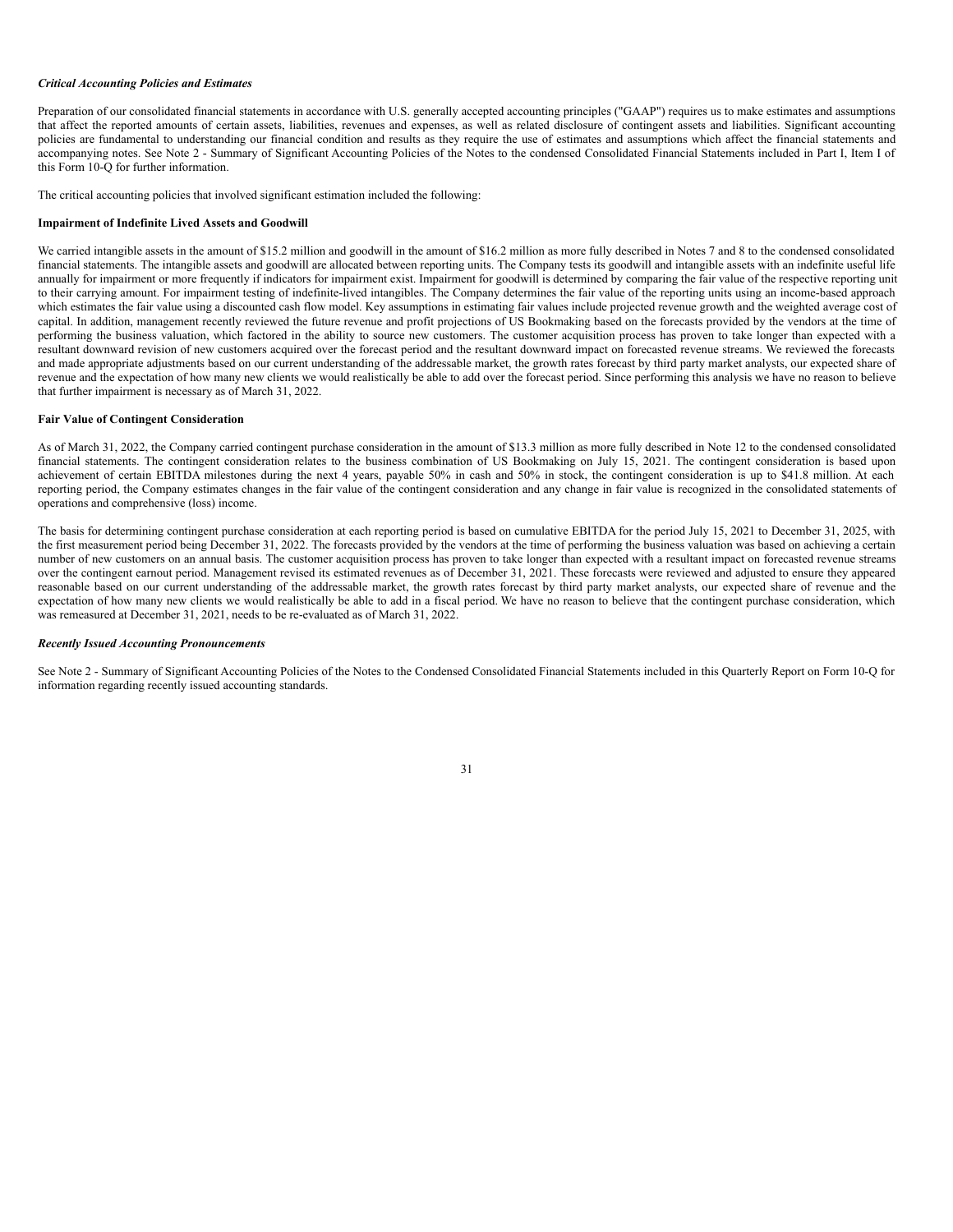## Results of Operations for the three months ended March 31, 2022 and the three months ended March 31, 2021

### *Revenues*

The following table represents disaggregated revenues from our gaming operations for the three months ended March 31, 2022 and 2021. Net Gaming Revenues represents Turnover (also referred to as "Handle"), the total bets processed for the period, less customer winnings paid out, and taxes due to government authorities. Service Revenues is revenue invoiced for our Elys software service and royalties invoiced for the sale of virtual products.

|                                  | Three months ended |                   |              |                   |              |                     |                   |
|----------------------------------|--------------------|-------------------|--------------|-------------------|--------------|---------------------|-------------------|
|                                  |                    | March 31,<br>2022 |              | March 31,<br>2021 |              | Increase (decrease) | Percentage change |
| <b>Turnover</b>                  |                    |                   |              |                   |              |                     |                   |
| Turnover web-based               | \$                 | 215,780,282       | $\mathbb{S}$ | 231,332,159       | $\mathbb{S}$ | (15, 551, 877)      | $(6.7)\%$         |
| Turnover land-based              |                    | 1,785,107         |              | 11,825,830        |              | (10,040,723)        | $(84.9)\%$        |
| <b>Total Turnover</b>            |                    | 217,565,389       |              | 243,157,989       |              | (25,592,600)        | $(10.5)\%$        |
| <b>Winnings/Payouts</b>          |                    |                   |              |                   |              |                     |                   |
| Winnings web-based               |                    | 200,853,821       |              | 215,598,415       |              | (14, 744, 594)      | $(6.8)\%$         |
| Winnings land-based              |                    | 1,400,413         |              | 10,164,937        |              | (8,764,524)         | $(86.2)\%$        |
| <b>Total Winnings/payouts</b>    |                    | 202,254,234       |              | 225,763,352       |              | (23,509,118)        | $(10.4)\%$        |
| <b>Gross Gaming Revenues</b>     |                    |                   |              |                   |              |                     |                   |
| Gross Gaming Revenues Web-based  |                    | 14,926,461        |              | 15,733,744        |              | (807, 283)          | $(5.1)\%$         |
| Gross Gaming Revenues Land-based |                    | 384,694           |              | 1,660,893         |              | (1,276,199)         | $(76.8)\%$        |
|                                  |                    | 15,311,155        |              | 17,394,637        |              | (2,083,482)         | $(12.0)\%$        |
| Less: Gaming Taxes               |                    | (3,730,830)       |              | (3,329,038)       |              | (401,792)           | 12.1%             |
|                                  |                    | 11,580,325        |              | 14,065,599        |              | (2,485,274)         | $(17.7)\%$        |
| <b>Net Gaming Revenues</b>       |                    |                   |              |                   |              |                     |                   |
| <b>Add: Service Revenues</b>     |                    | 655,661           |              | 91,729            |              | 563,932             | 614.8%            |
| <b>Total Revenues</b>            | S                  | 12,235,986        |              | 14, 157, 328      | \$           | (1,921,342)         | $(13.6)\%$        |

The change in turnover (handle) is primarily due to the following:

Web-based turnover decreased by \$15,551,877 or 6.7%. The decrease is directly attributable to the closure of the Ulisse CTD locations at the end of June 2021, turnover from Ulisse was \$0 for the three months ended March 31, 2022, a decrease of \$18,645,885. This decrease was partially recouped by an increase in Multigioco web-based revenue of \$3,054,867, an increase of 1.4%. Due to a softening on COVID restrictions, the growth in web based turnover has slowed, however we still experienced growth on a larger turnover base. We expect the business mix to continue to trend towards online channels, and we still expect quarterly growth as we gain market share. The percentage of payouts on web-based turnover improved slightly to 93.1% from 93.2% for the three months ended March 31, 2022 and 2021 respectively.

Land-based turnover decreased by \$10,040,723 or 84.9%. The decrease is directly attributable to the closure of the Ulisse CTD locations at the end of June 2021. Turnover from Ulisse was \$11,825,828 for the three months ended March 31, 2021. The Multigioco land based operations had no revenues for the three months ended March 31, 2021, we have managed to recoup some of our land based turnover during the three months ended March 31, 2022, generating turnover of \$1,785,096 for the three month period. We expect to see moderate growth in our land based turnover for the remainder of the year as we expect the business mix to continue trending towards online channels. The percentage of payouts on land-based turnover improved to 78.5% from 86.0% for the three months ended March 31, 2022 and 2021 respectively.

The turnover mix impacts our Gross Gaming Revenue ("GGR"). Our turnover for the three months ended March 31, 2022 is as follows; Sports betting turnover represented 51.4% (March 31, 2021 - 58.2%); casino style games represented 46.7% ( March 31, 2021 - 39.7%); and other was 1.9% (March 31, 2021 - 2.1%). The shift towards more casino style games during the three months ended March 31, 2022, has a negative impact on our gross gaming revenues as the margin earned on our sports book averaged 18.3% (March 31, 2021 - 16.9%) and for our casino style games averaged 4.3% (March 31, 2021 - 4.0%), resulting in a blended GGR of 7.0% (March 31, 2021 7.2%). The percentage decrease in sports book turnover and GGR is primarily due to the closure of all Ulisse Italian based locations in June 2021. Although the sports betting hold improved to 18.3% from 16.9%, the lower sports betting turnover and GGR as a percentage of overall turnover and revenue had a negative impact on our overall blended hold despite the improvement in the casino style games hold to  $4.3\%$  (March  $31, 2021 - 4.0\%$ ).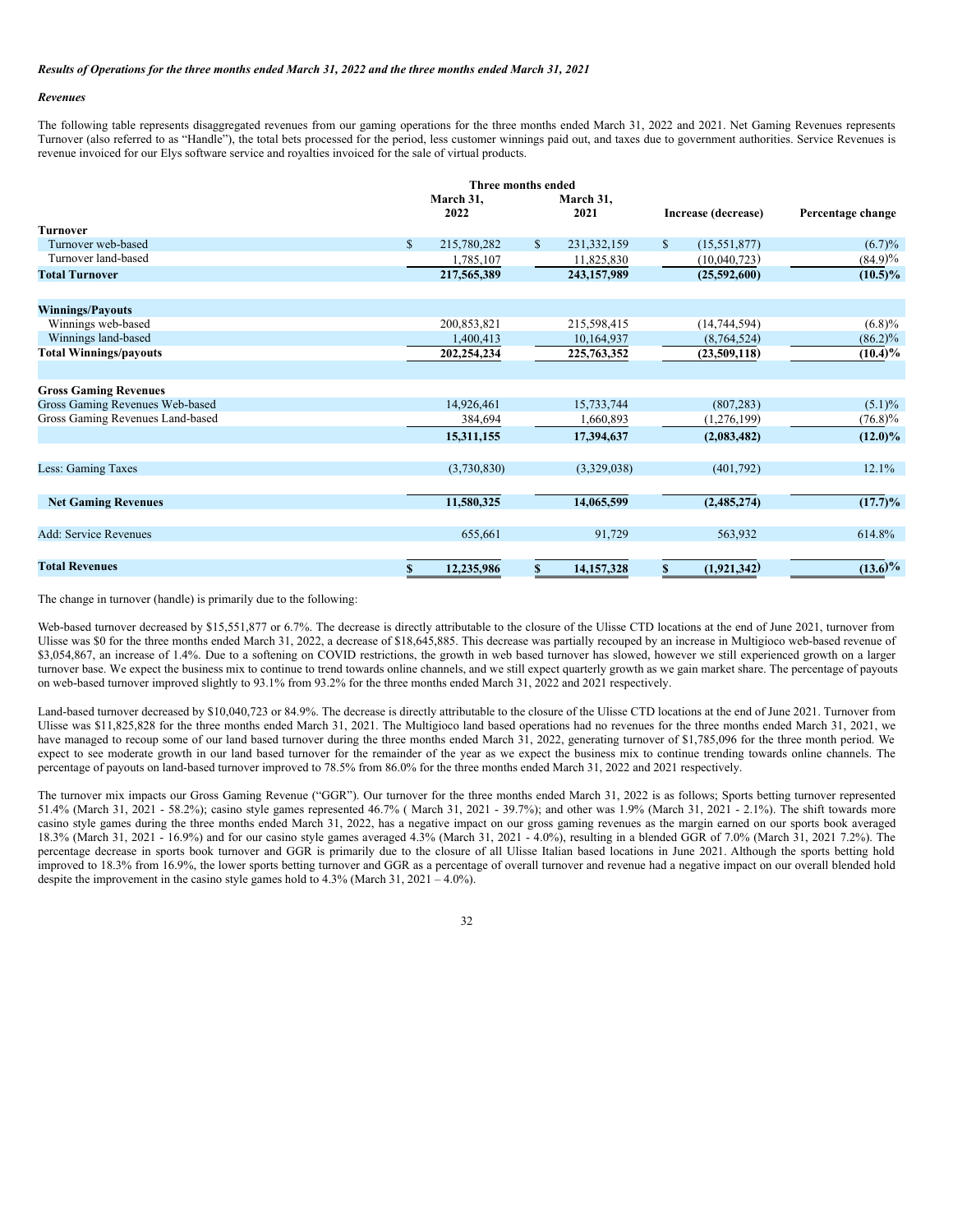Gaming taxes increased by \$401,792 or 12.1% over the prior period. The relative rate of our gaming taxes, which is based on Gross Gaming Revenues was 24.4% and 19.1% for the three months ended March 31, 2022 and 2021 respectively. The increase is attributable to the closure of the Ulisse CTD operations in June 2021, Ulisse had a significantly lower tax rate due to its incorporation being situated outside of Italy.

Service revenues increased by \$563,932 or 614.8%. This is primarily due to; (i) revenues generated by USB operations of \$294,366 and a general increase in our other servicebased revenues across our platform companies. This revenue remains insignificant to total revenues during the periods presented.

### *Selling expenses*

We incurred selling expenses of \$9,286,232 and \$10,661,815 for the three months ended March 31, 2022 and 2021 respectively, a decrease of \$1,375,583 or 12.9%. Selling expenses are commissions that are paid to our sales agents as a percentage of turnover (handle) and are not affected by the winnings that are paid out. Therefore, increases in turnover (handle), will typically result in increases in selling expenses but may not result in increases in overall revenue if winnings/payouts increase based on the unknown outcome of sports events that we have no control over. The percentage of selling expenses to turnover improved to 4.3% compared to 4.4% for the three months ended March 31, 2022 and 2021 respectively.

# *General and Administrative Expenses*

General and administrative expenses were \$5,009,384 and \$4,145,210 for the three months ended March 31, 2022 and 2021 respectively, an increase of \$864,174 or 20.8%. The increase over the prior year is attributable to the following: (i) an increase in personnel costs of \$382,787, primarily due to the acquisition of USB, (ii) an increase in stock option compensation expense of \$297,754 primarily due to the periodic amortization expense of options granted to senior management during the past twelve months; (iii) an increase in professional fees of \$246,925 primarily due to legal fees incurred on the expansion in the U.S. market, offset by a net reduction in miscellaneous general and administrative expenses of \$63,292.

### *Loss from Operations*

The loss from operations was \$2,059,626 and \$649,697 for the three months ended March 31, 2022 and 2021 respectively, an increase of \$1,409,929 or 217.0%. The increase in operating loss is directly attributable to the decrease in revenues of \$1,921,342 and the increase in general and administrative expenses of \$864,170 offset by a reduction in selling expenses of \$1,375,583 as discussed above.

### *Interest Expense, Net of Interest Income*

Interest expense was \$3,859 and \$7,849 for the three months ended March 31, 2022 and 2021, respectively, a decrease of \$3,990 or 50.8%. The decrease is primarily related to the repayment and the conversion into equity of convertible debentures during the prior year resulting in lower interest-bearing debt.

### *Amortization of debt discount*

Amortization of debt discount was \$0 and \$12,833 for the three months ended March 31, 2022 and 2021, respectively, a decrease of \$12,833 or 100.0%. The decrease is primarily due to the repayment of convertible debentures in the prior year which were fully amortized.

#### *Other income*

Other income was \$39,749 and \$281,344 for the three months ended March 31, 2022 and 2021 respectively, a decrease of \$241,595 or 85.9%, the prior period included COVID related income from EU government agencies amounting to \$194,403.

# *Change in fair value of contingent purchase consideration*

Change in fair value of contingent purchase consideration was \$450,013 and \$0 for the three months ended March 31, 2022 and 2021 respectively, an increase of \$450,013.The change in fair value of contingent purchase consideration is the accretion expense associated with the present value of contingent purchase consideration due on the acquisition of USB.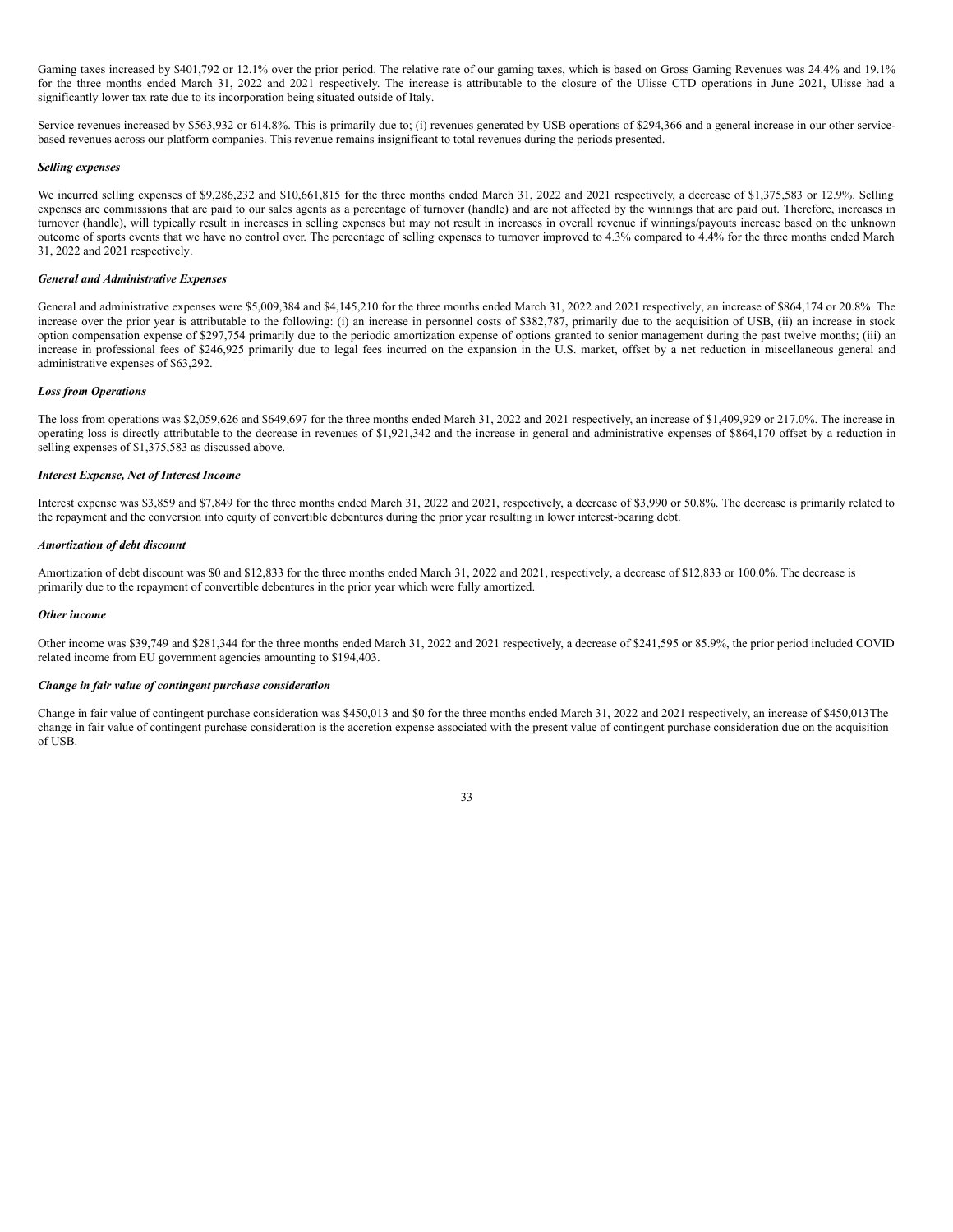### *Other expense*

Other expense was \$1,070 and \$26,930 for the three months ended March 31, 2022 and 2021, respectively, a decrease of \$25,860 or 96.0% The prior period amount related to an administrative penalty of \$26,930.

## *Gain on Marketable Securities*

The gain on marketable securities was \$77,500 and \$195,000 for the three months ended March 31, 2022 and 2021 respectively, a decrease of \$117,500 or 60.3%. The losses and gains on marketable securities is directly related to the stock price of our investment in Zoompass which is marked-to-market each quarter. The shares in Zoompass were acquired by the Company as settlement of a litigation matter, we have no influence over the performance of Zoompass.

### *Loss Before Income Taxes*

Loss before income taxes was \$2,397,323 and \$220,965 for the three months ended March 31, 2022 and 2021 respectively, an increase of \$2,176,358 or 984.9%. The increase is primarily attributable to the increase in loss from operations and the change in fair value of contingent purchase consideration, as discussed above.

### *Income Tax Provision*

The income tax provision was a charge of \$156,893 and \$388,614 for the three months ended March 31, 2022 and 2021 respectively, a decrease of \$231,721 or 59.6%. The decrease is attributable to lower overall revenues and an increase in operating expenditure, resulting in lower taxable income.

#### *Net Loss*

Net loss was \$2,554,216 and \$609,579 for the three months ended March 31, 2022 and 2021 respectively, an increase of \$1,944,637 or 319.0% due to the increase in loss before income taxes and the reduction in income tax provision, discussed above.

### *Comprehensive Loss*

Our reporting currency is the U.S. dollar while the functional currency of our Italian, Maltese and Austrian subsidiaries is the Euro, the functional currency of our Canadian subsidiary is the Canadian Dollar and the functional currency of our Colombian operation is the Colombian Peso. The financial statements of our subsidiaries are translated into United States dollars in accordance with ASC 830, using year-end rates of exchange for assets and liabilities, and average rates of exchange for the period for revenues, costs, and expenses and historical rates for equity. Translation adjustments resulting from the process of translating the local currency financial statements into U.S. dollars are included in determining other comprehensive income.

We recorded a foreign currency translation loss of  $\{(151,775)$  and  $\{(344,088)\}$  for the three months ended March 31, 2022 and 2021 respectively, primarily due to the strengthening of the US Dollar against the Euro during the current period and the weakening against the Euro in the prior period.

## *Liquidity and Capital Resources*

Our principal cash requirements have included the funding of acquisitions, repayments of convertible debt and deferred purchase consideration, the purchase of property and equipment, and working capital needs. Working capital needs generally result from expenses incurred in developing our gaming platform for the various markets we operate in and new markets we are developing as well as our intention to aggressively expand into the US market.

To date, we finance our business primarily though debt and equity placements and cash generated from operations.Recently, we have financed our business from the sale of shares of our common stock pursuant to the terms of the Open Market Sales Agreement<sup>SM</sup> that we entered into with Jefferies LLC on November 19, 2021. Between March 28, 2022 and March 31, 2022, we sold 56,472 shares of common stock for gross proceeds of \$131,564, less brokerage fees of \$3,947 pursuant to the Open Market Sales Agreement<sup>SM</sup> and from April 1, 2022 through April 15, 2022, we sold an additional 111,544 shares of common stock for net proceeds of \$247,824 after commission of \$7,665.

Our ability to generate sufficient cash flow from operations is dependent on the continued demand for our gaming services we offer to our customers through our land based and web based locations as well as the gaming platforms we license to third parties.

Based on our forecasts, we believe that we have adequate resources to continue operating for the next twelve months. We plan to continue our expansion plans in both the U.S. and Italian markets at a rate of growth that we believe is sustainable and achievable by us. If additional accretive opportunities arise during the execution of our business plans, we might consider raising additional cash through either debt or equity funding, if such debt or equity raise is available at terms that are acceptable to us, if at all.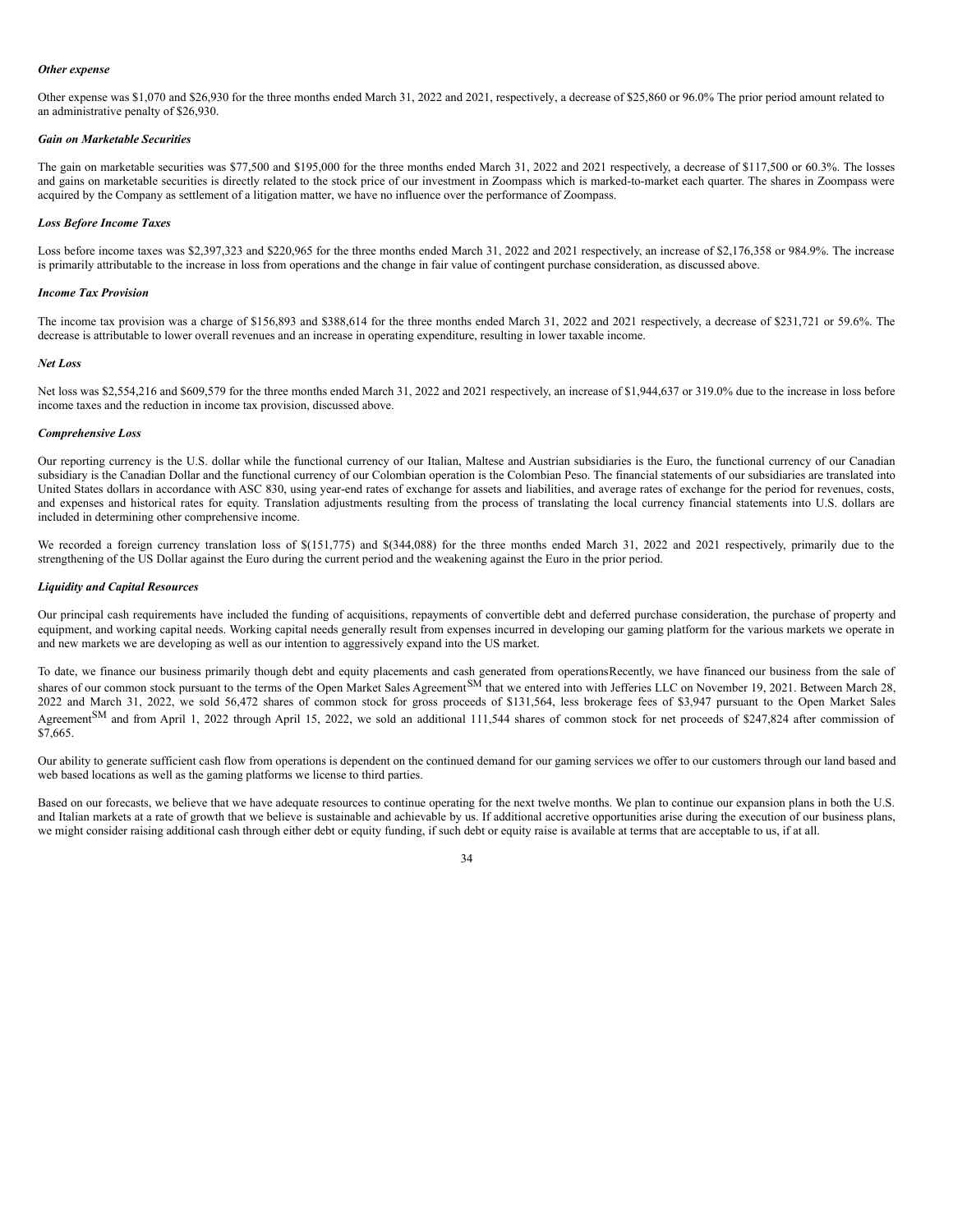The ongoing Covid-19 pandemic has impacted our Italian based operations, we have seen a significant increase in Turnover (Handle) from our web-based operations and a significant decline in turnover from our land-based operations with the permanent closure of our Ulisse betting shop locations. The percentage Hold or Gross Gaming Revenue generated from our turnover is typically lower on web-based business which generally favors more casino type gaming at lower margins, as discussed above.

### *Assets*

At March 31 2022, we had total assets of \$43,598,513 compared to \$44,578,841 at December 31, 2021, a decrease of \$980,328 The decrease is primarily related to the decrease in Gaming Receivables of \$1,280,564 which is affected by the timing of the weekly settlement of gaming receivables, and increase in prepaid expenses of \$544,484, primarily related to the software development costs incurred for the US market, an increase in the right of use assets of \$662,508, primarily due to a new property lease for larger premises to accommodate the growth of our Multigioco operation, a decrease in intangibles of \$387,891 due to periodic amortization and a decrease in cash balances of \$714,503, primarily used for working capital purposes and the acquisition of property and equipment.

## *Liabilities*

At March 31 2022, we had \$27,412,399 in total liabilities compared to total liabilities of \$26,837,324 at December 31, 2021, an increase of \$575,075. The increase is primarily attributable to an increase in Operating lease liability of \$670,995, due to the new property lease entered into for Multigioco, an increase in taxes payable of \$224,704 attributable to the first quarter profitability in Multigioco, offset by, a decrease in gaming accounts payable of \$337,806 due to the timing of weekly settlements , an increase in Contingent Purchase Consideration of \$450,013 due to the amortization of accretion expense, and a decrease in accounts payable of \$333,321 primarily due to a reduction in trade payables in our Multigioco operation.

## *Working Capital*

We had \$6,605,262 in cash and cash equivalents at March 31, 2022 compared to \$7,319,765 on December 31, 2021. The decrease is due to an increase in working capital movement of \$436,033, the purchase of property and equipment of \$105,129, a reduction in the dollar value of Euro cash balances by \$267,703, offset by cash provided by financing activities of \$84,818, primarily from open market sales of shares of common stock.

We had a working capital surplus of \$619,667 at March 31,2022, compared to a working capital surplus of \$1,556,306 at December 31, 2021. The decrease in working capital is primarily attributable to the decrease in cash balances of \$714,503 the decrease in gaming receivables of \$1,215,364, offset by the decrease in accounts payable of \$1,096,743.

## *Accumulated Deficit*

As of March 31, 2022, we had accumulated deficit of \$50,797,244 compared to accumulated deficit of \$48,243,028 at December 31, 2021.

## *Cash Flows from Operating Activities*

Net cash used in operating activities was \$436,033 and net cash generated from operating activities was \$735,876 for the three months March 31, 2022 and 2021, respectively. The decrease of  $\{(1,171,907)\}$  was primarily related to; (i) the increase in net loss of  $\{(1,944,635)\}$ ; (ii) the increase in the movement of non-cash items of \$1,301,059, consisting primarily of the movement in the fair value of contingent purchase consideration of \$450,013 related to accretion expense of the discounted contingent purchase consideration due on the acquisition of USB, the increase in stock based compensation of \$309,004 due to the number of options granted over the past twelve months, the increase in share based compensation due to our CEO electing to take his bonus and a portion of his compensation in stock and an increase in depreciation and amortization expense of \$212,256, primarily related to the amortization of intangible assets which arose on the acquisition of USB; and (iii) the movement in working capital of \$(528,325) primarily due to the increase in the movement of prepaid expenses of \$(555,947) primarily due to software development costs for the US market, a reduction in the movement of gaming account liabilities of \$(875,195), a decrease in the movement of taxes payable of \$(183,476) due primarily to the lower profitability of the European operations, offset by an increase in the movement of accounts receivable of \$1,002,879 due to the timing of our weekly settlements with our agents and customers.

# *Cash Flows from Investing Activities*

Net cash used in investing activities was \$105,129 and \$80,404 for the three months March 31, 2022 and 2021, an increase of \$24,725, related to the acquisition of minor property and equipment.

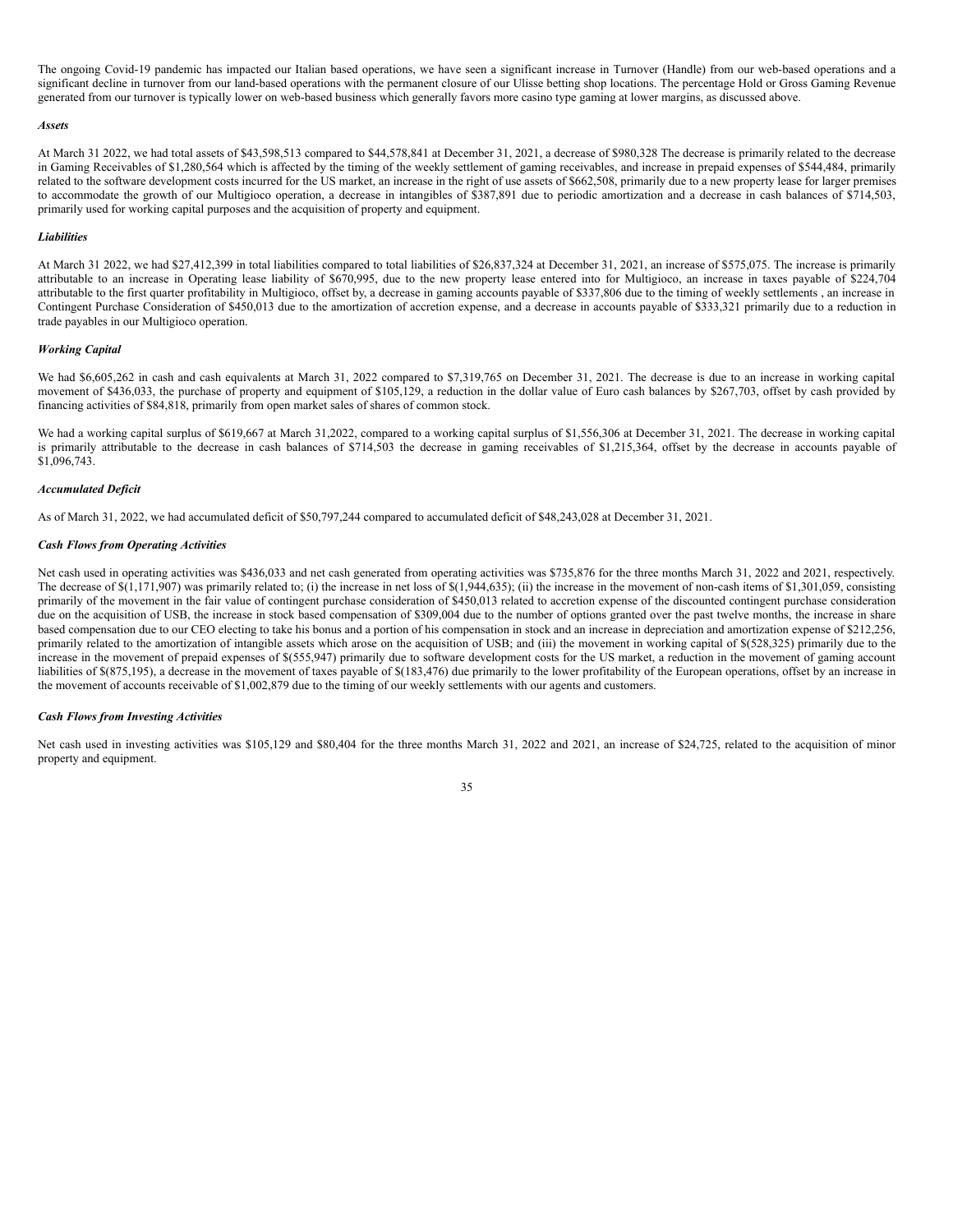# *Cash Flows from Financing Activities*

Net cash provided by financing activities was \$84,820 and \$2,912,498 for the three months March 31, 2022 and 2021, respectively, a decrease of \$2,827,678. The decrease is primarily due to the lack of proceeds from warrant exercises during the three months ended March 31, 2022 compared to proceeds from warrants exercised in the prior period of \$3,909,981 which warrant exercises in the prior period were offset by repayment of the bank credit line of \$500,000, the movement in deferred purchase consideration paid in the prior period. The decrease was offset by proceeds derived from the open market sales of \$127,618 in the current period.

### *Contractual Obligations*

Current accounting standards require disclosure of material obligations and commitments to make future payments under contracts, such as debt, lease agreements, and purchase obligations.

The amount of future minimum lease payments under finance leases are as follows:

|                                                  | Amount |
|--------------------------------------------------|--------|
|                                                  |        |
| Remainder of 2022                                | 6,407  |
| 2023                                             | 6,879  |
| 2024                                             | 798    |
| Total undiscounted minimum future lease payments | 14.084 |

## *Operating lease liability*

The amount of future minimum lease payments under operating leases are as follows:

|                                                  | Amount    |
|--------------------------------------------------|-----------|
|                                                  |           |
| Remainder of 2022                                | 274,766   |
| 2023                                             | 299,845   |
| 2024                                             | 227,145   |
| 2025                                             | 207,177   |
| 2026 and thereafter                              | 341,105   |
| Total undiscounted minimum future lease payments | 1,350,038 |

# *Of -Balance-Sheet Arrangements*

We have no off-balance sheet arrangements that have or are reasonably likely to have a current or future effect on our financial condition, changes in financial condition, revenue or expenses, results of operations, liquidity, capital expenditures or capital resources that we expect to be material to investors. We do not have any non-consolidated, special-purpose entities.

### **Related Party Transactions**

### **Deferred Purchase consideration, Related Party**

During the first and second quarter, the Company paid the remaining balance of €312,500 (approximately \$385,121) to related parties in terms of the Virtual Generation promissory note.

The movement on deferred purchase consideration consists of the following:

|                                           | December 31, 2021 |
|-------------------------------------------|-------------------|
| <b>Principal Outstanding</b>              |                   |
| Promissory notes due to related parties   | 382,128           |
| Repayment in cash                         | (385, 121)        |
| Foreign exchange movements                | 2,993             |
|                                           |                   |
| Present value discount on future payments |                   |
| Present value discount                    | (5,174)           |
| Amortization                              | 5,133             |
| Foreign exchange movements                | 41                |
|                                           |                   |
| Deferred purchase consideration, net      |                   |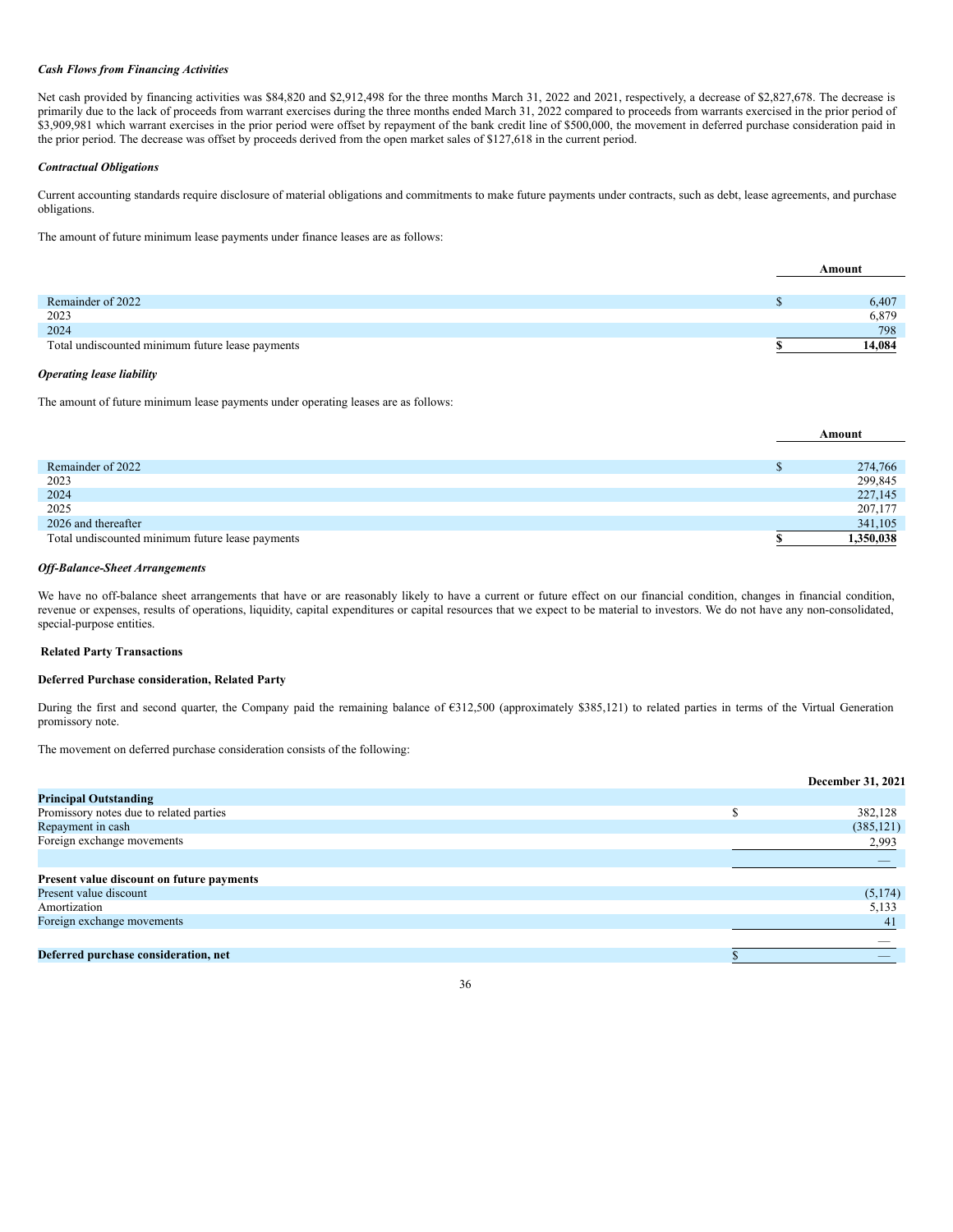Related party payables and receivables represent non-interest-bearing (payables) receivables that are due on demand.

The balances outstanding are as follows:

|                                  | March 31,<br>2022 | December 31,<br>2021 |
|----------------------------------|-------------------|----------------------|
| <b>Related Party payables</b>    |                   |                      |
| Luca Pasquini                    | (3,159)           | (502)                |
| Victor Salerno                   | (52, 922)         | (51, 878)            |
|                                  | (56,081)          | (51,380)             |
|                                  |                   |                      |
| <b>Related Party Receivables</b> |                   |                      |
| Luca Pasquini                    | 1,378             | 1,413                |

## *Luca Pasquini*

On January 31, 2019, we acquired Virtual Generation for €4,000,000 (approximately \$4,576,352), Mr. Pasquini was a 20% owner of Virtual Generation and was due gross proceeds of  $\epsilon$ 800,000 (approximately \$915,270). The gross proceeds of  $\epsilon$ 800,000 was to be settled by a payment in cash of  $\epsilon$ 500,000 over a twelve month period and by the issuance of common stock valued at €300,000 over an eighteen month period. As of June 30, 2021, we paid Mr. Pasquini the full cash amount of €500,000 (approximately \$604,380) and issued 112,521 shares valued at €300,000 (approximately \$334,791).

On January 22, 2021, we issued Mr. Pasquini 44,968 shares of common stock valued at \$257,217, in settlement of accrued compensation due to him.

On July 11, 2021, we entered into an agreement with Engage IT Services Srl. ("Engage"), to provide gaming software and maintenance and support of the system, the total contract price was €390,000 (approximately \$459,572), in addition, on October 14, 2021, we entered into a further agreement with Engage to provide gaming software and maintenance and support of the system for a period of 12 months, the total contract price was €1,980,000 (approximately \$2,192,000). Mr. Pasquini owns 34% of Engage.

On September 13, 2021, Mr. Pasquini, our Vice President of Technology, resigned as a director and officer of the Company.

### *Michele Ciavarella*

Mr. Ciavarella agreed to receive \$140,000 of his 2021 fiscal year compensation as a restricted stock award, on January 22, 2021, we issued Mr. Ciavarella 24,476 shares of common stock valued at \$140,000 on the date of issue.

On January 22, 2021, we issued Mr. Ciavarella 175,396 shares of common stock valued at \$1,003,265, in settlement of accrued compensation due to him.

On July 15, 2021, Michele Ciavarella, Executive Chairman of the Company, was appointed as our interim Chief Executive Officer and President, effective July 15, 2021. Mr. Ciavarella will serve as our Executive Chairman and Interim Chief Executive Officer until the earlier of his resignation or removal from office.

Mr. Ciavarella agreed to take his 2021 bonus and a portion of his 2022 salaryas a restricted stock award, on January 7, 2022, we issued Mr. Ciavarella 162,835 shares of common stock valued at \$425,000 on the date of issue.

### *Carlo Reali*

On January 5, 2022, we promoted Carlo Reali to the role of Interim Chief Financial Officer.

On March 29, 2022, we issued Mr. Reali ten-year options exercisable for 100,000 shares of common stock, at an exercise price of \$2.50 per share, vesting equally over a 4 year period commencing on January 1, 2023.

We do not have a formal employment or other compensation related agreement with Mr. Reali; however, Mr. Reali will continue to receive the same compensation that he currently receives which is an annual base salary of \$71,200 .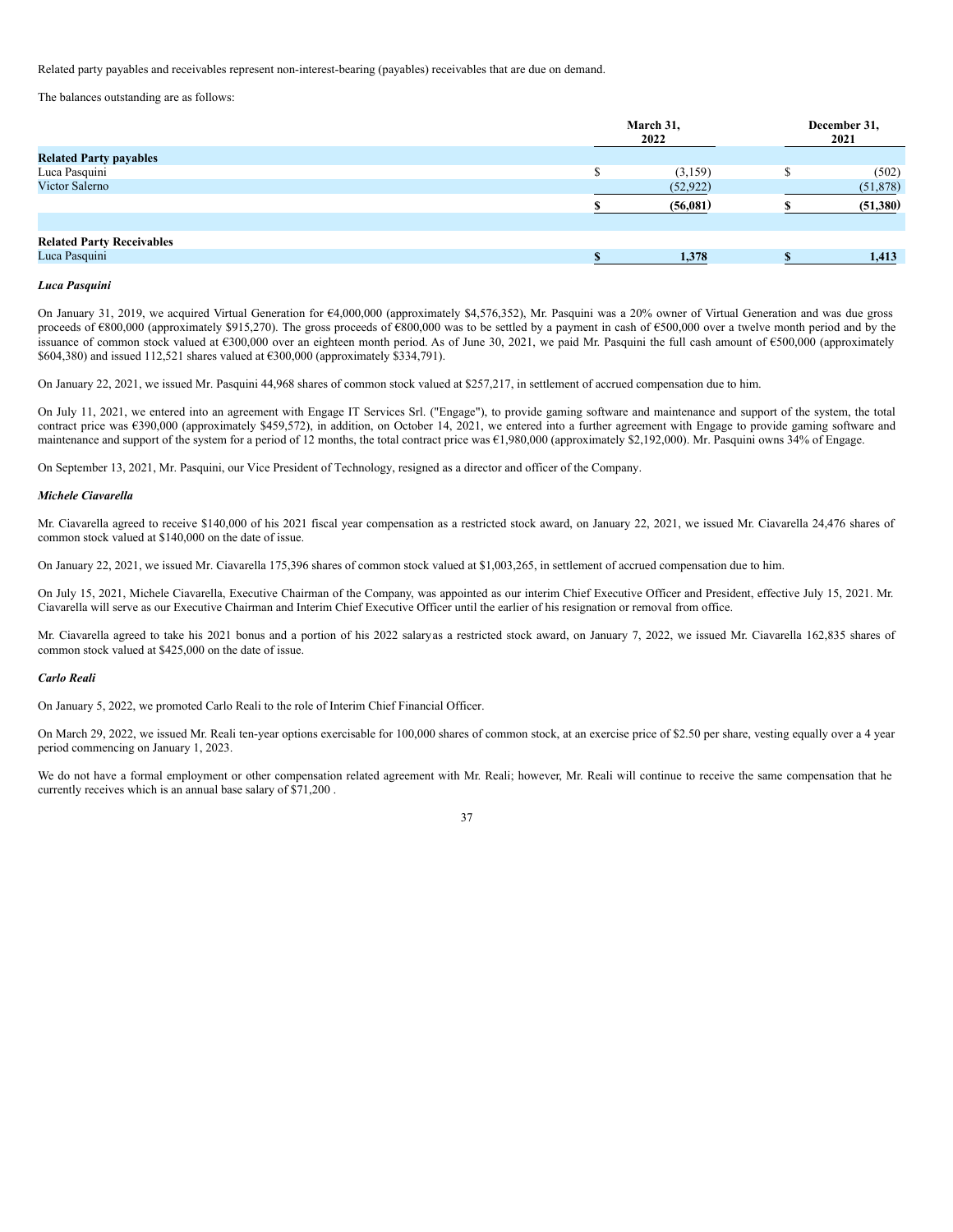### *Victor Salerno*

On July 15, 2021 we consummated the acquisition of USB and in terms of the Purchase Agreement we acquired 100% of USB, from its members (the "Sellers"). Mr. Salerno was a 68% owner of USB and received \$4,080,000 of the \$6,000,000 paid in cash upon closing and 860,760 of the 1,265,823 shares of common stock issued on closing.

Together with the consummation of the acquisition of USB, we entered into a 4 year employment agreement with Mr. Salerno terminating on July 14, 2025 (the "Salerno Employment Agreement"), automatically renewable for a period of one year unless notified by either party of non-renewal. The employee will earn an initial base salary of \$0 and thereafter \$150,000 per annum commencing on January 1, 2022. Mr. Salerno is entitled to bonuses, equity incentives and benefits consistent with those of other senior employees.

Mr. Salerno may be terminated for no cause or resign for good reason, which termination would entitle him to the greater of one year's salary or the remaining term of the employment agreement plus the highest annual incentive bonus paid to him during the past two years. If Mr. Salerno is terminated for cause he is entitled to all unpaid salary and expenses due to him at the time of termination. If the employment agreement is terminated due to death, his heirs and successors are entitled to all unpaid salary, unpaid expenses and one times his annual base salary. Termination due to disability will result in Mr. Salerno being paid all unpaid salary and expenses and one times annual salary.

Pursuant to the Salerno Employment Agreement, Mr. Salerno has also agreed to customary restrictions with respect to the disclosure and use of our confidential information and has agreed that work product or inventions developed or conceived by him while employed with us relating to our business is our property. In addition, during the term of his employment and if terminated for cause for the 12 month period following his termination of employment, Mr. Salerno has agreed not to (1) perform services on behalf of a competing business which was the same or similar to the type of services he was authorized, conducted, offered or provided to us, (2) solicit or induce any of our employees or independent contractors to terminate their employment with us, (3) solicit any actual or prospective customers with whom he had material contact on behalf of a competing business or (4) solicit any actual or prospective vendors with whom he had material contact to support a competing business.

On September 13, 2021, the Board appointed Mr. Salerno, the President and founder of our newly acquired subsidiary, USB, to serve as a member of the Board.

Prior to the acquisition of USB, Mr. Salerno had advanced USB \$100,000 of which \$50,000 was forgiven and the remaining \$50,000 is still owing to Mr. Salerno, which amount earns interest at 8% per annum, compounded monthly and repayable on December 31, 2023.

### *Paul Sallwasser*

On September 13, 2021, we granted Mr. Sallwasser ten year options exercisable for 21,300 shares of common stock at an exercise price of \$5.10, vesting equally over a twelve month period commencing on September 13, 2021.

#### *Steven Shallcross*

On January 22, 2021, we issued to Mr. Shallcross, 5,245 shares of common stock valued at \$30,000, in settlement of directors' fees due to him.

On September 13, 2021, we granted Mr. Shallcross ten year options exercisable for 13,600 shares of common stock at an exercise price of \$5.10, vesting equally over a twelve month period commencing on September 13, 2021.

### *Andrea Mandel-Mantello*

On June 29, 2021, the Board appointed Mr. Mandel-Mantello to serve as a member of the Board. The appointment was effective immediately and Mr. Mandel-Mantello will serve on the audit committee.

On September 13, 2021, we granted Mr. Mandel-Montello ten year options exercisable for 13,600 shares of common stock at an exercise price of \$5.10, vesting equally over a twelve month period commencing on September 13, 2021.

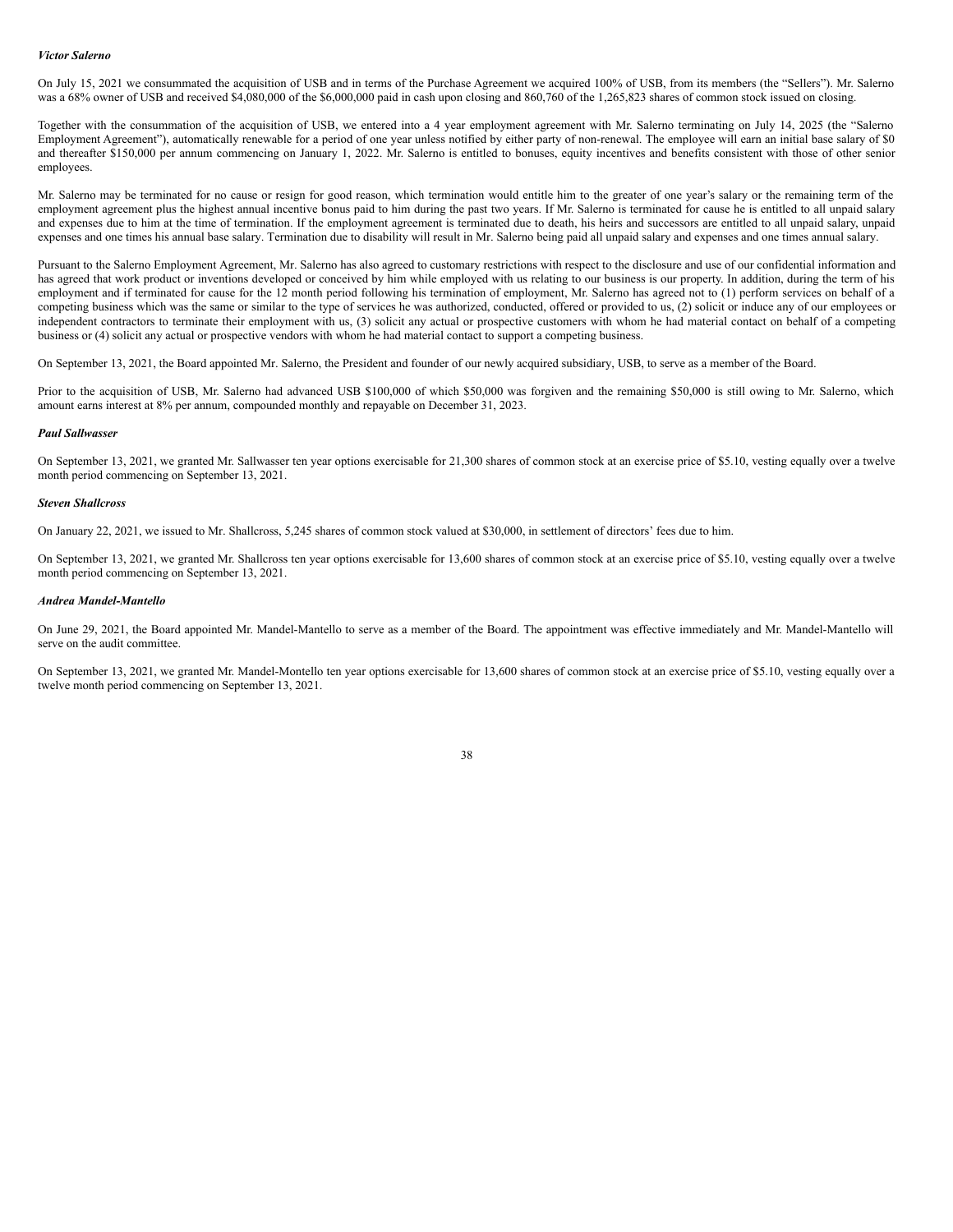## **Item 3. Quantitative and Qualitative Disclosures about Market Risk.**

Elys Game Technology, Corp is a smaller reporting company as defined by Rule 12b-2 of the Exchange Act and is not required to provide the information required under this item.

### **Item 4. Controls and Procedures.**

#### **Management's Evaluation of Disclosure Controls and Procedures**

We maintain disclosure controls and procedures (as such term is defined in Rules 13a-15(e) and 15d-15(e) under the Exchange Act, that are designed to ensure that information required to be disclosed in our reports under the Exchange Act, is recorded, processed, summarized and reported within the time periods required under the SEC's rules and forms and that the information is accumulated and communicated to our management, including our principal executive officer and principal financial officer, as appropriate, to allow for timely decisions regarding required disclosure.

As required by SEC Rule 13a-15(b), our management, under the supervision and with the participation of our Chief Executive Officer (principal executive officer) and Chief Financial Officer (principal financial officer), carried out an evaluation of the effectiveness of the design and operation of our disclosure controls and procedures as of March 31, 2022. Based on the foregoing evaluation, our Chief Executive Officer (principal executive officer) and our Chief Financial Officer (principal financial officer), concluded that due to our limited resources our disclosure controls and procedures were not effective as of March 31, 2022. Specifically, our internal control over financial reporting was not effective due to material weaknesses related to a limited segregation of duties due to our limited resources and the small number of employees. Management has determined that this control deficiency constitutes a material weakness which can result in material misstatements of significant accounts and disclosures that would result in a material misstatement to our interim or annual financial statements that would not be prevented or detected. In addition, due to limited staffing, we are not always able to detect minor errors or omissions in reporting.

Management has begun to address this issue by employing additional staff both at operational and corporate level and we anticipate that we will be able to implement controls initially at a gradual pace as we train staff and then more rapidly as we prepare each operation to ensure that overall control objectives are met. We are currently in the process of improving our disclosure controls and procedures by implementing new policies and guidelines for internal controls and governance to permit a better review and approval process and improve quality of financial reporting.

# **Changes in Internal Control Over Financial Reporting**

There were improvements made to our internal control over financial reporting (as defined in Rules 13a-15(f) and 15d-15(f) under the Exchange Act) by adding in additional review levels and the segregation of accounting functions as well as the segregation of duties over the custody of assets, which occurred during the three months ended March 31, 2022 that have materially affected, or are reasonably likely to materially affect, our internal control over financial reporting.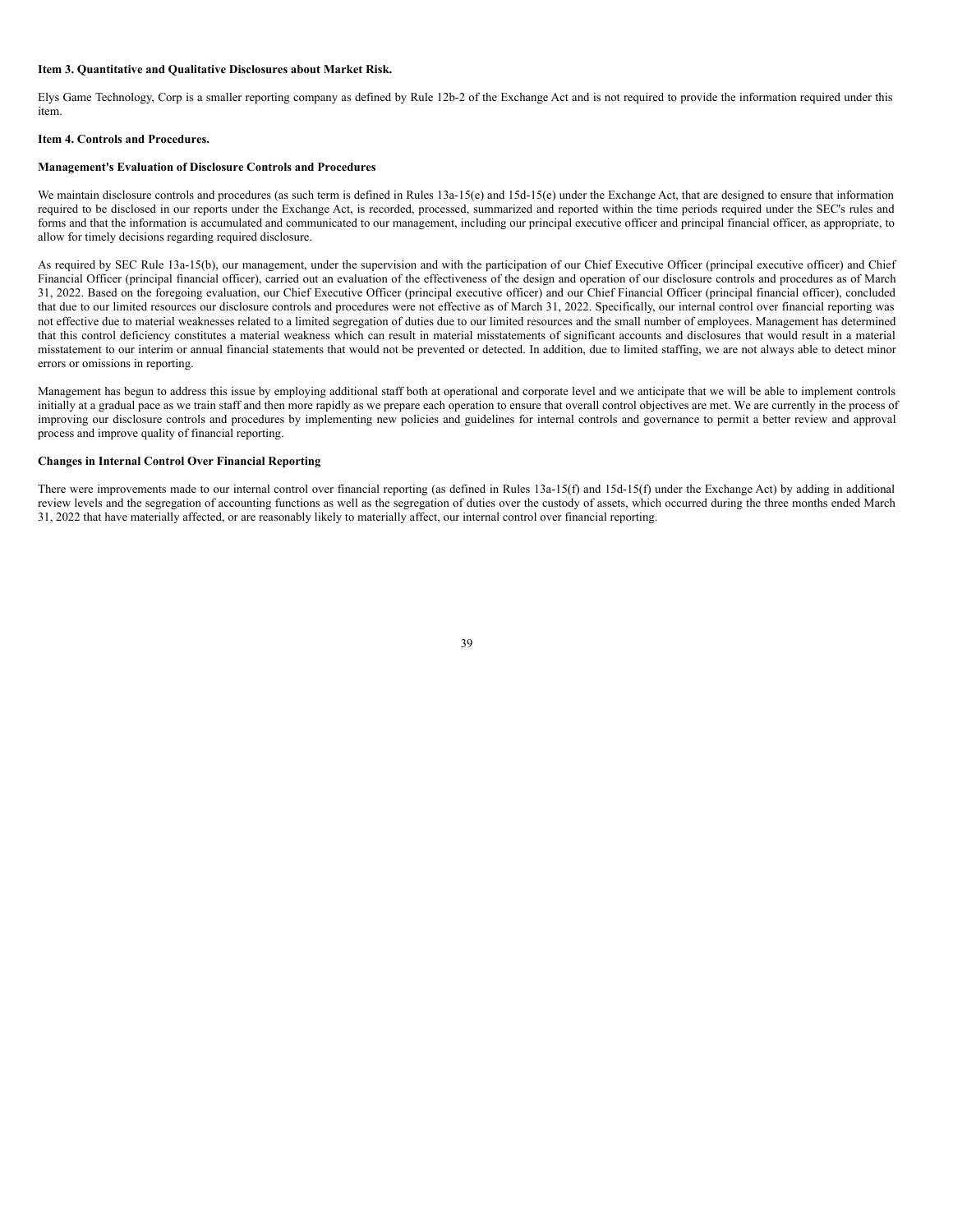# **PART II - OTHER INFORMATION**

### **Item 1. Legal Proceedings.**

From time to time, we may become involved in various lawsuits and legal proceedings, which arise in the ordinary course of business. Litigation is subject to inherent uncertainties, and an adverse result in these or other matters may arise from time to time that may harm our business. We are not presently a party to and currently are not aware of any legal proceedings or claims that will have, individually or in the aggregate, a material adverse effect on our business, financial condition or operating results.

# **Item 1A. Risk Factors.**

Investing in our common stock involves a high degree of risk. You should consider carefully the following risks, together with all the other information in this Form 10-O, including our condensed consolidated financial statements and notes thereto. If any of the following risks actually materializes, our operating results, financial condition and liquidity could be materially adversely affected. As a result, the trading price of our common stock could decline and you could lose part or all of your investment. The following information updates, and should be read in conjunction with, the information disclosed in Part I, Item1A, "Risk Factors," contained in our Annual Report on Form 10-K for the year ended December 31, 2021. Except as disclosed below, there have been no material changes from the risk factors disclosed in our Annual Report on Form 10-*K for the year ended December 31, 2021.*

## **Risks related to our financial position**

### Because we have a limited operating history, we may not be able to successfully manage our business or achieve profitability.

We have a limited operating history with respect to our gaming operations upon which you can evaluate our prospects and our potential value. We began our gaming operations in 2014, when we completed the acquisition of Multigioco, a corporation organized under the laws of the Republic of Italy, which is now our wholly owned subsidiary and was granted its ADM Comunitaria GAD (Online Gaming) license on July 4, 2012. As a result of the acquisition of Multigioco, our principal business became a licensed leisure gaming operator offering web-based and land-based sports betting, lottery and gaming products for our customers. The subsidiary that owns our Platform, Odissea, was acquired by us along with our Austrian bookmaker subsidiary, Ulisse in June 2016. In January 2019, we acquired Virtual Generation, a company that owns and has developed a virtual gaming software platform and we acquired US Bookmaking in July 2021. In addition, we commenced processing sports bets in the U.S. on a B2B basis in Washington D.C. in October 2021. Therefore, it is difficult to evaluate our business. If we cannot successfully manage our business, we may not be able to generate future profits and may not be able to support our operations.

The likelihood of our success and performance must be considered in light of the expenses, complications and delays frequently encountered in connection with the establishment and expansion of new business and the highly competitive environment in which we operate.

# *We have incurred substantial losses in the past and it may be dif icult to achieve profitability.*

We have a history of losses and are anticipated to incur additional losses in the development of our business. For the year ended December 31, 2021, we had a net loss of \$15.1 million after an intangible impairment charge of \$17.4 million and a revised contingent purchase consideration credit of \$11.9 million and a net loss of \$2.6 million for the three months ended March 31, 2022. As of March 31, 2022 and December 31, 2021 we had accumulated deficits of \$50.8 and \$48.2 million, respectively. Since we are currently in the early stages of our development and strategy, we intend to continue to invest in sales and marketing, product and solution development and operations, including the hiring of additional personnel, upgrading our technology and infrastructure and expanding into new geographical markets. Even if we are successful in increasing our customer base, we expect to also incur increased losses in the short term. Costs associated with entering new markets, acquiring clients, customers and operators are generally incurred up front, while service and transactional revenues are generally recognized at future dates if at all. Our efforts to grow our business may be more costly than we expect, and we may not be able to increase our revenues enough to offset our higher operating expenses. We may incur significant losses in the future for a number of reasons, including the other risks described in this section, and unforeseen expenses, difficulties, complications and delays and other unknown events. If we are unable to achieve and sustain profitability, the value of our business and common stock may significantly decrease.

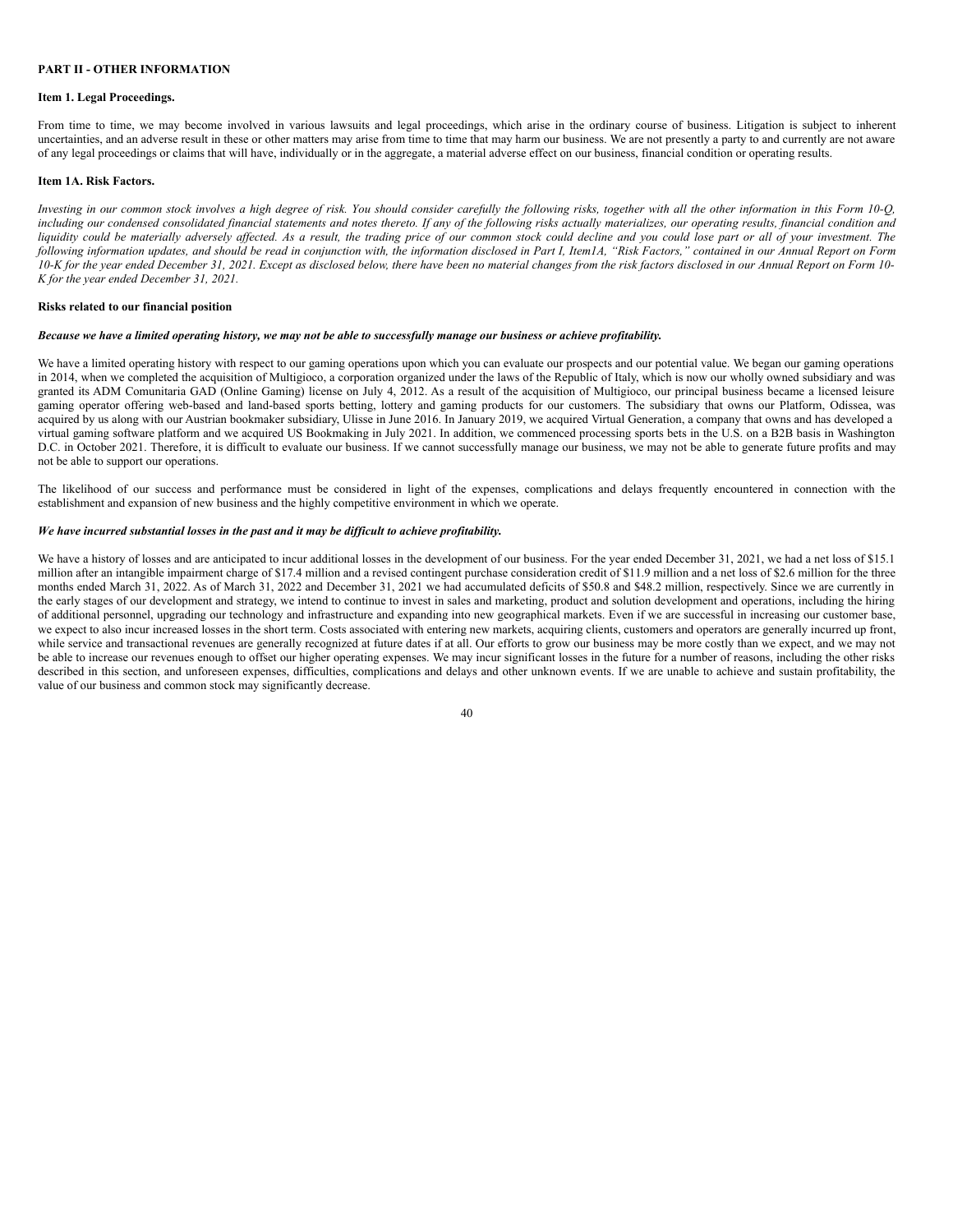# *We have material weaknesses and other deficiencies in our internal control and accounting procedures.*

Section 404 of Sarbanes-Oxley requires annual management assessments of the effectiveness of our internal control over financial reporting. Our management assessed the effectiveness of our disclosure controls and procedures as of December 31, 2021 and as of March 31, 2022 and concluded that we had a material weakness in our internal controls due to our limited resources and therefore our disclosure controls and procedures are not effective in providing material information required to be included in our periodic SEC filings on a timely basis and to ensure that information required to be disclosed in our periodic SEC filings is accumulated and communicated to our management to allow timely decisions regarding required disclosure about our internal control over financial reporting. More specifically, our internal control over financial reporting was not effective due to material weaknesses related to a segregation of duties due to our limited resources and small number of employees. Due to limited staffing, we are not always able to detect minor errors or omissions in financial reporting. If we fail to comply with the rules under Sarbanes-Oxley related to disclosure controls and procedures in the future, or, if we continue to have material weaknesses and other deficiencies in our internal control and accounting procedures and disclosure controls and procedures, our stock price could decline significantly and raising capital could be more difficult. If additional material weaknesses or significant deficiencies are discovered or if we otherwise fail to address the adequacy of our internal control and disclosure controls and procedures our business may be harmed. Moreover, effective internal controls are necessary for us to produce reliable financial reports and are important to helping prevent financial fraud. If we cannot provide reliable financial reports or prevent fraud, our business and operating results could be harmed, investors could lose confidence in our reported financial information, and the trading price of our securities could drop significantly.

## *Risks Related to our Business*

## Changes in general economic conditions, geopolitical conditions, domestic and foreign trade policies, monetary policies and other factors beyond our control may adversely *impact our business and operating results.*

Our operations and performance depend on global, regional and U.S. economic and geopolitical conditions. Russia's invasion and military attacks on Ukraine have triggered significant sanctions from U.S. and European leaders. These events are currently escalating and creating increasingly volatile global economic conditions. Resulting changes in U.S. trade policy and European policies could trigger retaliatory actions by Russia, its allies and other affected countries, including China, resulting in a "trade war." Furthermore, if the conflict between Russia and Ukraine continues for a long period of time, or if other countries, including the U.S., become further involved in the conflict, we could face significant adverse effects to our business and financial condition.

The above factors, including a number of other economic and geopolitical factors both in the U.S. and abroad, could ultimately have material adverse effects on our business, financial condition, results of operations or cash flows, including the following:

- · effects of significant changes in economic, monetary and fiscal policies in the U.S. and abroad including currency fluctuations, inflationary pressures and significant income tax changes;
- a global or regional economic slowdown in any of our market segments;
- · changes in government policies and regulations affecting the Company or its significant customers;
- · industrial policies in various countries that favor domestic industries over multinationals or that restrict foreign companies altogether;
- new or stricter trade policies and tariffs enacted by countries, such as China, in response to changes in U.S. trade policies and tariffs;
- postponement of spending, in response to tighter credit, financial market volatility and other factors;
- rapid material escalation of the cost of regulatory compliance and litigation;
- difficulties protecting intellectual property;
- longer payment cycles;
- credit risks and other challenges in collecting accounts receivable; and
- the impact of each of the foregoing on outsourcing and procurement arrangements.

# **Item 2. Unregistered Sales of Equity Securities and Use of Proceeds.**

None that were not previously disclosed in other filings with the Securities and Exchange Commission.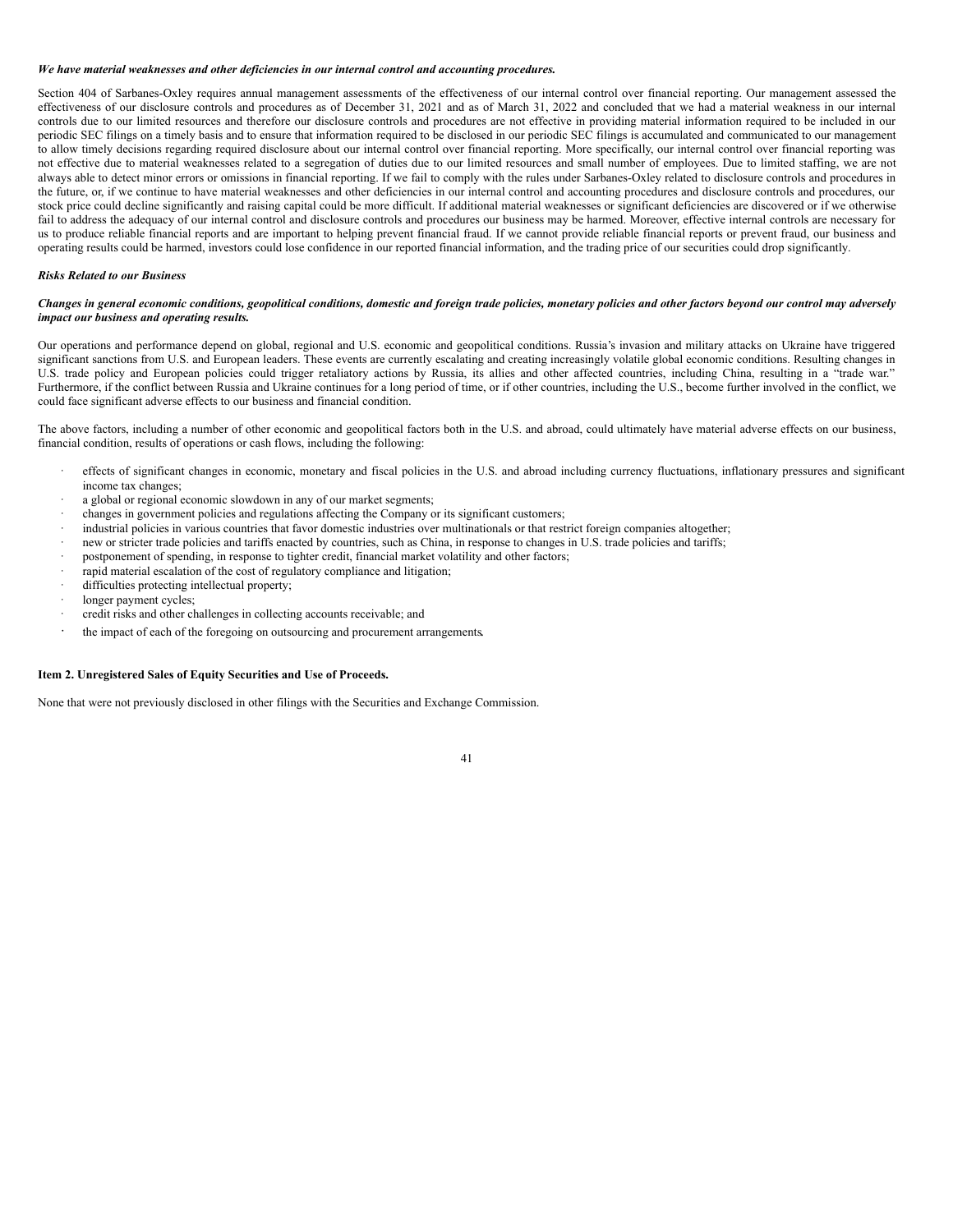# **Item 3. Defaults Upon Senior Securities.**

None.

# **Item 4. Mine Safety Disclosures**

Not applicable.

# **Item 5. Other Information.**

None

# **Item 6. Exhibits**

|  | <b>Exhibit No. Description</b> |
|--|--------------------------------|

| 3.1               | Amended and Restated Certificate of Incorporation dated September 18, 2018 (Incorporated by reference to the Registrant's Form 8-K, File No. 000-50045, filed    |
|-------------------|------------------------------------------------------------------------------------------------------------------------------------------------------------------|
|                   | with the Securities and Exchange Commission on October 3, 2018)                                                                                                  |
|                   | Bylaws 2017 (Incorporated by reference to the Registrant's Form 8-K, File No. 000-50045, filed with the Securities and Exchange Commission on October 22, 2002)  |
| $\frac{3.2}{3.3}$ | Amended and Restated Certificate of Incorporation dated December 9, 2019 (Incorporated by reference to the Registrant's Form 8-K, File No. 000-50045, filed with |
|                   | the Securities and Exchange Commission on December 12, 2019)                                                                                                     |
| 3.4               | Certificate of Amendment of Certificate of Incorporation of Elys Game Technology, Corp. dated November 2, 2020 (Incorporated by reference to the Registrant's    |
|                   | Form 8-K, File No. 001-39170, filed with the Securities and Exchange Commission on November 6, 2020)                                                             |
| 3.5               | Certificate of Correction of Elys Game Technology, Corp. dated November 6, 2020 (Incorporated by reference to the Registrant's Form 8-K, File No. 001-39170,     |
|                   | filed with the Securities and Exchange Commission on November 6, 2020)                                                                                           |
| 10.1 <sup>†</sup> | Amendment, effective January 5, 2022, to Employment Agreement, dated July 5, 2021, by and between the Registrant and Mark J. Korb (Incorporated by reference     |
|                   | to the Registrant's Form 8-K, File No. 001-39170, filed with the Securities and Exchange Commission on January 5, 2022)                                          |
| 10.2              | Master Technology Development and License Agreement by and between Elys Game Technology, Corp. with Lottomatica S.p.A(Incorporated by reference to the           |
|                   | Registrant's Form 8-K, File No. 001-39170, filed with the Securities and Exchange Commission on April 6, 2022)                                                   |
| <u>31.1</u>       | Certification of Michele Ciavarella, Principal Executive Officer pursuant to Rule 13a-14(a)/15d-14(a) *                                                          |
| 31.2              | Certification of Carlo Reali, Principal Financial Officer and Principal Accounting Officer pursuant to Rule 13a-14(a)/15d-14(a) *                                |
| 32.1              | Certification of Michele Ciavarella, Principal Executive Officer and Carlo Reali, Chief Financial Officer pursuant to Section 1350 of the Sarbanes-Oxley Act of  |
|                   | $2002 *$                                                                                                                                                         |
| 101.INS           | Inline XBRL Instance Document*                                                                                                                                   |
| 101.SCH           | Inline XBRL Taxonomy Extension Schema Document*                                                                                                                  |
| 101.CAL           | Inline XBRL Taxonomy Extension Calculation Linkbase Document*                                                                                                    |
| 101.DEF           | Inline XBRL Taxonomy Extension Definition Linkbase Document*                                                                                                     |
|                   |                                                                                                                                                                  |
| $101$ .LAB        | Inline XBRL Taxonomy Extension Label Linkbase Document*                                                                                                          |

101.PRE Inline XBRL Taxonomy Extension Presentation Linkbase Document \* 104 Cover Page Interactive Data File (embedded within the Inline XBRL do

Cover Page Interactive Data File (embedded within the Inline XBRL document)

\* Filed herewith.

† Indicates management contract or compensatory plan.

(b) Financial Statement Schedules.

All financial statement schedules are omitted because the information required to be set forth therein is not applicable or is shown in the financial statements or the notes thereto.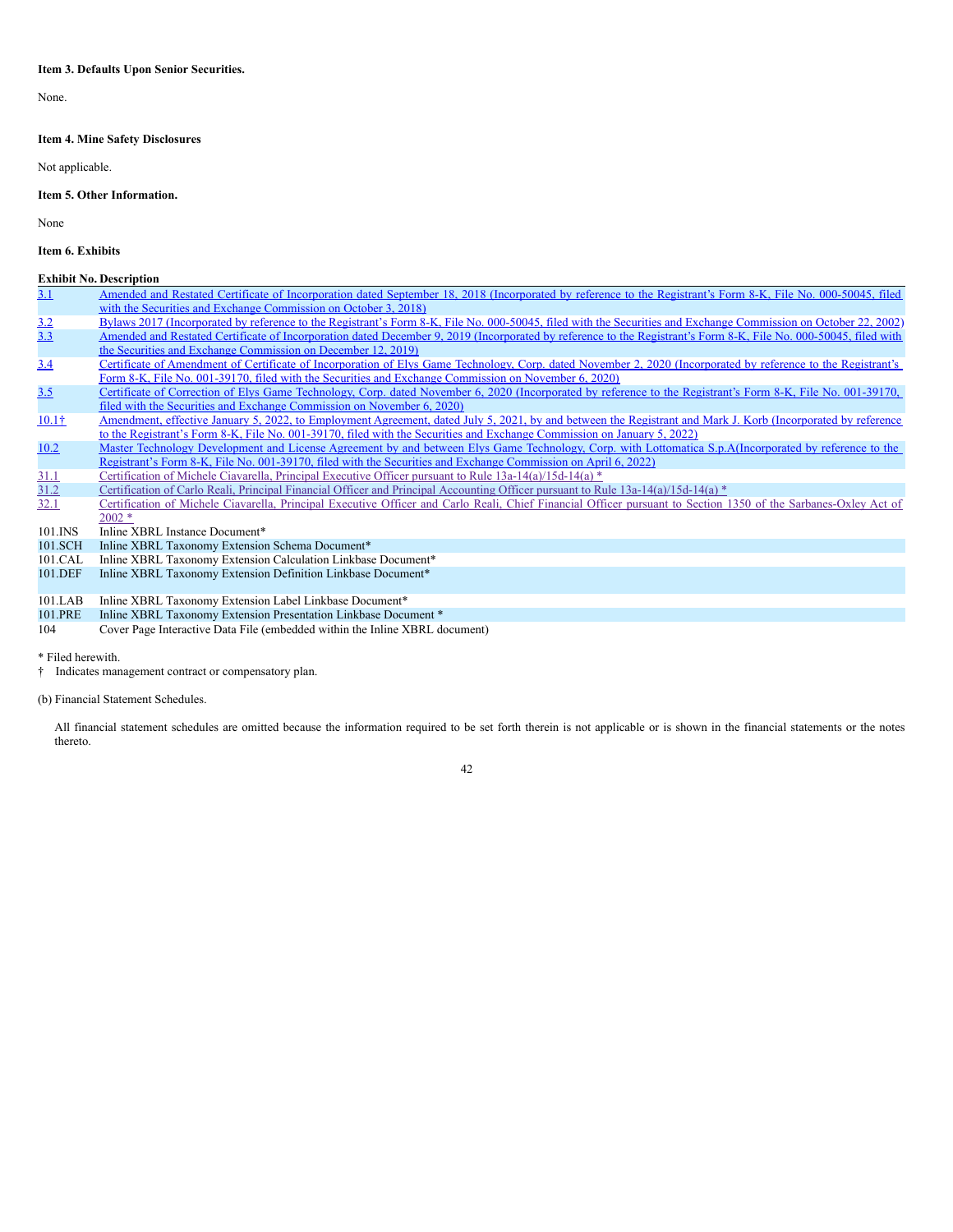# **SIGNATURES**

Pursuant to the requirements of the Securities Exchange Act of 1934, as amended, the registrant has duly caused this report to be signed on its behalf by the undersigned thereunto duly authorized.

# Date: May 16, 2022 **Elys Game Technology, Corp.**

By: /s/ Michele Ciavarella Michele Ciavarella Interim Chief Executive Officer and President (Principal Executive Officer)

By: /s/ Carlo Reali

Carlo Reali Interim Chief Financial Officer (Principal Financial Officer and Principal Accounting Officer)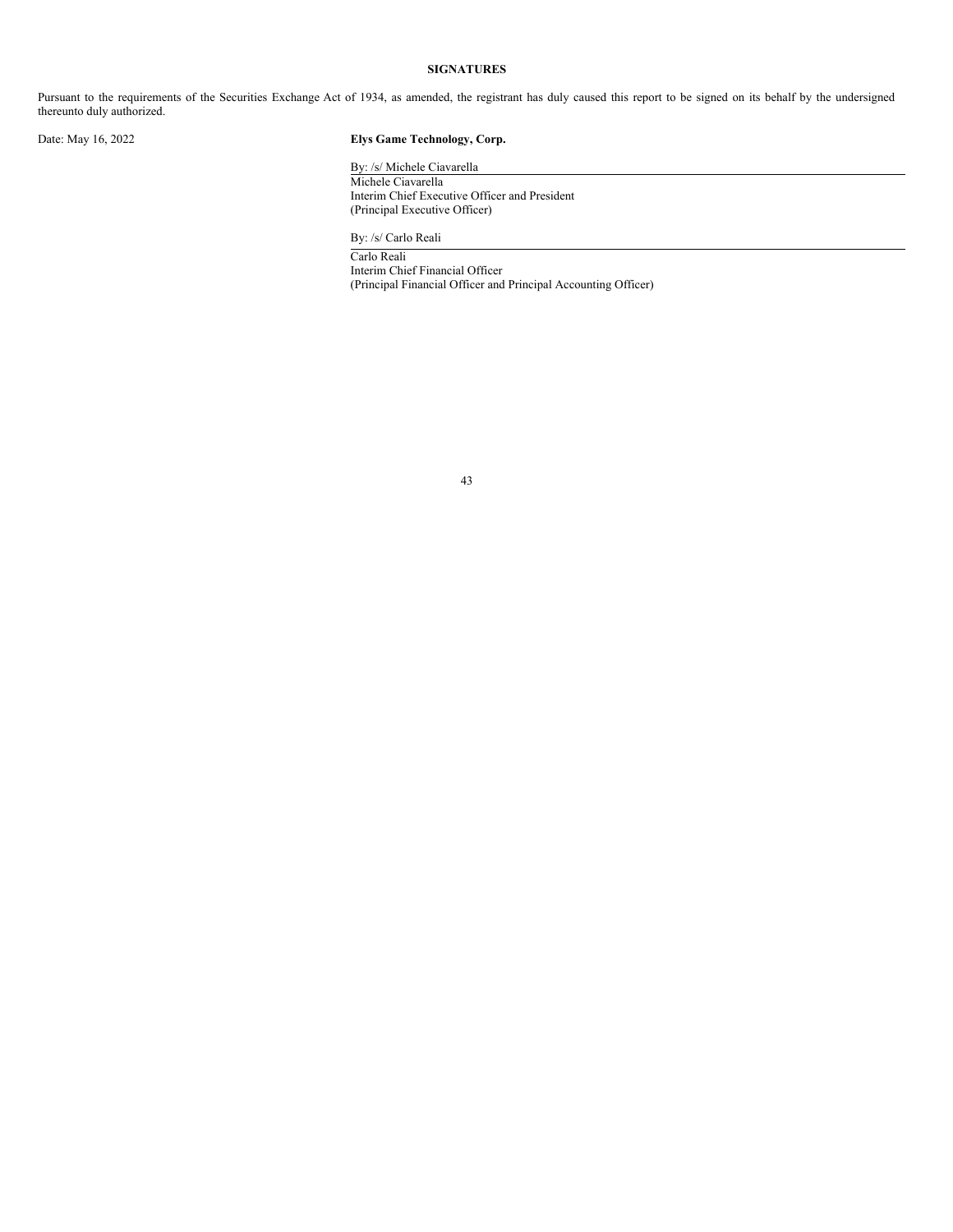# **Certification of Chief Executive Officer of ELYS GAME TECHNOLOGY, CORP. Pursuant to Section 302 of the Sarbanes-Oxley Act of 2002**

<span id="page-44-0"></span>I, Michele Ciavarella, certify that:

- 1. I have reviewed this quarterly report on Form 10-Q of Elys Game Technology, Corp.;
- 2. Based on my knowledge, this report does not contain any untrue statement of a material fact or omit to state a material fact necessary to make the statements made, in light of the circumstances under which such statements were made, not misleading with respect to the period covered by this report;
- 3. Based on my knowledge, the financial statements, and other financial information included in this report, fairly present in all material respects the financial condition, results of operations and cash flows of the registrant as of, and for, the periods presented in this report;
- 4. The registrant's other certifying officer and I are responsible for establishing and maintaining disclosure controls and procedures (as defined in Exchange Act Rules  $13a-15(e)$  and  $15d-15(e)$ ) and internal control over financial reporting (as defined in Exchange Act Rules  $13a-15(f)$  and  $15(d)-15(f)$ ) for the registrant and have:
	- a. Designed such disclosure controls and procedures, or caused such disclosure controls and procedures to be designed under our supervision, to ensure that material information relating to the registrant, including its consolidated subsidiaries, is made known to us by others within those entities, particularly during the period in which this report is being prepared;
	- b. Designed such internal control over financial reporting, or caused such internal control over financial reporting to be designed under our supervision, to provide reasonable assurance regarding the reliability of financial reporting and the preparation of financial statements for external purposes in accordance with generally accepted accounting principles;
	- c. Evaluated the effectiveness of the registrant's disclosure controls and procedures, and presented in this report our conclusions about the effectiveness of the disclosure controls and procedures, as of the end of the period covered by this report based on such evaluation; and
	- d. Disclosed in this report any change in the registrant's internal control over financial reporting that occurred during the registrant's most recent fiscal quarter (the registrant's fourth fiscal quarter in the case of an annual report) that has materially affected, or is reasonably likely to materially affect, the registrant's internal control over financial reporting; and
- The registrant's other certifying officer and I have disclosed, based on our most recent evaluation of internal control over financial reporting, to the registrant's auditors and the audit committee of the registrant's board of directors (or persons performing the equivalent functions):
	- a. All significant deficiencies and material weaknesses in the design or operation of internal control over financial reporting which are reasonably likely to adversely affect the registrant's ability to record, process, summarize and report financial information; and
	- b. Any fraud, whether or not material, that involves management or other employees who have a significant role in the registrant's internal control over financial reporting.

Date: May 16, 2022

/s/ Michele Ciavarella

Michele Ciavarella Executive Chairman and Interim Chief Executive Officer (Principal Executive Officer)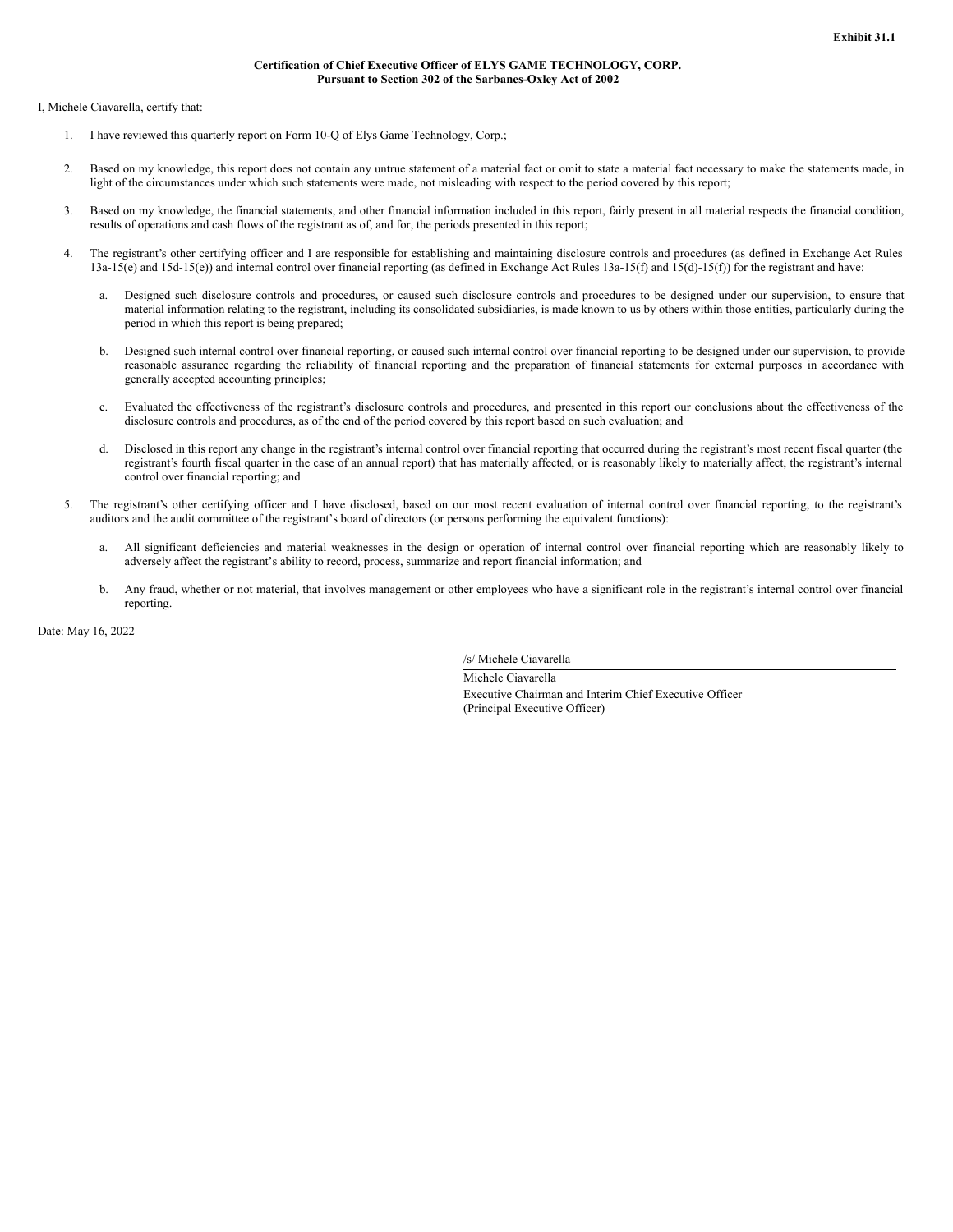# **Certification of Chief Executive Officer of ELYS GAME TECHNOLOGY, CORP. Pursuant to Section 302 of the Sarbanes-Oxley Act of 2002**

<span id="page-45-0"></span>I, Carlo Reali, certify that:

- 1. I have reviewed this quarterly report on Form 10-Q of Elys Game Technology, Corp.;
- 2. Based on my knowledge, this report does not contain any untrue statement of a material fact or omit to state a material fact necessary to make the statements made, in light of the circumstances under which such statements were made, not misleading with respect to the period covered by this report;
- 3. Based on my knowledge, the financial statements, and other financial information included in this report, fairly present in all material respects the financial condition, results of operations and cash flows of the registrant as of, and for, the periods presented in this report;
- 4. The registrant's other certifying officer and I are responsible for establishing and maintaining disclosure controls and procedures (as defined in Exchange Act Rules  $13a-15(e)$  and  $15d-15(e)$ ) and internal control over financial reporting (as defined in Exchange Act Rules  $13a-15(f)$  and  $15(d)-15(f)$ ) for the registrant and have:
	- Designed such disclosure controls and procedures, or caused such disclosure controls and procedures to be designed under our supervision, to ensure that material information relating to the registrant, including its consolidated subsidiaries, is made known to us by others within those entities, particularly during the period in which this report is being prepared;
	- b. Designed such internal control over financial reporting, or caused such internal control over financial reporting to be designed under our supervision, to provide reasonable assurance regarding the reliability of financial reporting and the preparation of financial statements for external purposes in accordance with generally accepted accounting principles;
	- c. Evaluated the effectiveness of the registrant's disclosure controls and procedures, and presented in this report our conclusions about the effectiveness of the disclosure controls and procedures, as of the end of the period covered by this report based on such evaluation; and
	- d. Disclosed in this report any change in the registrant's internal control over financial reporting that occurred during the registrant's most recent fiscal quarter (the registrant's fourth fiscal quarter in the case of an annual report) that has materially affected, or is reasonably likely to materially affect, the registrant's internal control over financial reporting; and
- The registrant's other certifying officer and I have disclosed, based on our most recent evaluation of internal control over financial reporting, to the registrant's auditors and the audit committee of the registrant's board of directors (or persons performing the equivalent functions):
	- a. All significant deficiencies and material weaknesses in the design or operation of internal control over financial reporting which are reasonably likely to adversely affect the registrant's ability to record, process, summarize and report financial information; and
	- b. Any fraud, whether or not material, that involves management or other employees who have a significant role in the registrant's internal control over financial reporting.

Date: May 16, 2022

/s/ Carlo Reali

Carlo Reali Interim Chief Financial Officer (Principal Financial Officer)